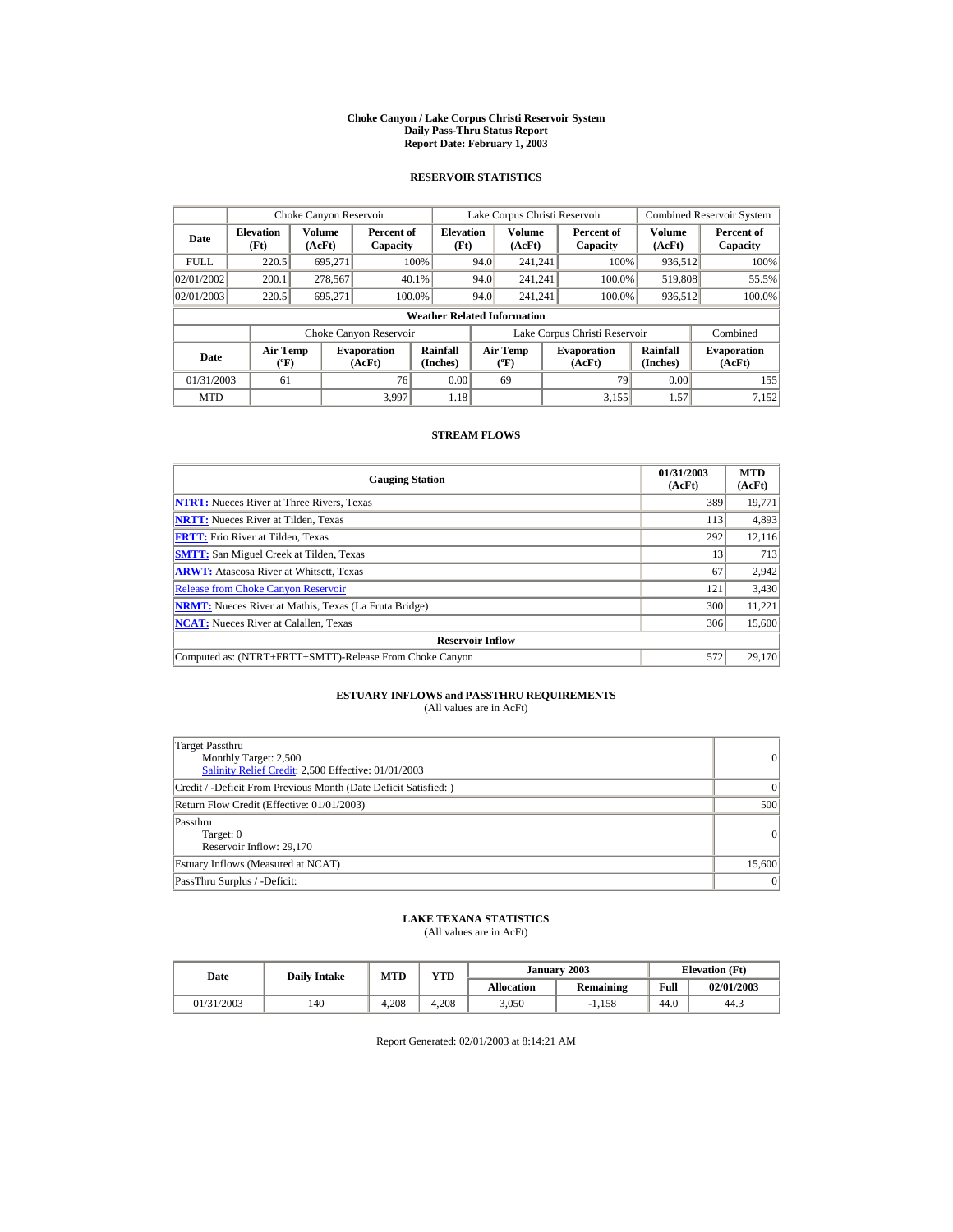#### **Choke Canyon / Lake Corpus Christi Reservoir System Daily Pass-Thru Status Report Report Date: February 2, 2003**

### **RESERVOIR STATISTICS**

|             | Choke Canyon Reservoir                |                  |                              |                                    |      | Lake Corpus Christi Reservoir            |                               |                         | <b>Combined Reservoir System</b> |
|-------------|---------------------------------------|------------------|------------------------------|------------------------------------|------|------------------------------------------|-------------------------------|-------------------------|----------------------------------|
| Date        | <b>Elevation</b><br>(Ft)              | Volume<br>(AcFt) | Percent of<br>Capacity       | <b>Elevation</b><br>(Ft)           |      | <b>Volume</b><br>(AcFt)                  | Percent of<br>Capacity        | <b>Volume</b><br>(AcFt) | Percent of<br>Capacity           |
| <b>FULL</b> | 220.5                                 | 695.271          |                              | 100%                               | 94.0 | 241.241                                  | 100%                          | 936.512                 | $100\%$                          |
| 02/02/2002  | 200.1                                 | 277.962          |                              | 40.0%                              | 94.0 | 241.241                                  | 100.0%                        | 519.203                 | 55.4%                            |
| 02/02/2003  | 220.5                                 | 695.271          |                              | 100.0%                             | 94.0 | 241.241                                  | 100.0%                        | 936,512                 | 100.0%                           |
|             |                                       |                  |                              | <b>Weather Related Information</b> |      |                                          |                               |                         |                                  |
|             |                                       |                  | Choke Canyon Reservoir       |                                    |      |                                          | Lake Corpus Christi Reservoir |                         | Combined                         |
| Date        | <b>Air Temp</b><br>$({}^o\mathrm{F})$ |                  | <b>Evaporation</b><br>(AcFt) | Rainfall<br>(Inches)               |      | <b>Air Temp</b><br>$({}^{\circ}{\rm F})$ | <b>Evaporation</b><br>(AcFt)  | Rainfall<br>(Inches)    | <b>Evaporation</b><br>(AcFt)     |
| 02/01/2003  | 71                                    |                  | 106                          | 0.00                               |      | 72                                       | 101                           | 0.00                    | 207                              |
| <b>MTD</b>  |                                       |                  | 106                          | 0.00                               |      |                                          | 101                           | 0.00                    | 207                              |

#### **STREAM FLOWS**

| <b>Gauging Station</b>                                       | 02/01/2003<br>(AcFt) | <b>MTD</b><br>(AcFt) |
|--------------------------------------------------------------|----------------------|----------------------|
| <b>NTRT:</b> Nueces River at Three Rivers, Texas             | 377                  | 377                  |
| <b>NRTT:</b> Nueces River at Tilden, Texas                   | 107                  | 107                  |
| <b>FRTT:</b> Frio River at Tilden, Texas                     | 292                  | 292                  |
| <b>SMTT:</b> San Miguel Creek at Tilden, Texas               | 12                   | 12                   |
| <b>ARWT:</b> Atascosa River at Whitsett, Texas               | 66                   | 66                   |
| <b>Release from Choke Canyon Reservoir</b>                   | 121                  | 121                  |
| <b>NRMT:</b> Nueces River at Mathis, Texas (La Fruta Bridge) | 272                  | 272                  |
| <b>NCAT:</b> Nueces River at Calallen, Texas                 | 284                  | 284                  |
| <b>Reservoir Inflow</b>                                      |                      |                      |
| Computed as: (NTRT+FRTT+SMTT)-Release From Choke Canyon      | 560                  | 560                  |

# **ESTUARY INFLOWS and PASSTHRU REQUIREMENTS**<br>(All values are in AcFt)

| Target Passthru<br>Monthly Target: 2,500<br>Salinity Relief Credit: 0 Effective: | 2,500 |
|----------------------------------------------------------------------------------|-------|
| Credit / -Deficit From Previous Month (Date Deficit Satisfied: 02/01/2003)       | 1,250 |
| Return Flow Credit (Effective: 02/01/2003)                                       | 500   |
| Passthru<br>Target: 2,500<br>Reservoir Inflow: 560                               | 560   |
| Estuary Inflows (Measured at NCAT)                                               | 284   |
| PassThru Surplus / -Deficit:                                                     | 0     |

## **LAKE TEXANA STATISTICS**

(All values are in AcFt)

| Date       |     | YTD<br><b>MTD</b><br><b>Daily Intake</b> |       |                   | February 2003 | <b>Elevation</b> (Ft) |            |
|------------|-----|------------------------------------------|-------|-------------------|---------------|-----------------------|------------|
|            |     |                                          |       | <b>Allocation</b> | Remaining     | Full                  | 02/02/2003 |
| 02/01/2003 | 140 | 140                                      | 4.348 | 3.040             | 2.900         | 44.0                  | 44.3       |

Report Generated: 02/02/2003 at 8:48:29 AM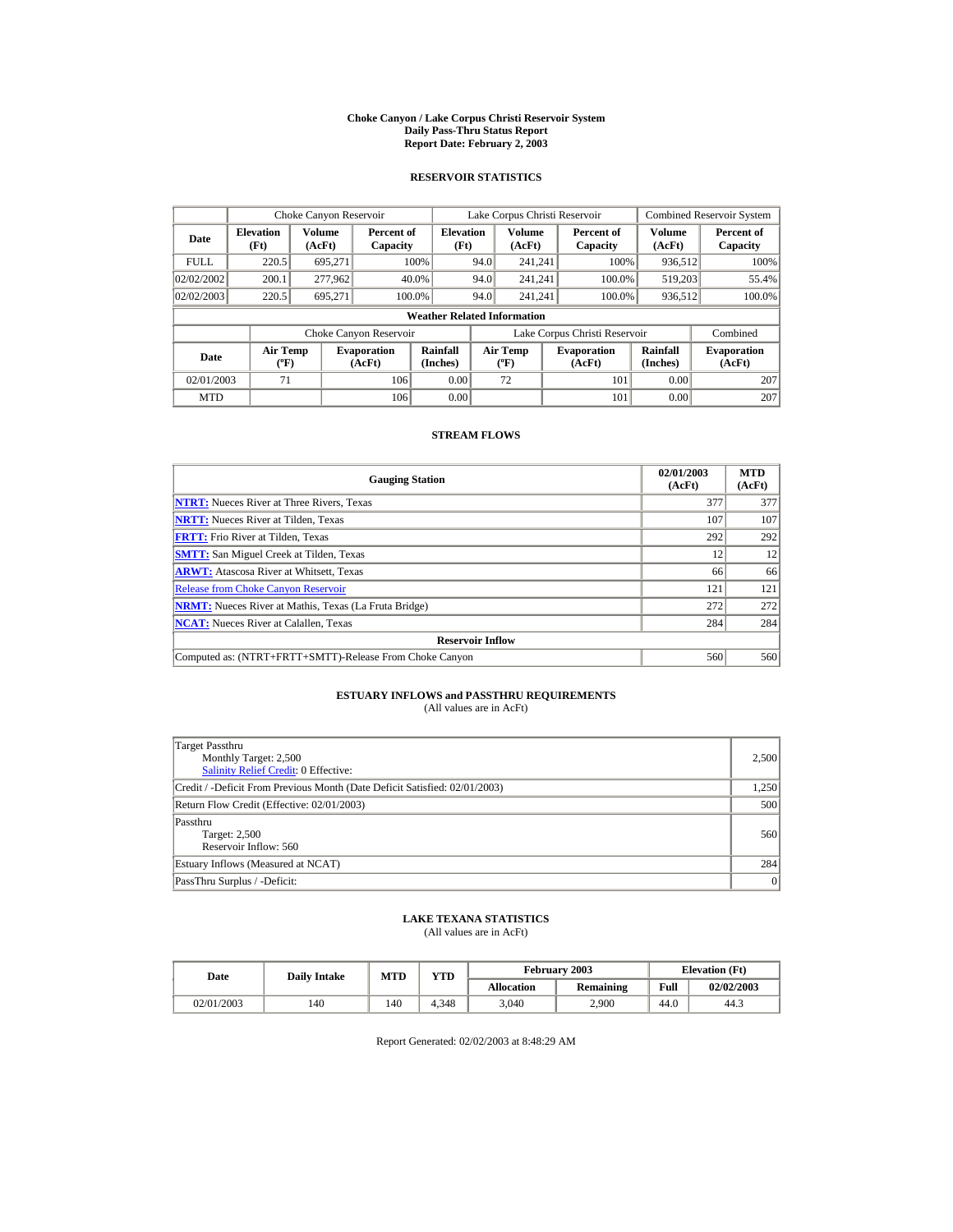#### **Choke Canyon / Lake Corpus Christi Reservoir System Daily Pass-Thru Status Report Report Date: February 3, 2003**

### **RESERVOIR STATISTICS**

|                                               | Choke Canyon Reservoir             |                  |                              |                          |      | Lake Corpus Christi Reservoir            |  |                               |                         | <b>Combined Reservoir System</b> |  |  |
|-----------------------------------------------|------------------------------------|------------------|------------------------------|--------------------------|------|------------------------------------------|--|-------------------------------|-------------------------|----------------------------------|--|--|
| Date                                          | <b>Elevation</b><br>(Ft)           | Volume<br>(AcFt) | Percent of<br>Capacity       | <b>Elevation</b><br>(Ft) |      | <b>Volume</b><br>(AcFt)                  |  | Percent of<br>Capacity        | <b>Volume</b><br>(AcFt) | Percent of<br>Capacity           |  |  |
| <b>FULL</b>                                   | 220.5                              | 695.271          |                              | 100%                     | 94.0 | 241.241                                  |  | 100%                          | 936.512                 | 100%                             |  |  |
| 02/03/2002                                    | 200.0                              | 277,810          |                              | 40.0%                    | 94.0 | 240.471                                  |  | 99.7%                         | 518.281                 | 55.3%                            |  |  |
| 02/03/2003                                    | 220.5                              | 695.271          |                              | 100.0%                   | 94.0 | 241.241                                  |  | 100.0%                        | 936,512                 | 100.0%                           |  |  |
|                                               | <b>Weather Related Information</b> |                  |                              |                          |      |                                          |  |                               |                         |                                  |  |  |
|                                               |                                    |                  | Choke Canyon Reservoir       |                          |      |                                          |  | Lake Corpus Christi Reservoir |                         | Combined                         |  |  |
| <b>Air Temp</b><br>Date<br>$({}^o\mathrm{F})$ |                                    |                  | <b>Evaporation</b><br>(AcFt) | Rainfall<br>(Inches)     |      | <b>Air Temp</b><br>$({}^{\circ}{\rm F})$ |  | <b>Evaporation</b><br>(AcFt)  | Rainfall<br>(Inches)    | <b>Evaporation</b><br>(AcFt)     |  |  |
| 02/02/2003                                    | 78                                 |                  | 151                          | 0.00                     |      | 79                                       |  | 146                           | 0.00                    | 297                              |  |  |
| <b>MTD</b>                                    |                                    |                  | 257                          | 0.00                     |      |                                          |  | 247                           | 0.00                    | 504                              |  |  |

#### **STREAM FLOWS**

| <b>Gauging Station</b>                                       | 02/02/2003<br>(AcFt) | <b>MTD</b><br>(AcFt) |
|--------------------------------------------------------------|----------------------|----------------------|
| <b>NTRT:</b> Nueces River at Three Rivers, Texas             | 363                  | 740                  |
| <b>NRTT:</b> Nueces River at Tilden, Texas                   | 111                  | 218                  |
| <b>FRTT:</b> Frio River at Tilden, Texas                     | 294                  | 586                  |
| <b>SMTT:</b> San Miguel Creek at Tilden, Texas               | 12                   | 24                   |
| <b>ARWT:</b> Atascosa River at Whitsett, Texas               | 64                   | 129                  |
| <b>Release from Choke Canyon Reservoir</b>                   | 121                  | 242                  |
| <b>NRMT:</b> Nueces River at Mathis, Texas (La Fruta Bridge) | 266                  | 538                  |
| <b>NCAT:</b> Nueces River at Calallen, Texas                 | 214                  | 498                  |
| <b>Reservoir Inflow</b>                                      |                      |                      |
| Computed as: (NTRT+FRTT+SMTT)-Release From Choke Canyon      | 548                  | 1,108                |

# **ESTUARY INFLOWS and PASSTHRU REQUIREMENTS**<br>(All values are in AcFt)

| Target Passthru<br>Monthly Target: 2,500<br><b>Salinity Relief Credit: 0 Effective:</b> | 2,500 |
|-----------------------------------------------------------------------------------------|-------|
| Credit / -Deficit From Previous Month (Date Deficit Satisfied: 02/01/2003)              | 1,250 |
| Return Flow Credit (Effective: 02/01/2003)                                              | 500   |
| Passthru<br><b>Target: 2,500</b><br>Reservoir Inflow: 1,108                             | 1,108 |
| Estuary Inflows (Measured at NCAT)                                                      | 498   |
| PassThru Surplus / -Deficit:                                                            | 0     |

## **LAKE TEXANA STATISTICS**

(All values are in AcFt)

| Date |            | <b>Daily Intake</b> | <b>MTD</b> | $\mathbf{v}\mathbf{T}\mathbf{D}$ |                   | February 2003 |      | <b>Elevation</b> (Ft) |
|------|------------|---------------------|------------|----------------------------------|-------------------|---------------|------|-----------------------|
|      |            |                     |            |                                  | <b>Allocation</b> | Remaining     | Full | 02/03/2003            |
|      | 02/02/2003 | 139                 | 279        | 4.487                            | 3,040             | 2.761         | 44.0 | 44.3                  |

Report Generated: 02/03/2003 at 8:08:07 AM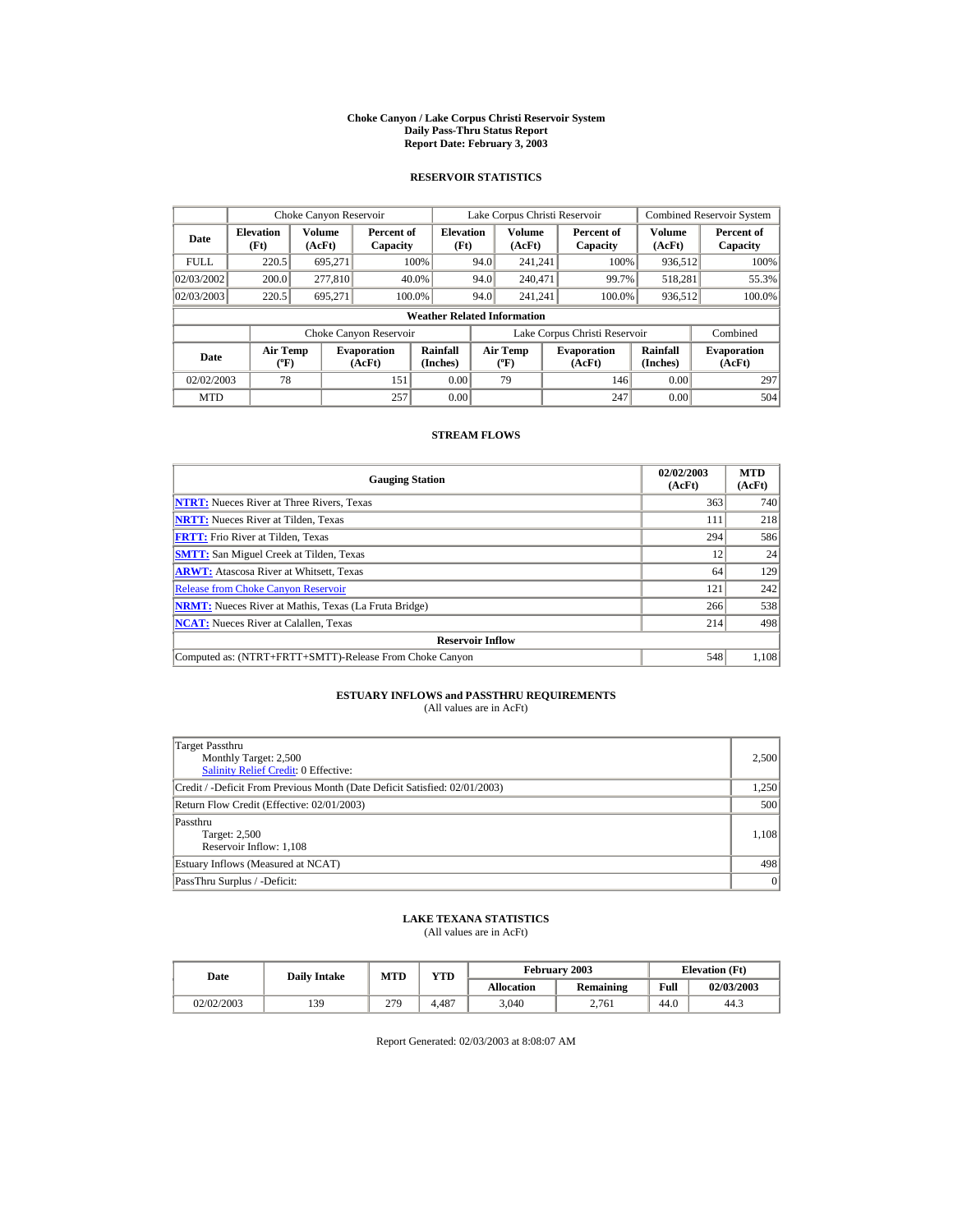#### **Choke Canyon / Lake Corpus Christi Reservoir System Daily Pass-Thru Status Report Report Date: February 4, 2003**

### **RESERVOIR STATISTICS**

|             | Choke Canyon Reservoir                      |                  |                              |                                    |      | Lake Corpus Christi Reservoir             |                               |                      | <b>Combined Reservoir System</b> |
|-------------|---------------------------------------------|------------------|------------------------------|------------------------------------|------|-------------------------------------------|-------------------------------|----------------------|----------------------------------|
| Date        | <b>Elevation</b><br>(Ft)                    | Volume<br>(AcFt) | Percent of<br>Capacity       | <b>Elevation</b><br>(Ft)           |      | Volume<br>(AcFt)                          | Percent of<br>Capacity        | Volume<br>(AcFt)     | Percent of<br>Capacity           |
| <b>FULL</b> | 220.5                                       | 695.271          |                              | 100%                               | 94.0 | 241.241                                   | 100%                          | 936,512              | 100%                             |
| 02/04/2002  | 200.0                                       | 277,659          |                              | 39.9%                              | 94.0 | 240,471                                   | 99.7%                         | 518,130              | 55.3%                            |
| 02/04/2003  | 220.5                                       | 695.271          | 100.0%                       |                                    | 94.0 | 241.241                                   | 100.0%                        | 936,512              | 100.0%                           |
|             |                                             |                  |                              | <b>Weather Related Information</b> |      |                                           |                               |                      |                                  |
|             |                                             |                  | Choke Canyon Reservoir       |                                    |      |                                           | Lake Corpus Christi Reservoir |                      | Combined                         |
| Date        | <b>Air Temp</b><br>$({}^{\circ}\mathrm{F})$ |                  | <b>Evaporation</b><br>(AcFt) | Rainfall<br>(Inches)               |      | <b>Air Temp</b><br>$({}^{\circ}\text{F})$ | <b>Evaporation</b><br>(AcFt)  | Rainfall<br>(Inches) | <b>Evaporation</b><br>(AcFt)     |
| 02/03/2003  | 83                                          |                  | 424                          | 0.00                               |      | 85                                        | 314                           | 0.00                 | 738                              |
| <b>MTD</b>  |                                             |                  | 681                          | 0.00                               |      |                                           | 561                           | 0.00                 | 1.242                            |

#### **STREAM FLOWS**

| <b>Gauging Station</b>                                       | 02/03/2003<br>(AcFt) | <b>MTD</b><br>(AcFt) |
|--------------------------------------------------------------|----------------------|----------------------|
| <b>NTRT:</b> Nueces River at Three Rivers, Texas             | 375                  | 1,116                |
| <b>NRTT:</b> Nueces River at Tilden, Texas                   | 119                  | 337                  |
| <b>FRTT:</b> Frio River at Tilden, Texas                     | 294                  | 879                  |
| <b>SMTT:</b> San Miguel Creek at Tilden, Texas               | 13                   | 38                   |
| <b>ARWT:</b> Atascosa River at Whitsett, Texas               | 64                   | 193                  |
| <b>Release from Choke Canyon Reservoir</b>                   | 210                  | 453                  |
| <b>NRMT:</b> Nueces River at Mathis, Texas (La Fruta Bridge) | 431                  | 969                  |
| <b>NCAT:</b> Nueces River at Calallen, Texas                 | 179                  | 677                  |
| <b>Reservoir Inflow</b>                                      |                      |                      |
| Computed as: (NTRT+FRTT+SMTT)-Release From Choke Canyon      | 472                  | 1,580                |

# **ESTUARY INFLOWS and PASSTHRU REQUIREMENTS**<br>(All values are in AcFt)

| Target Passthru<br>Monthly Target: 2,500<br>Salinity Relief Credit: 0 Effective: | 2,500 |
|----------------------------------------------------------------------------------|-------|
| Credit / -Deficit From Previous Month (Date Deficit Satisfied: 02/01/2003)       | 1,250 |
| Return Flow Credit (Effective: 02/01/2003)                                       | 500   |
| Passthru<br>Target: 2,500<br>Reservoir Inflow: 1,580                             | 1,580 |
| Estuary Inflows (Measured at NCAT)                                               | 677   |
| PassThru Surplus / -Deficit:                                                     | 0     |

## **LAKE TEXANA STATISTICS**

(All values are in AcFt)

| Date       | <b>Daily Intake</b> | $\mathbf{v}\mathbf{T}\mathbf{D}$<br><b>MTD</b> |       |                   | February 2003 | <b>Elevation</b> (Ft) |            |
|------------|---------------------|------------------------------------------------|-------|-------------------|---------------|-----------------------|------------|
|            |                     |                                                |       | <b>Allocation</b> | Remaining     | Full                  | 02/04/2003 |
| 02/03/2003 | 139                 | 418                                            | 4.626 | 3,040             | 2.622         | 44.0                  | 44.3       |

Report Generated: 02/04/2003 at 9:31:13 AM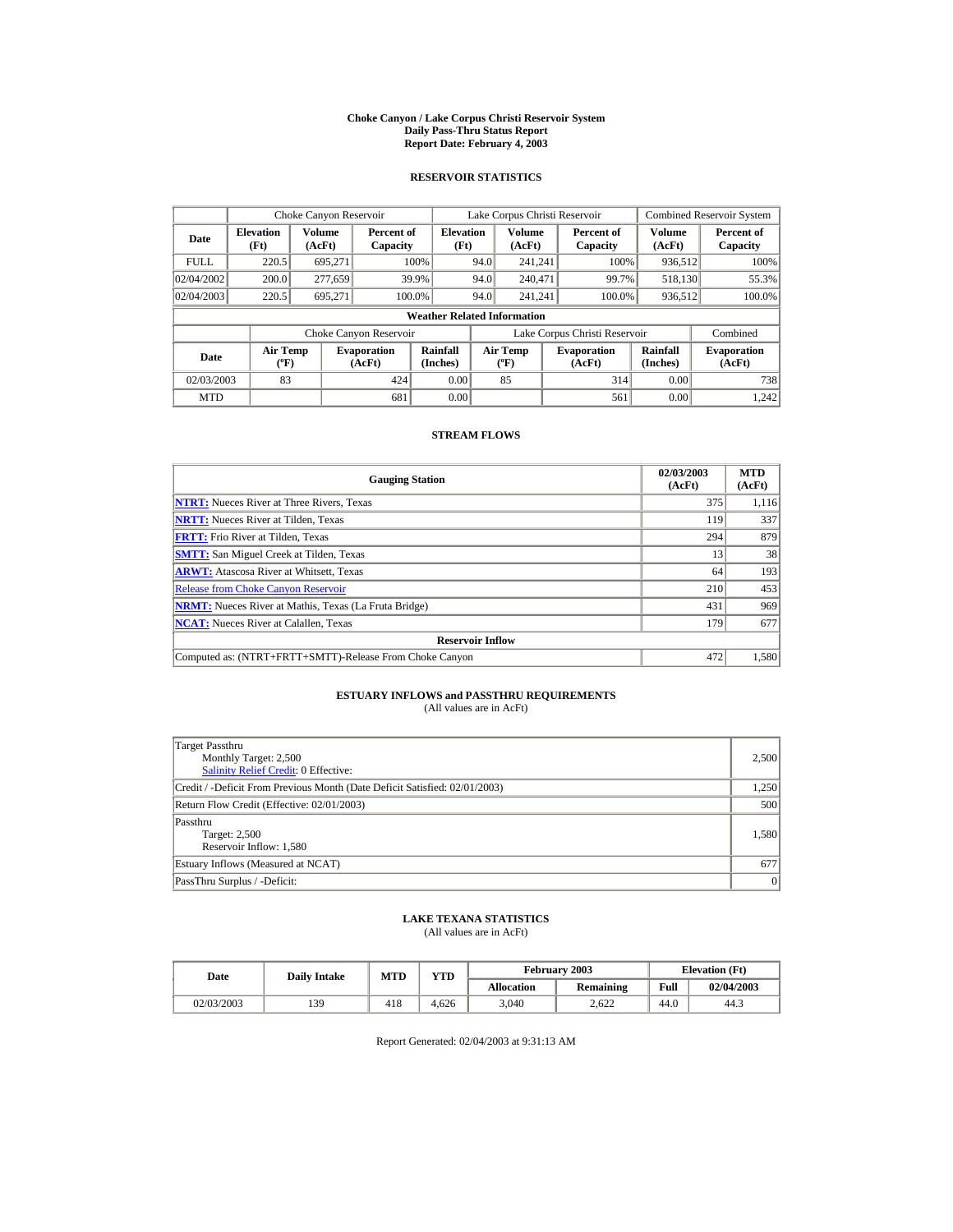#### **Choke Canyon / Lake Corpus Christi Reservoir System Daily Pass-Thru Status Report Report Date: February 5, 2003**

### **RESERVOIR STATISTICS**

|             | Choke Canyon Reservoir   |                                                                                                                                                                                                          |                        |                                    |      | Lake Corpus Christi Reservoir |                               |                  | <b>Combined Reservoir System</b> |
|-------------|--------------------------|----------------------------------------------------------------------------------------------------------------------------------------------------------------------------------------------------------|------------------------|------------------------------------|------|-------------------------------|-------------------------------|------------------|----------------------------------|
| Date        | <b>Elevation</b><br>(Ft) | Volume<br>(AcFt)                                                                                                                                                                                         | Percent of<br>Capacity | <b>Elevation</b><br>(Ft)           |      | <b>Volume</b><br>(AcFt)       | Percent of<br>Capacity        | Volume<br>(AcFt) | Percent of<br>Capacity           |
| <b>FULL</b> | 220.5                    | 695,271                                                                                                                                                                                                  |                        | 100%                               | 94.0 | 241.241                       | 100%                          | 936,512          | 100%                             |
| 02/05/2002  | 200.0                    | 277,659                                                                                                                                                                                                  |                        | 39.9%                              | 94.0 | 241,048                       | 99.9%                         | 518,707          | 55.4%                            |
| 02/05/2003  | 220.5                    | 695.271                                                                                                                                                                                                  | 100.0%                 |                                    | 94.0 | 241.241                       | 100.0%                        | 936,512          | 100.0%                           |
|             |                          |                                                                                                                                                                                                          |                        | <b>Weather Related Information</b> |      |                               |                               |                  |                                  |
|             |                          |                                                                                                                                                                                                          | Choke Canyon Reservoir |                                    |      |                               | Lake Corpus Christi Reservoir |                  | Combined                         |
| Date        |                          | Rainfall<br>Rainfall<br><b>Air Temp</b><br><b>Air Temp</b><br><b>Evaporation</b><br><b>Evaporation</b><br>$({}^{\circ}\mathrm{F})$<br>(Inches)<br>(Inches)<br>(AcFt)<br>$({}^{\circ}\text{F})$<br>(AcFt) |                        | <b>Evaporation</b><br>(AcFt)       |      |                               |                               |                  |                                  |
| 02/04/2003  | 62                       |                                                                                                                                                                                                          | 197                    | 0.00                               |      | 64                            | 258                           | 0.00             | 455                              |
| <b>MTD</b>  |                          |                                                                                                                                                                                                          | 878                    | 0.00                               |      |                               | 819                           | 0.00             | 1.697                            |

#### **STREAM FLOWS**

| <b>Gauging Station</b>                                       | 02/04/2003<br>(AcFt) | <b>MTD</b><br>(AcFt) |
|--------------------------------------------------------------|----------------------|----------------------|
| <b>NTRT:</b> Nueces River at Three Rivers, Texas             | 588                  | 1,703                |
| <b>NRTT:</b> Nueces River at Tilden, Texas                   | 125                  | 463                  |
| <b>FRTT:</b> Frio River at Tilden, Texas                     | 292                  | 1,171                |
| <b>SMTT:</b> San Miguel Creek at Tilden, Texas               | 14                   | 52                   |
| <b>ARWT:</b> Atascosa River at Whitsett, Texas               | 64                   | 256                  |
| <b>Release from Choke Canyon Reservoir</b>                   | 302                  | 754                  |
| <b>NRMT:</b> Nueces River at Mathis, Texas (La Fruta Bridge) | 609                  | 1,578                |
| <b>NCAT:</b> Nueces River at Calallen, Texas                 | 308                  | 985                  |
| <b>Reservoir Inflow</b>                                      |                      |                      |
| Computed as: (NTRT+FRTT+SMTT)-Release From Choke Canyon      | 592                  | 2,172                |

# **ESTUARY INFLOWS and PASSTHRU REQUIREMENTS**<br>(All values are in AcFt)

| Target Passthru<br>Monthly Target: 2,500<br><b>Salinity Relief Credit: 0 Effective:</b> | 2,500 |
|-----------------------------------------------------------------------------------------|-------|
| Credit / -Deficit From Previous Month (Date Deficit Satisfied: 02/01/2003)              | 1,250 |
| Return Flow Credit (Effective: 02/01/2003)                                              | 500   |
| Passthru<br>Target: 2,500<br>Reservoir Inflow: 2,172                                    | 2.172 |
| Estuary Inflows (Measured at NCAT)                                                      | 985   |
| PassThru Surplus / -Deficit:                                                            | 563   |

## **LAKE TEXANA STATISTICS**

(All values are in AcFt)

| Date       | <b>Daily Intake</b> | <b>MTD</b> | $\mathbf{v}\mathbf{T}\mathbf{D}$ |                   | February 2003 |      | <b>Elevation</b> (Ft) |
|------------|---------------------|------------|----------------------------------|-------------------|---------------|------|-----------------------|
|            |                     |            |                                  | <b>Allocation</b> | Remaining     | Full | 02/05/2003            |
| 02/04/2003 | 139                 | 557        | .765<br>4.7                      | 3,040             | 2.483         | 44.0 | 44.3                  |

Report Generated: 02/05/2003 at 9:37:06 AM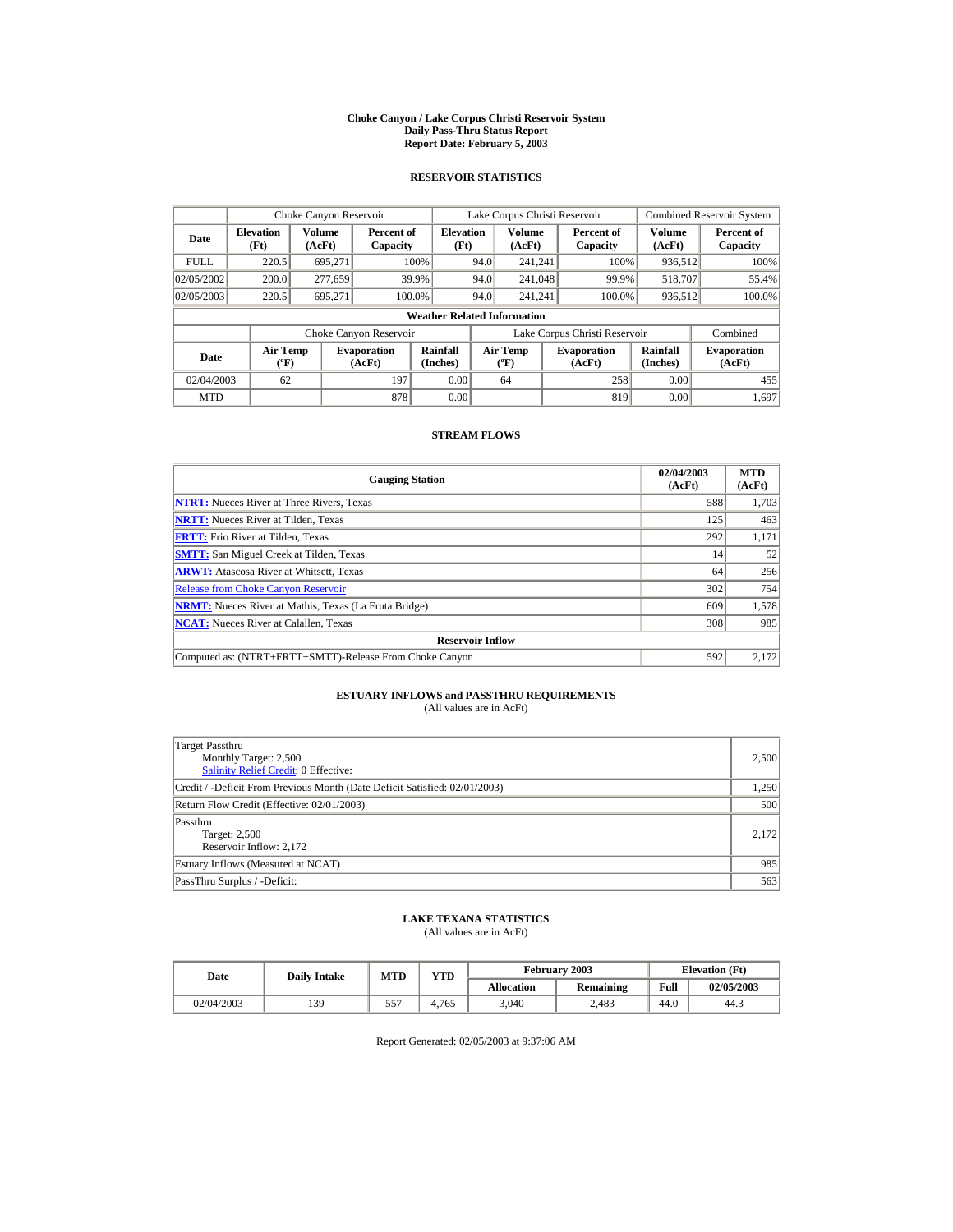#### **Choke Canyon / Lake Corpus Christi Reservoir System Daily Pass-Thru Status Report Report Date: February 6, 2003**

### **RESERVOIR STATISTICS**

|             | Choke Canyon Reservoir                      |                  |                                                                                                                                                           |                                    |                              | Lake Corpus Christi Reservoir |                               |                  | <b>Combined Reservoir System</b> |
|-------------|---------------------------------------------|------------------|-----------------------------------------------------------------------------------------------------------------------------------------------------------|------------------------------------|------------------------------|-------------------------------|-------------------------------|------------------|----------------------------------|
| Date        | <b>Elevation</b><br>(Ft)                    | Volume<br>(AcFt) | Percent of<br>Capacity                                                                                                                                    | <b>Elevation</b><br>(Ft)           |                              | Volume<br>(AcFt)              | Percent of<br>Capacity        | Volume<br>(AcFt) | Percent of<br>Capacity           |
| <b>FULL</b> | 220.5                                       | 695.271          |                                                                                                                                                           | 100%                               | 94.0                         | 241.241                       | 100%                          | 936,512          | 100%                             |
| 02/06/2002  | 200.1                                       | 277,962          |                                                                                                                                                           | 40.0%                              | 94.0                         | 241.241                       | 100.0%                        | 519.203          | 55.4%                            |
| 02/06/2003  | 220.5                                       | 695.271          |                                                                                                                                                           | 100.0%                             | 94.0                         | 241.241                       | 100.0%                        | 936,512          | 100.0%                           |
|             |                                             |                  |                                                                                                                                                           | <b>Weather Related Information</b> |                              |                               |                               |                  |                                  |
|             |                                             |                  | Choke Canyon Reservoir                                                                                                                                    |                                    |                              |                               | Lake Corpus Christi Reservoir |                  | Combined                         |
| Date        | <b>Air Temp</b><br>$({}^{\circ}\mathrm{F})$ |                  | Rainfall<br>Rainfall<br><b>Air Temp</b><br><b>Evaporation</b><br><b>Evaporation</b><br>(Inches)<br>(Inches)<br>(AcFt)<br>$({}^{\circ}\text{F})$<br>(AcFt) |                                    | <b>Evaporation</b><br>(AcFt) |                               |                               |                  |                                  |
| 02/05/2003  | 62                                          |                  | 15                                                                                                                                                        | 0.07                               |                              | 67                            | 11                            | 0.04             | 26                               |
| <b>MTD</b>  |                                             |                  | 893                                                                                                                                                       | 0.07                               |                              |                               | 830                           | 0.04             | 1.723                            |

#### **STREAM FLOWS**

| <b>Gauging Station</b>                                       | 02/05/2003<br>(AcFt) | <b>MTD</b><br>(AcFt) |
|--------------------------------------------------------------|----------------------|----------------------|
| <b>NTRT:</b> Nueces River at Three Rivers, Texas             | 621                  | 2,324                |
| <b>NRTT:</b> Nueces River at Tilden, Texas                   | 131                  | 594                  |
| <b>FRTT:</b> Frio River at Tilden, Texas                     | 292                  | 1,463                |
| <b>SMTT:</b> San Miguel Creek at Tilden, Texas               | 14                   | 65                   |
| <b>ARWT:</b> Atascosa River at Whitsett, Texas               | 62                   | 318                  |
| <b>Release from Choke Canyon Reservoir</b>                   | 302                  | 1,056                |
| <b>NRMT:</b> Nueces River at Mathis, Texas (La Fruta Bridge) | 494                  | 2,072                |
| <b>NCAT:</b> Nueces River at Calallen, Texas                 | 631                  | 1,616                |
| <b>Reservoir Inflow</b>                                      |                      |                      |
| Computed as: (NTRT+FRTT+SMTT)-Release From Choke Canyon      | 625                  | 2,797                |

# **ESTUARY INFLOWS and PASSTHRU REQUIREMENTS**<br>(All values are in AcFt)

| Target Passthru<br>Monthly Target: 2,500<br>Salinity Relief Credit: 0 Effective: | 2,500 |
|----------------------------------------------------------------------------------|-------|
| Credit / -Deficit From Previous Month (Date Deficit Satisfied: 02/01/2003)       | 1,250 |
| Return Flow Credit (Effective: 02/01/2003)                                       | 500   |
| Passthru<br><b>Target: 2,500</b><br>Reservoir Inflow: 2,797                      | 2.500 |
| Estuary Inflows (Measured at NCAT)                                               | 1,616 |
| PassThru Surplus / -Deficit:                                                     | 866   |

## **LAKE TEXANA STATISTICS**

(All values are in AcFt)

| Date |            |     | $\mathbf{v}\mathbf{T}\mathbf{D}$<br><b>MTD</b><br><b>Daily Intake</b> |       |                   | February 2003 | <b>Elevation</b> (Ft) |            |
|------|------------|-----|-----------------------------------------------------------------------|-------|-------------------|---------------|-----------------------|------------|
|      |            |     |                                                                       |       | <b>Allocation</b> | Remaining     | Full                  | 02/06/2003 |
|      | 02/05/2003 | 140 | 697                                                                   | 4.906 | 3,040             | 2.343         | 44.0                  | 44.2       |

Report Generated: 02/06/2003 at 8:41:22 AM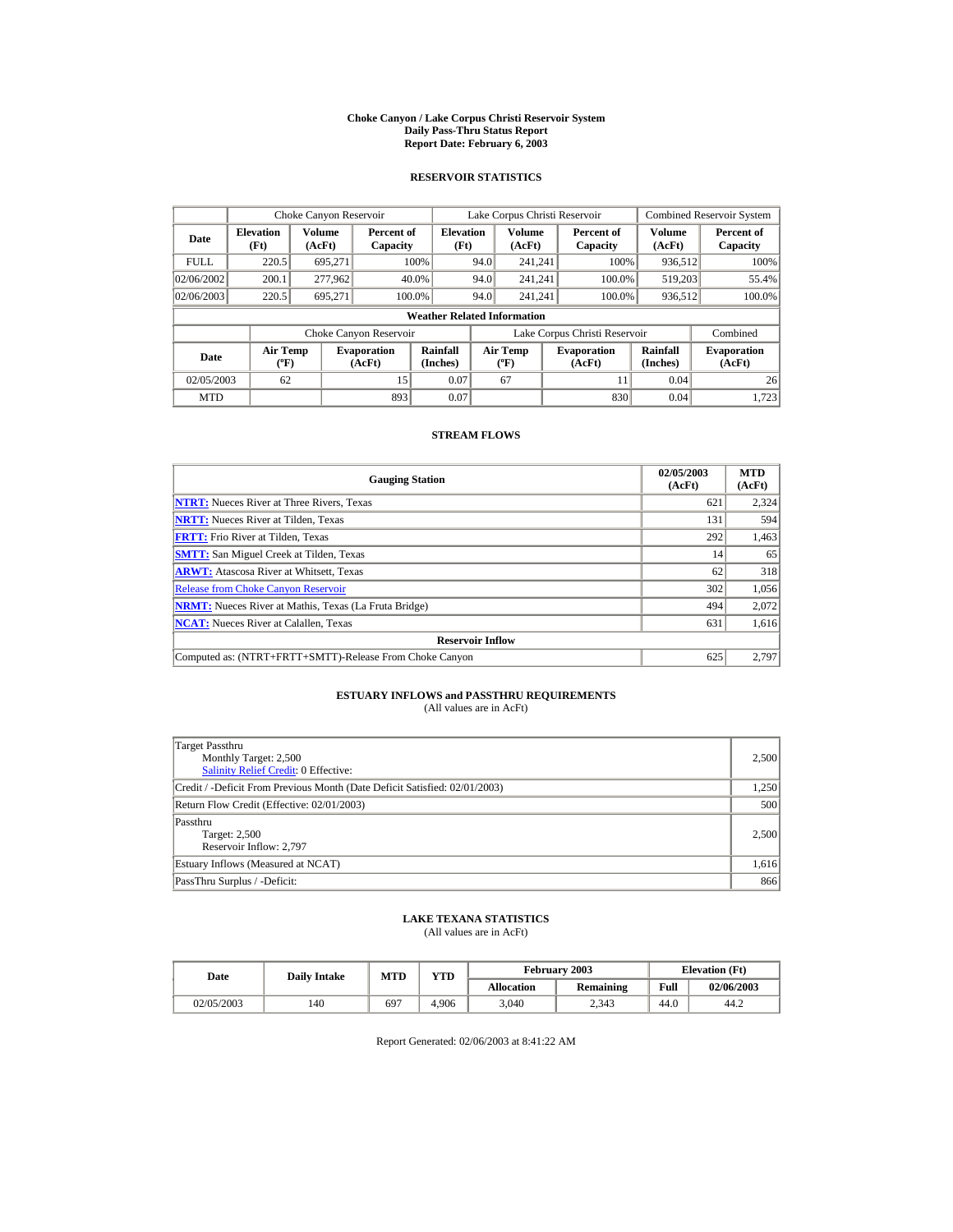#### **Choke Canyon / Lake Corpus Christi Reservoir System Daily Pass-Thru Status Report Report Date: February 7, 2003**

### **RESERVOIR STATISTICS**

|             | Choke Canyon Reservoir                      |                  |                              |                                    |                               | Lake Corpus Christi Reservoir             |  |                              |                      | <b>Combined Reservoir System</b> |
|-------------|---------------------------------------------|------------------|------------------------------|------------------------------------|-------------------------------|-------------------------------------------|--|------------------------------|----------------------|----------------------------------|
| Date        | <b>Elevation</b><br>(Ft)                    | Volume<br>(AcFt) | Percent of<br>Capacity       | <b>Elevation</b><br>(Ft)           |                               | Volume<br>(AcFt)                          |  | Percent of<br>Capacity       | Volume<br>(AcFt)     | Percent of<br>Capacity           |
| <b>FULL</b> | 220.5                                       | 695.271          |                              | 100%                               | 94.0                          | 241.241                                   |  | 100%                         | 936,512              | 100%                             |
| 02/07/2002  | 200.0                                       | 277,508          |                              | 39.9%                              | 93.9                          | 239,894                                   |  | 99.4%                        | 517.402              | 55.2%                            |
| 02/07/2003  | 220.5                                       | 695.271          |                              | 100.0%                             | 94.0                          | 241.241                                   |  | 100.0%                       | 936,512              | 100.0%                           |
|             |                                             |                  |                              | <b>Weather Related Information</b> |                               |                                           |  |                              |                      |                                  |
|             |                                             |                  | Choke Canyon Reservoir       |                                    | Lake Corpus Christi Reservoir |                                           |  |                              | Combined             |                                  |
| Date        | <b>Air Temp</b><br>$({}^{\circ}\mathrm{F})$ |                  | <b>Evaporation</b><br>(AcFt) | Rainfall<br>(Inches)               |                               | <b>Air Temp</b><br>$({}^{\circ}\text{F})$ |  | <b>Evaporation</b><br>(AcFt) | Rainfall<br>(Inches) | <b>Evaporation</b><br>(AcFt)     |
| 02/06/2003  | 55                                          |                  | 15                           | 0.09                               |                               | 65                                        |  | 135                          | 0.24                 | 150                              |
| <b>MTD</b>  |                                             |                  | 908                          | 0.16                               |                               |                                           |  | 965                          | 0.28                 | 1.873                            |

#### **STREAM FLOWS**

| <b>Gauging Station</b>                                       | 02/06/2003<br>(AcFt) | <b>MTD</b><br>(AcFt) |
|--------------------------------------------------------------|----------------------|----------------------|
| <b>NTRT:</b> Nueces River at Three Rivers, Texas             | 627                  | 2,952                |
| <b>NRTT:</b> Nueces River at Tilden, Texas                   | 121                  | 715                  |
| <b>FRTT:</b> Frio River at Tilden, Texas                     | 290                  | 1,753                |
| <b>SMTT:</b> San Miguel Creek at Tilden, Texas               | 14                   | 80                   |
| <b>ARWT:</b> Atascosa River at Whitsett, Texas               | 62                   | 379                  |
| <b>Release from Choke Canyon Reservoir</b>                   | 302                  | 1,358                |
| <b>NRMT:</b> Nueces River at Mathis, Texas (La Fruta Bridge) | 673                  | 2,745                |
| <b>NCAT:</b> Nueces River at Calallen, Texas                 | 532                  | 2,148                |
| <b>Reservoir Inflow</b>                                      |                      |                      |
| Computed as: (NTRT+FRTT+SMTT)-Release From Choke Canyon      | 630                  | 3,427                |

# **ESTUARY INFLOWS and PASSTHRU REQUIREMENTS**<br>(All values are in AcFt)

| Target Passthru<br>Monthly Target: 2,500<br>Salinity Relief Credit: 0 Effective: | 2,500 |
|----------------------------------------------------------------------------------|-------|
| Credit / -Deficit From Previous Month (Date Deficit Satisfied: 02/01/2003)       | 1,250 |
| Return Flow Credit (Effective: 02/01/2003)                                       | 500   |
| Passthru<br><b>Target: 2,500</b><br>Reservoir Inflow: 3,427                      | 2.500 |
| Estuary Inflows (Measured at NCAT)                                               | 2,148 |
| PassThru Surplus / -Deficit:                                                     | 1,398 |

## **LAKE TEXANA STATISTICS**

(All values are in AcFt)

| Date       | <b>Daily Intake</b> | <b>MTD</b> | $\mathbf{v}\mathbf{T}\mathbf{D}$ |                   | February 2003 | <b>Elevation</b> (Ft) |            |
|------------|---------------------|------------|----------------------------------|-------------------|---------------|-----------------------|------------|
|            |                     |            |                                  | <b>Allocation</b> | Remaining     | Full                  | 02/07/2003 |
| 02/06/2003 | 141                 | 838        | 5.047                            | 3,040             | 2.202         | 44.0                  | 44.2       |

Report Generated: 02/07/2003 at 8:37:39 AM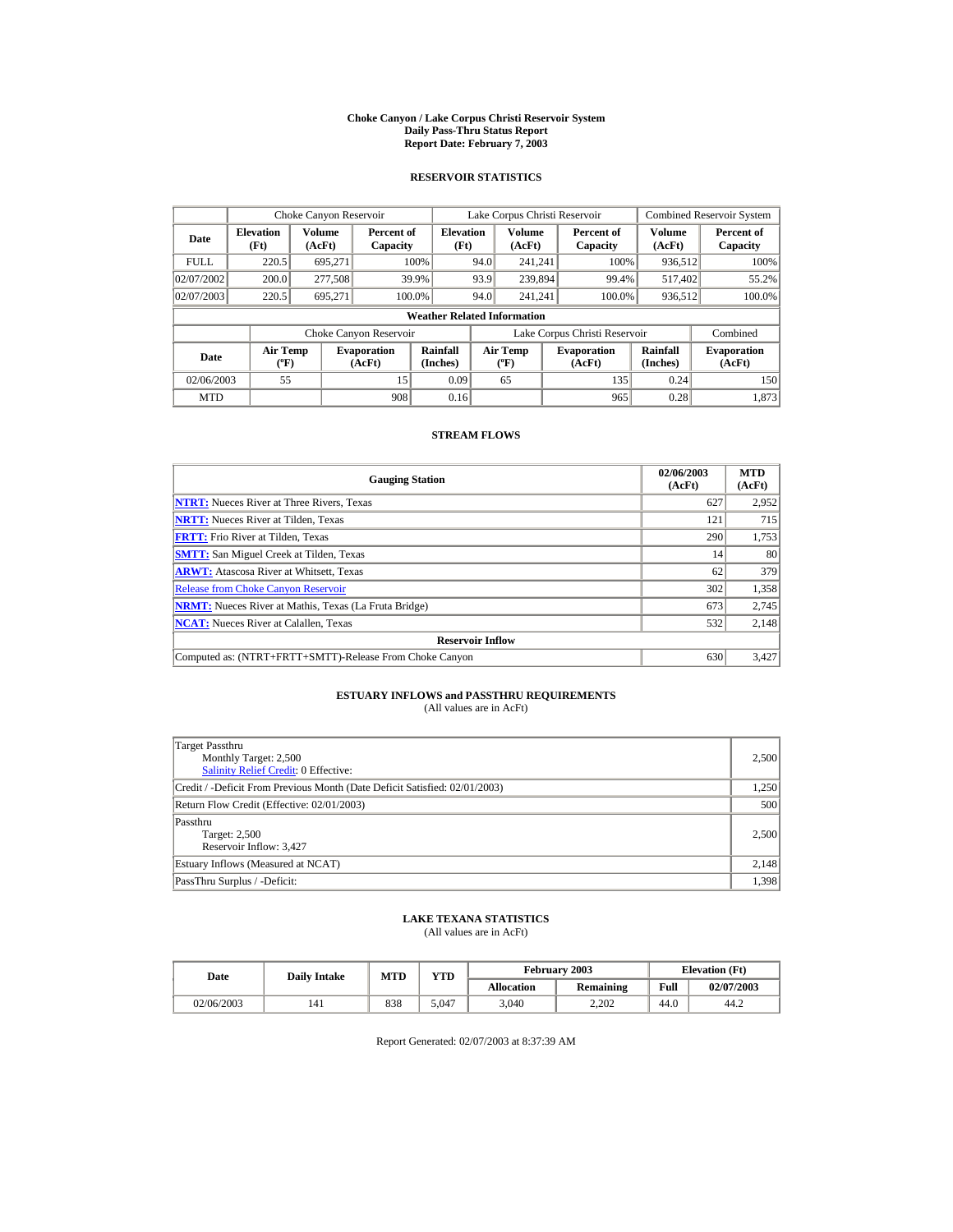#### **Choke Canyon / Lake Corpus Christi Reservoir System Daily Pass-Thru Status Report Report Date: February 8, 2003**

### **RESERVOIR STATISTICS**

|             | Choke Canyon Reservoir                      |                  |                              |                                    |      | Lake Corpus Christi Reservoir           |                               |                      | <b>Combined Reservoir System</b> |
|-------------|---------------------------------------------|------------------|------------------------------|------------------------------------|------|-----------------------------------------|-------------------------------|----------------------|----------------------------------|
| Date        | <b>Elevation</b><br>(Ft)                    | Volume<br>(AcFt) | Percent of<br>Capacity       | <b>Elevation</b><br>(Ft)           |      | <b>Volume</b><br>(AcFt)                 | Percent of<br>Capacity        | Volume<br>(AcFt)     | Percent of<br>Capacity           |
| <b>FULL</b> | 220.5                                       | 695.271          |                              | 100%                               | 94.0 | 241.241                                 | 100%                          | 936,512              | 100%                             |
| 02/08/2002  | 200.0                                       | 277,508          |                              | 39.9%                              | 93.9 | 239,894                                 | 99.4%                         | 517.402              | 55.2%                            |
| 02/08/2003  | 220.5                                       | 695,271          | 100.0%                       |                                    | 94.0 | 241.241                                 | 100.0%                        | 936,512              | 100.0%                           |
|             |                                             |                  |                              | <b>Weather Related Information</b> |      |                                         |                               |                      |                                  |
|             |                                             |                  | Choke Canyon Reservoir       |                                    |      |                                         | Lake Corpus Christi Reservoir |                      | Combined                         |
| Date        | <b>Air Temp</b><br>$({}^{\circ}\mathrm{F})$ |                  | <b>Evaporation</b><br>(AcFt) | Rainfall<br>(Inches)               |      | <b>Air Temp</b><br>$(^{\circ}\text{F})$ | <b>Evaporation</b><br>(AcFt)  | Rainfall<br>(Inches) | <b>Evaporation</b><br>(AcFt)     |
| 02/07/2003  | 41                                          |                  | 45                           | 0.36                               |      | 44                                      | 34                            | 0.53                 | 79                               |
| <b>MTD</b>  |                                             |                  | 953                          | 0.52                               |      |                                         | 999                           | 0.81                 | 1.952                            |

#### **STREAM FLOWS**

| <b>Gauging Station</b>                                       | 02/07/2003<br>(AcFt) | <b>MTD</b><br>(AcFt) |
|--------------------------------------------------------------|----------------------|----------------------|
| <b>NTRT:</b> Nueces River at Three Rivers, Texas             | 627                  | 3,579                |
| <b>NRTT:</b> Nueces River at Tilden, Texas                   | 115                  | 830                  |
| <b>FRTT:</b> Frio River at Tilden, Texas                     | 292                  | 2,045                |
| <b>SMTT:</b> San Miguel Creek at Tilden, Texas               | 14                   | 94                   |
| <b>ARWT:</b> Atascosa River at Whitsett, Texas               | 62                   | 441                  |
| <b>Release from Choke Canyon Reservoir</b>                   | 302                  | 1,659                |
| <b>NRMT:</b> Nueces River at Mathis, Texas (La Fruta Bridge) | 858                  | 3,603                |
| <b>NCAT:</b> Nueces River at Calallen, Texas                 | 721                  | 2,868                |
| <b>Reservoir Inflow</b>                                      |                      |                      |
| Computed as: (NTRT+FRTT+SMTT)-Release From Choke Canyon      | 632                  | 4,058                |

# **ESTUARY INFLOWS and PASSTHRU REQUIREMENTS**<br>(All values are in AcFt)

| Target Passthru<br>Monthly Target: 2,500<br>Salinity Relief Credit: 0 Effective: | 2,500 |
|----------------------------------------------------------------------------------|-------|
| Credit / -Deficit From Previous Month (Date Deficit Satisfied: 02/01/2003)       | 1,250 |
| Return Flow Credit (Effective: 02/01/2003)                                       | 500   |
| Passthru<br>Target: 2,500<br>Reservoir Inflow: 4,058                             | 2.500 |
| Estuary Inflows (Measured at NCAT)                                               | 2,868 |
| PassThru Surplus / -Deficit:                                                     | 2,118 |

## **LAKE TEXANA STATISTICS**

(All values are in AcFt)

| Date       | <b>Daily Intake</b> | <b>MTD</b> | $\mathbf{v}\mathbf{T}\mathbf{D}$ |                   | February 2003 |      | <b>Elevation</b> (Ft) |
|------------|---------------------|------------|----------------------------------|-------------------|---------------|------|-----------------------|
|            |                     |            |                                  | <b>Allocation</b> | Remaining     | Full | 02/08/2003            |
| 02/07/2003 | 141                 | 979        | .188                             | 3,040             | 2.061         | 44.0 | 44.2                  |

Report Generated: 02/08/2003 at 8:37:29 AM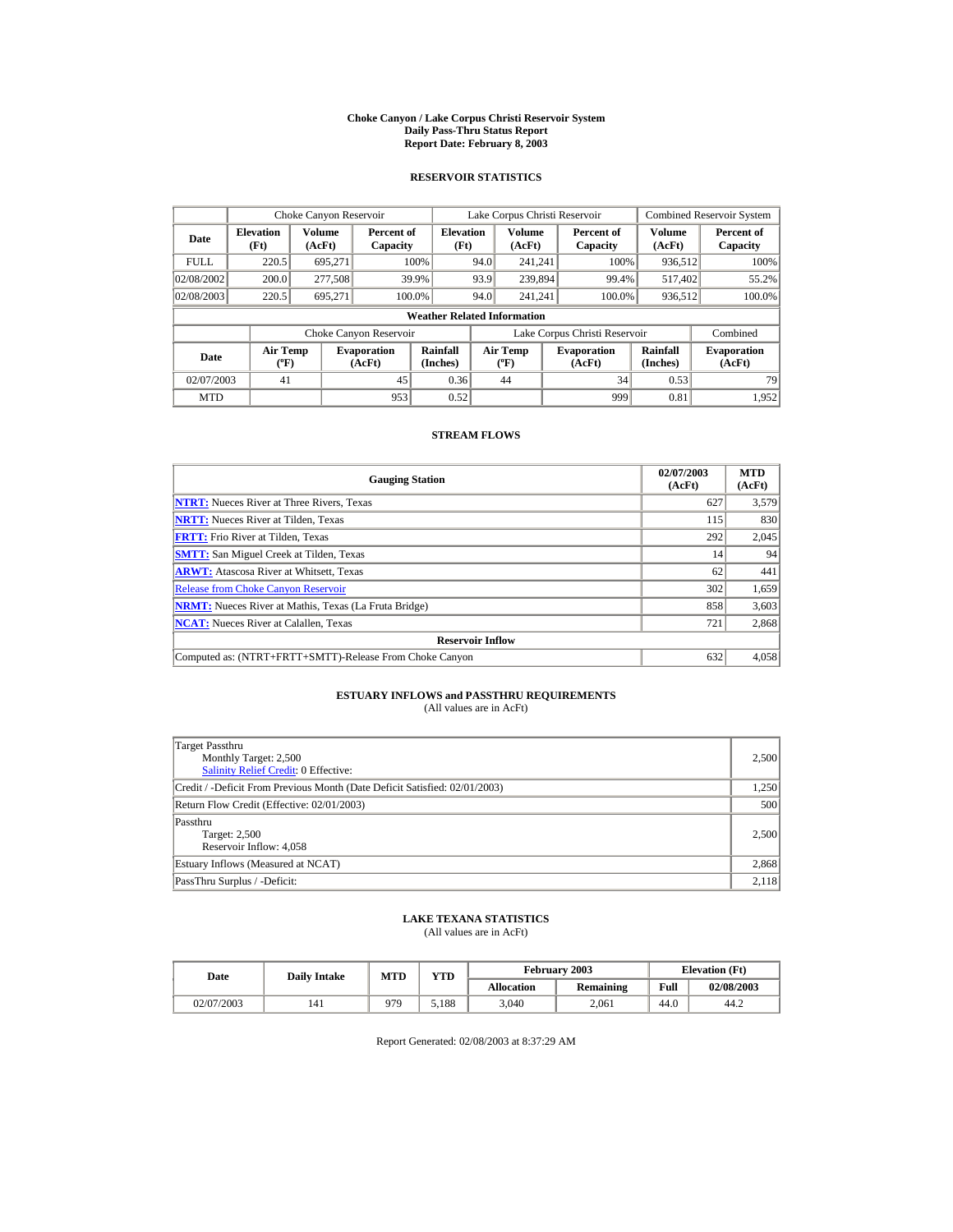#### **Choke Canyon / Lake Corpus Christi Reservoir System Daily Pass-Thru Status Report Report Date: February 9, 2003**

### **RESERVOIR STATISTICS**

| Choke Canyon Reservoir |                                             |                         |                              |                                    |                               | Lake Corpus Christi Reservoir           |  |                              |                      | <b>Combined Reservoir System</b> |
|------------------------|---------------------------------------------|-------------------------|------------------------------|------------------------------------|-------------------------------|-----------------------------------------|--|------------------------------|----------------------|----------------------------------|
| Date                   | <b>Elevation</b><br>(Ft)                    | <b>Volume</b><br>(AcFt) | Percent of<br>Capacity       | <b>Elevation</b><br>(Ft)           |                               | Volume<br>(AcFt)                        |  | Percent of<br>Capacity       | Volume<br>(AcFt)     | Percent of<br>Capacity           |
| <b>FULL</b>            | 220.5                                       | 695.271                 |                              | 100%                               | 94.0                          | 241.241                                 |  | 100%                         | 936,512              | 100%                             |
| 02/09/2002             | 200.0                                       | 277,357                 |                              | 39.9%                              | 93.9                          | 239,510                                 |  | 99.3%                        | 516,867              | 55.2%                            |
| 02/09/2003             | 220.5                                       | 695,271                 |                              | 100.0%                             | 94.0                          | 241.241                                 |  | 100.0%                       | 936,512              | 100.0%                           |
|                        |                                             |                         |                              | <b>Weather Related Information</b> |                               |                                         |  |                              |                      |                                  |
|                        |                                             |                         | Choke Canyon Reservoir       |                                    | Lake Corpus Christi Reservoir |                                         |  |                              | Combined             |                                  |
| Date                   | <b>Air Temp</b><br>$({}^{\circ}\mathrm{F})$ |                         | <b>Evaporation</b><br>(AcFt) | Rainfall<br>(Inches)               |                               | <b>Air Temp</b><br>$(^{\circ}\text{F})$ |  | <b>Evaporation</b><br>(AcFt) | Rainfall<br>(Inches) | <b>Evaporation</b><br>(AcFt)     |
| 02/08/2003             | 43                                          |                         | 15                           | 0.10                               |                               | 46                                      |  | 11                           | 0.08                 | 26                               |
| <b>MTD</b>             |                                             |                         | 968                          | 0.62                               |                               |                                         |  | 1.010                        | 0.89                 | 1.978                            |

#### **STREAM FLOWS**

| <b>Gauging Station</b>                                       | 02/08/2003<br>(AcFt) | <b>MTD</b><br>(AcFt) |
|--------------------------------------------------------------|----------------------|----------------------|
| <b>NTRT:</b> Nueces River at Three Rivers, Texas             | 619                  | 4,198                |
| <b>NRTT:</b> Nueces River at Tilden. Texas                   | 115                  | 945                  |
| <b>FRTT:</b> Frio River at Tilden, Texas                     | 294                  | 2,338                |
| <b>SMTT:</b> San Miguel Creek at Tilden, Texas               | 16                   | <b>110</b>           |
| <b>ARWT:</b> Atascosa River at Whitsett, Texas               | 66                   | 506                  |
| <b>Release from Choke Canyon Reservoir</b>                   | 302                  | 1,961                |
| <b>NRMT:</b> Nueces River at Mathis, Texas (La Fruta Bridge) | 576                  | 4,178                |
| <b>NCAT:</b> Nueces River at Calallen, Texas                 | 1,191                | 4,059                |
| <b>Reservoir Inflow</b>                                      |                      |                      |
| Computed as: (NTRT+FRTT+SMTT)-Release From Choke Canyon      | 628                  | 4,686                |

# **ESTUARY INFLOWS and PASSTHRU REQUIREMENTS**<br>(All values are in AcFt)

| Target Passthru<br>Monthly Target: 2,500<br><b>Salinity Relief Credit: 0 Effective:</b> | 2.500 |
|-----------------------------------------------------------------------------------------|-------|
| Credit / -Deficit From Previous Month (Date Deficit Satisfied: 02/01/2003)              | 1,250 |
| Return Flow Credit (Effective: 02/01/2003)                                              | 500   |
| Passthru<br>Target: 2,500<br>Reservoir Inflow: 4,686                                    | 2.500 |
| Estuary Inflows (Measured at NCAT)                                                      | 4,059 |
| PassThru Surplus / -Deficit:                                                            | 3,309 |

## **LAKE TEXANA STATISTICS**

(All values are in AcFt)

| Date       | <b>Daily Intake</b> | <b>MTD</b>           | YTD   |                   | February 2003 | <b>Elevation</b> (Ft) |            |
|------------|---------------------|----------------------|-------|-------------------|---------------|-----------------------|------------|
|            |                     |                      |       | <b>Allocation</b> | Remaining     | Full                  | 02/09/2003 |
| 02/08/2003 | 141                 | $1^{\sim}1$<br>1.121 | 5.329 | 3,040             | .919          | 44.0                  | 44.2       |

Report Generated: 02/09/2003 at 8:36:05 AM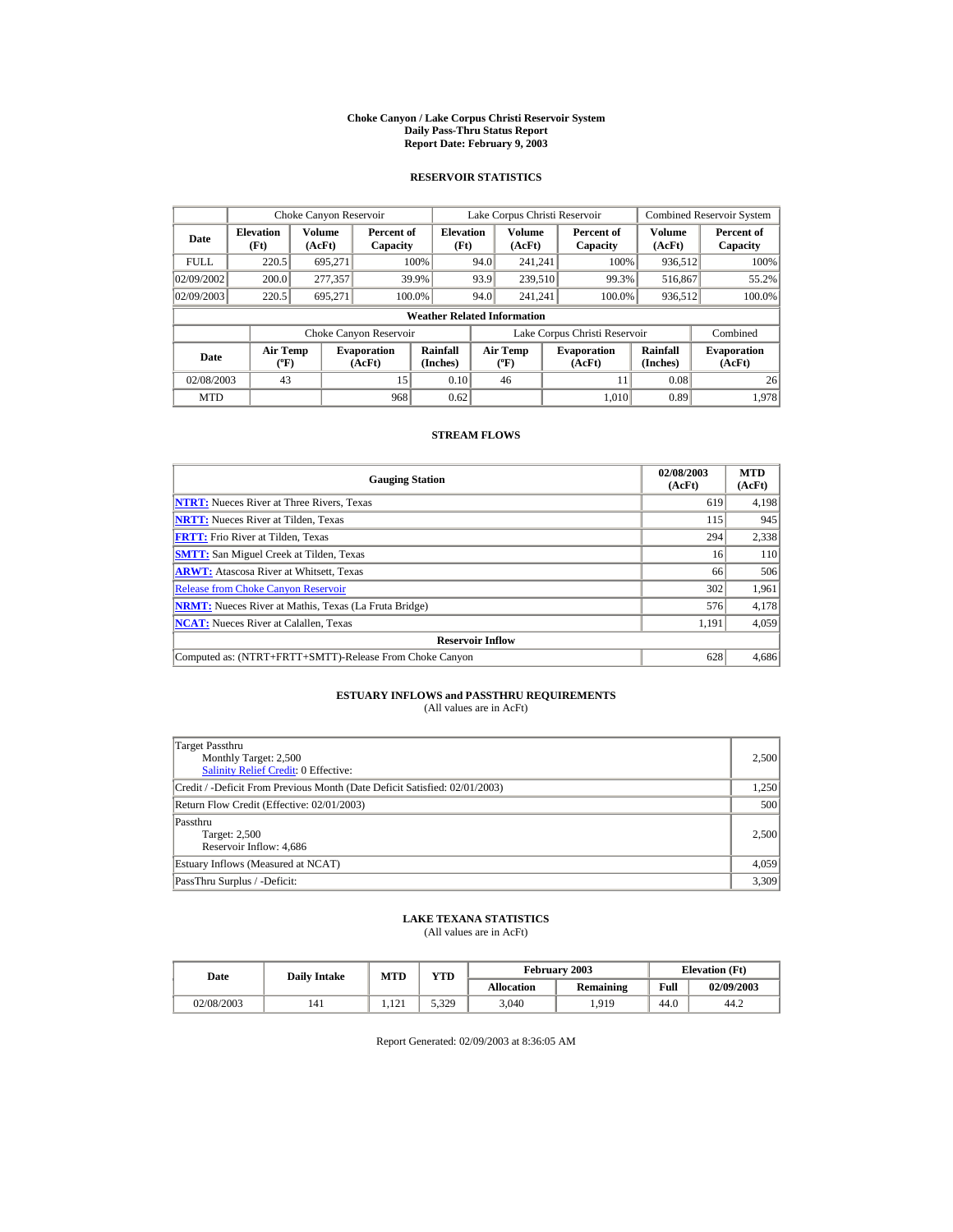#### **Choke Canyon / Lake Corpus Christi Reservoir System Daily Pass-Thru Status Report Report Date: February 10, 2003**

### **RESERVOIR STATISTICS**

|                                                     | Choke Canyon Reservoir                       |         |                              |                                    |      | Lake Corpus Christi Reservoir               |                               |                      | <b>Combined Reservoir System</b> |
|-----------------------------------------------------|----------------------------------------------|---------|------------------------------|------------------------------------|------|---------------------------------------------|-------------------------------|----------------------|----------------------------------|
| Date                                                | Volume<br><b>Elevation</b><br>(Ft)<br>(AcFt) |         | Percent of<br>Capacity       | <b>Elevation</b><br>(Ft)           |      | Volume<br>(AcFt)                            | Percent of<br>Capacity        | Volume<br>(AcFt)     | Percent of<br>Capacity           |
| <b>FULL</b>                                         | 220.5                                        | 695.271 |                              | 100%                               | 94.0 | 241.241                                     | 100%                          | 936,512              | 100%                             |
| 02/10/2002                                          | 200.0                                        | 277,206 |                              | 39.9%                              | 94.0 | 241.241                                     | 100.0%                        | 518,447              | 55.4%                            |
| 02/10/2003                                          | 220.5                                        | 695.271 |                              | 100.0%                             | 94.0 | 241.241                                     | 100.0%                        | 936,512              | 100.0%                           |
|                                                     |                                              |         |                              | <b>Weather Related Information</b> |      |                                             |                               |                      |                                  |
|                                                     |                                              |         | Choke Canyon Reservoir       |                                    |      |                                             | Lake Corpus Christi Reservoir |                      | Combined                         |
| <b>Air Temp</b><br>Date<br>$({}^{\circ}\mathrm{F})$ |                                              |         | <b>Evaporation</b><br>(AcFt) | Rainfall<br>(Inches)               |      | <b>Air Temp</b><br>$({}^{\circ}\mathbf{F})$ | <b>Evaporation</b><br>(AcFt)  | Rainfall<br>(Inches) | <b>Evaporation</b><br>(AcFt)     |
| 02/09/2003                                          | 60                                           |         | 136                          | 0.01                               |      | 63                                          | 135                           | 0.01                 | 271                              |
| <b>MTD</b>                                          |                                              |         | 1.104                        | 0.63                               |      |                                             | 1.145                         | 0.90                 | 2.249                            |

#### **STREAM FLOWS**

| <b>Gauging Station</b>                                       | 02/09/2003<br>(AcFt) | <b>MTD</b><br>(AcFt) |
|--------------------------------------------------------------|----------------------|----------------------|
| <b>NTRT:</b> Nueces River at Three Rivers, Texas             | 617                  | 4,816                |
| <b>NRTT:</b> Nueces River at Tilden, Texas                   | 117                  | 1,062                |
| <b>FRTT:</b> Frio River at Tilden, Texas                     | 298                  | 2,636                |
| <b>SMTT:</b> San Miguel Creek at Tilden, Texas               | 14                   | 125                  |
| <b>ARWT:</b> Atascosa River at Whitsett, Texas               | 66                   | 572                  |
| <b>Release from Choke Canyon Reservoir</b>                   | 302                  | 2,263                |
| <b>NRMT:</b> Nueces River at Mathis, Texas (La Fruta Bridge) | 693                  | 4,871                |
| <b>NCAT:</b> Nueces River at Calallen, Texas                 | 770                  | 4,830                |
| <b>Reservoir Inflow</b>                                      |                      |                      |
| Computed as: (NTRT+FRTT+SMTT)-Release From Choke Canyon      | 628                  | 5,314                |

# **ESTUARY INFLOWS and PASSTHRU REQUIREMENTS**<br>(All values are in AcFt)

| Target Passthru<br>Monthly Target: 2,500<br>Salinity Relief Credit: 0 Effective: | 2,500 |
|----------------------------------------------------------------------------------|-------|
| Credit / -Deficit From Previous Month (Date Deficit Satisfied: 02/01/2003)       | 1,250 |
| Return Flow Credit (Effective: 02/01/2003)                                       | 500   |
| Passthru<br><b>Target: 2,500</b><br>Reservoir Inflow: 5,314                      | 2.500 |
| Estuary Inflows (Measured at NCAT)                                               | 4,830 |
| PassThru Surplus / -Deficit:                                                     | 4,080 |

## **LAKE TEXANA STATISTICS**

(All values are in AcFt)

| Date |            | <b>Daily Intake</b> | <b>MTD</b> | YTD   |                   | <b>February 2003</b> |      | <b>Elevation</b> (Ft) |
|------|------------|---------------------|------------|-------|-------------------|----------------------|------|-----------------------|
|      |            |                     |            |       | <b>Allocation</b> | Remaining            | Full | 02/10/2003            |
|      | 02/09/2003 | 141                 | .262       | 5.470 | 3.040             | 1.778                | 44.0 | 44.2                  |

Report Generated: 02/10/2003 at 8:37:38 AM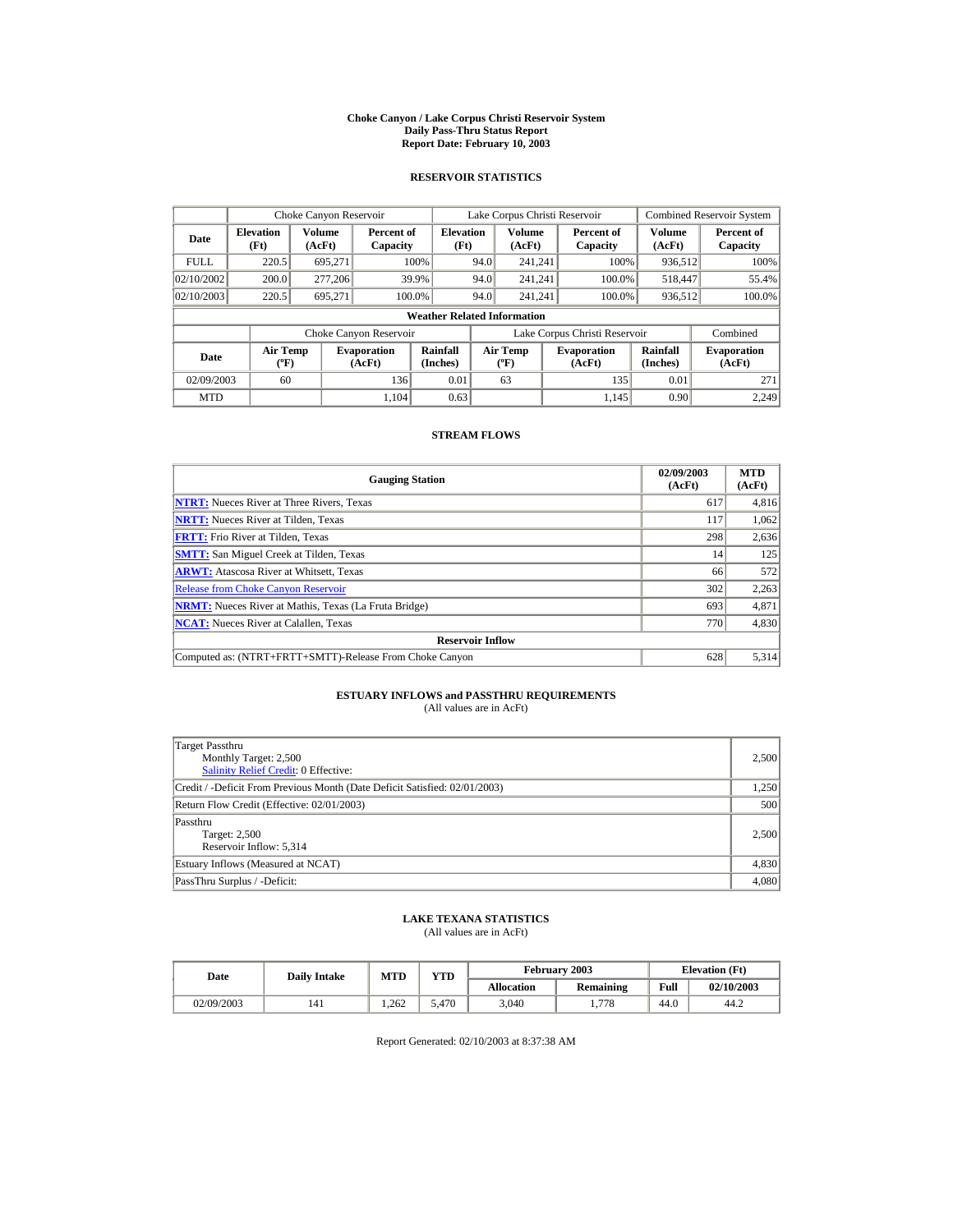#### **Choke Canyon / Lake Corpus Christi Reservoir System Daily Pass-Thru Status Report Report Date: February 11, 2003**

### **RESERVOIR STATISTICS**

|                                                     | Choke Canyon Reservoir   |                  |                              |                                    |      | Lake Corpus Christi Reservoir             |                               |                      | <b>Combined Reservoir System</b> |
|-----------------------------------------------------|--------------------------|------------------|------------------------------|------------------------------------|------|-------------------------------------------|-------------------------------|----------------------|----------------------------------|
| Date                                                | <b>Elevation</b><br>(Ft) | Volume<br>(AcFt) | Percent of<br>Capacity       | <b>Elevation</b><br>(Ft)           |      | Volume<br>(AcFt)                          | Percent of<br>Capacity        | Volume<br>(AcFt)     | Percent of<br>Capacity           |
| <b>FULL</b>                                         | 220.5                    | 695.271          |                              | 100%                               | 94.0 | 241.241                                   | 100%                          | 936,512              | 100%                             |
| 02/11/2002                                          | 200.0                    | 276,904          |                              | 39.8%                              | 93.9 | 239,894                                   | 99.4%                         | 516,798              | 55.2%                            |
| 02/11/2003                                          | 220.6                    | 695.271          |                              | 100.0%                             | 94.0 | 241.241                                   | 100.0%                        | 936,512              | 100.0%                           |
|                                                     |                          |                  |                              | <b>Weather Related Information</b> |      |                                           |                               |                      |                                  |
|                                                     |                          |                  | Choke Canyon Reservoir       |                                    |      |                                           | Lake Corpus Christi Reservoir |                      | Combined                         |
| <b>Air Temp</b><br>Date<br>$({}^{\circ}\mathrm{F})$ |                          |                  | <b>Evaporation</b><br>(AcFt) | Rainfall<br>(Inches)               |      | <b>Air Temp</b><br>$({}^{\circ}\text{F})$ | <b>Evaporation</b><br>(AcFt)  | Rainfall<br>(Inches) | <b>Evaporation</b><br>(AcFt)     |
| 02/10/2003                                          | 68                       |                  | 182                          | 0.00                               |      | 67                                        | 135                           | 0.02                 | 317                              |
| <b>MTD</b>                                          |                          |                  | 1.286                        | 0.63                               |      |                                           | 1.280                         | 0.92                 | 2.566                            |

#### **STREAM FLOWS**

| <b>Gauging Station</b>                                       | 02/10/2003<br>(AcFt) | <b>MTD</b><br>(AcFt) |
|--------------------------------------------------------------|----------------------|----------------------|
| <b>NTRT:</b> Nueces River at Three Rivers, Texas             | 611                  | 5,427                |
| <b>NRTT:</b> Nueces River at Tilden, Texas                   | 125                  | 1,187                |
| <b>FRTT:</b> Frio River at Tilden, Texas                     | 294                  | 2,930                |
| <b>SMTT:</b> San Miguel Creek at Tilden, Texas               | 13                   | 138                  |
| <b>ARWT:</b> Atascosa River at Whitsett, Texas               | 66                   | 637                  |
| <b>Release from Choke Canyon Reservoir</b>                   | 298                  | 2,561                |
| <b>NRMT:</b> Nueces River at Mathis, Texas (La Fruta Bridge) | 597                  | 5,469                |
| <b>NCAT:</b> Nueces River at Calallen, Texas                 | 740                  | 5,570                |
| <b>Reservoir Inflow</b>                                      |                      |                      |
| Computed as: (NTRT+FRTT+SMTT)-Release From Choke Canyon      | 621                  | 5,935                |

# **ESTUARY INFLOWS and PASSTHRU REQUIREMENTS**<br>(All values are in AcFt)

| Target Passthru<br>Monthly Target: 2,500<br>Salinity Relief Credit: 1,875 Effective: 02/11/2003 | 625      |
|-------------------------------------------------------------------------------------------------|----------|
| Credit / -Deficit From Previous Month (Date Deficit Satisfied: 02/01/2003)                      | $\theta$ |
| Return Flow Credit (Effective: 02/01/2003)                                                      | 500      |
| Passthru<br>Target: 625<br>Reservoir Inflow: 5,935                                              | 625      |
| Estuary Inflows (Measured at NCAT)                                                              | 5,570    |
| PassThru Surplus / -Deficit:                                                                    | 5,445    |

## **LAKE TEXANA STATISTICS**

(All values are in AcFt)

| Date       | <b>Daily Intake</b> | <b>MTD</b> | VTD-  |                   | February 2003 |      | <b>Elevation</b> (Ft) |
|------------|---------------------|------------|-------|-------------------|---------------|------|-----------------------|
|            |                     |            |       | <b>Allocation</b> | Remaining     | Full | 02/11/2003            |
| 02/10/2003 | 141                 | .403       | 5.611 | 3,040             | .,637         | 44.0 | 44.2                  |

Report Generated: 02/11/2003 at 8:28:56 AM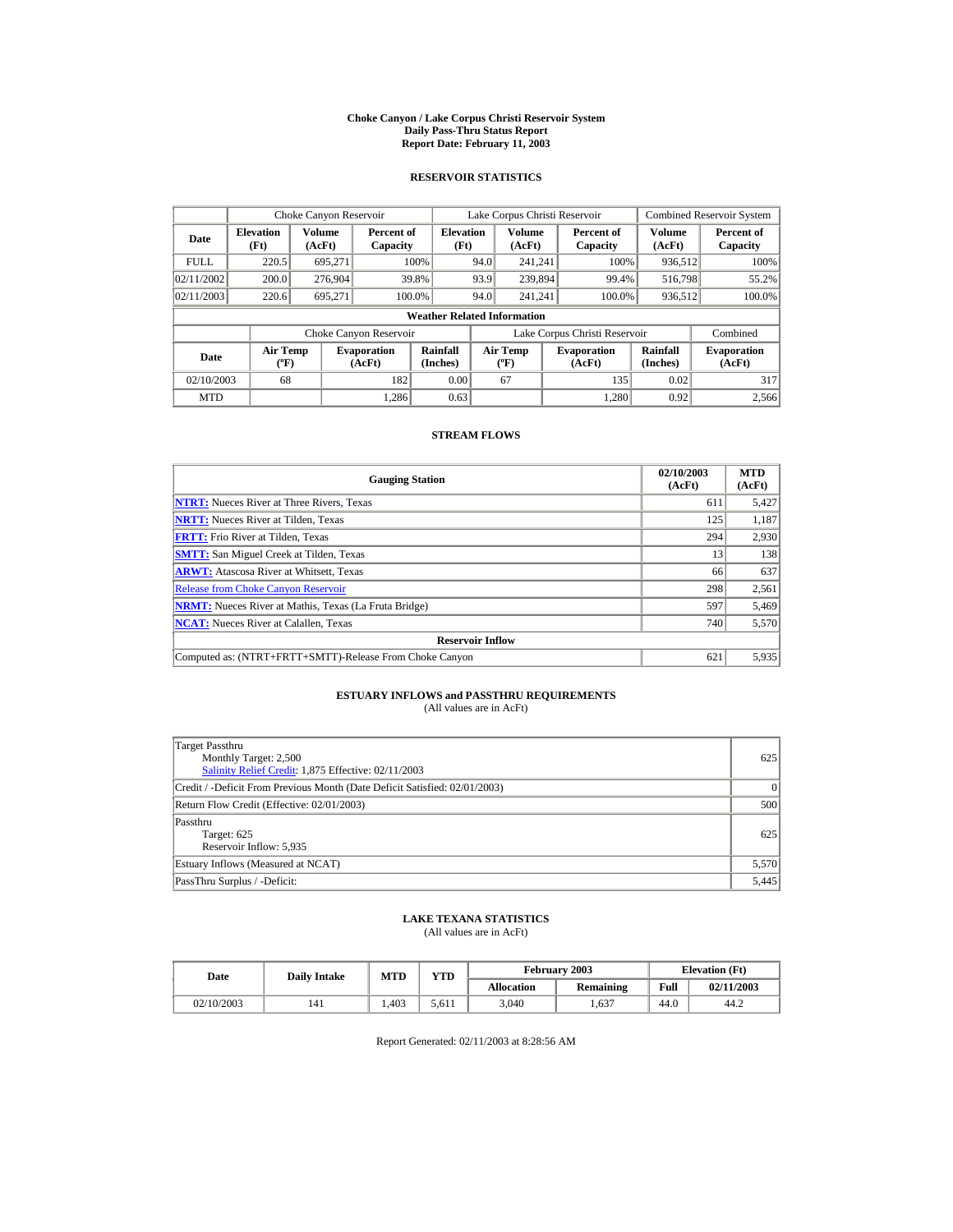#### **Choke Canyon / Lake Corpus Christi Reservoir System Daily Pass-Thru Status Report Report Date: February 12, 2003**

### **RESERVOIR STATISTICS**

| Choke Canyon Reservoir |                                             |                  |                              |                                    |      | Lake Corpus Christi Reservoir            |                               |                      | <b>Combined Reservoir System</b> |
|------------------------|---------------------------------------------|------------------|------------------------------|------------------------------------|------|------------------------------------------|-------------------------------|----------------------|----------------------------------|
| Date                   | <b>Elevation</b><br>(Ft)                    | Volume<br>(AcFt) | Percent of<br>Capacity       | <b>Elevation</b><br>(Ft)           |      | <b>Volume</b><br>(AcFt)                  | Percent of<br>Capacity        | Volume<br>(AcFt)     | Percent of<br>Capacity           |
| <b>FULL</b>            | 220.5                                       | 695.271          |                              | 100%                               | 94.0 | 241.241                                  | 100%                          | 936,512              | 100%                             |
| 02/12/2002             | 200.0                                       | 276,753          |                              | 39.8%                              | 93.9 | 238,551                                  | 98.9%                         | 515,304              | 55.0%                            |
| 02/12/2003             | 220.6                                       | 695,271          | 100.0%                       |                                    | 94.0 | 241.241                                  | 100.0%                        | 936,512              | 100.0%                           |
|                        |                                             |                  |                              | <b>Weather Related Information</b> |      |                                          |                               |                      |                                  |
|                        |                                             |                  | Choke Canyon Reservoir       |                                    |      |                                          | Lake Corpus Christi Reservoir |                      | Combined                         |
| Date                   | <b>Air Temp</b><br>$({}^{\circ}\mathrm{F})$ |                  | <b>Evaporation</b><br>(AcFt) | Rainfall<br>(Inches)               |      | <b>Air Temp</b><br>$({}^{\circ}{\rm F})$ | <b>Evaporation</b><br>(AcFt)  | Rainfall<br>(Inches) | <b>Evaporation</b><br>(AcFt)     |
| 02/11/2003             | 77                                          |                  | 76                           | 0.00                               |      | 72                                       | 112                           | 0.00                 | 188                              |
| <b>MTD</b>             |                                             |                  | 1.362                        | 0.63                               |      |                                          | 1.392                         | 0.92                 | 2.754                            |

#### **STREAM FLOWS**

| <b>Gauging Station</b>                                       | 02/11/2003<br>(AcFt) | <b>MTD</b><br>(AcFt) |
|--------------------------------------------------------------|----------------------|----------------------|
| <b>NTRT:</b> Nueces River at Three Rivers, Texas             | 619                  | 6.046                |
| <b>NRTT:</b> Nueces River at Tilden, Texas                   | 127                  | 1,314                |
| <b>FRTT:</b> Frio River at Tilden, Texas                     | 292                  | 3,222                |
| <b>SMTT:</b> San Miguel Creek at Tilden, Texas               | 13                   | 152                  |
| <b>ARWT:</b> Atascosa River at Whitsett, Texas               | 66                   | 703                  |
| <b>Release from Choke Canyon Reservoir</b>                   | 298                  | 2,858                |
| <b>NRMT:</b> Nueces River at Mathis, Texas (La Fruta Bridge) | 496                  | 5,965                |
| <b>NCAT:</b> Nueces River at Calallen, Texas                 | 649                  | 6,219                |
| <b>Reservoir Inflow</b>                                      |                      |                      |
| Computed as: (NTRT+FRTT+SMTT)-Release From Choke Canyon      | 627                  | 6,561                |

# **ESTUARY INFLOWS and PASSTHRU REQUIREMENTS**<br>(All values are in AcFt)

| Target Passthru<br>Monthly Target: 2,500<br>Salinity Relief Credit: 1,875 Effective: 02/11/2003 | 625      |
|-------------------------------------------------------------------------------------------------|----------|
| Credit / -Deficit From Previous Month (Date Deficit Satisfied: 02/01/2003)                      | $\Omega$ |
| Return Flow Credit (Effective: 02/01/2003)                                                      | 500      |
| Passthru<br>Target: 625<br>Reservoir Inflow: 6,561                                              | 625      |
| Estuary Inflows (Measured at NCAT)                                                              | 6,219    |
| PassThru Surplus / -Deficit:                                                                    | 6,094    |

## **LAKE TEXANA STATISTICS**

(All values are in AcFt)

| Date       | <b>Daily Intake</b> | <b>MTD</b> | <b>VTD</b> |                   | February 2003 |      | <b>Elevation</b> (Ft) |
|------------|---------------------|------------|------------|-------------------|---------------|------|-----------------------|
|            |                     |            |            | <b>Allocation</b> | Remaining     | Full | 02/12/2003            |
| 02/11/2003 | 141                 | . . 544    | 5.752      | 3,040             | .496          | 44.0 | 44.2                  |

Report Generated: 02/12/2003 at 1:08:40 PM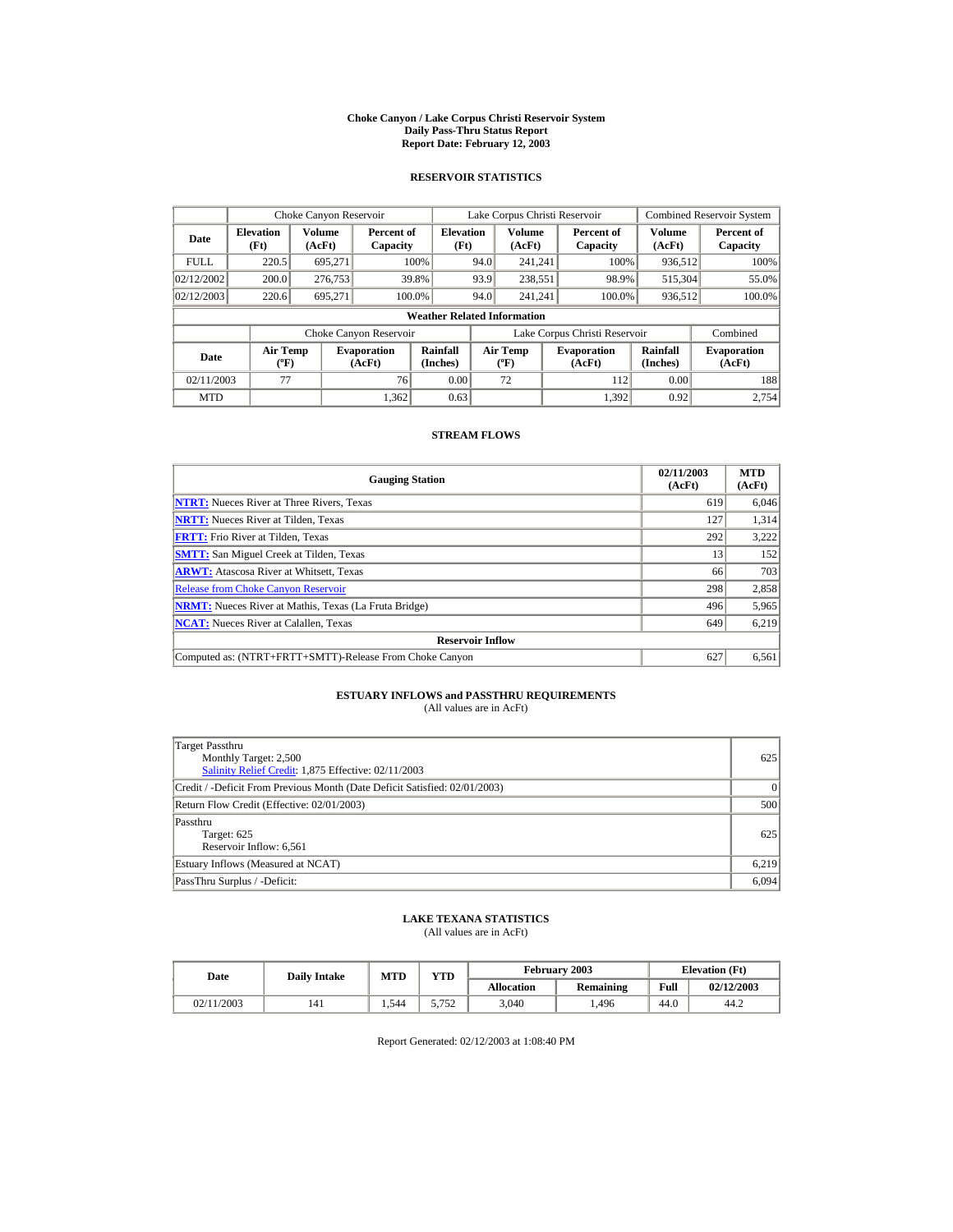#### **Choke Canyon / Lake Corpus Christi Reservoir System Daily Pass-Thru Status Report Report Date: February 13, 2003**

### **RESERVOIR STATISTICS**

| Choke Canyon Reservoir |                                             |                  |                              |                                    |      | Lake Corpus Christi Reservoir            |                               |                      | <b>Combined Reservoir System</b> |
|------------------------|---------------------------------------------|------------------|------------------------------|------------------------------------|------|------------------------------------------|-------------------------------|----------------------|----------------------------------|
| Date                   | <b>Elevation</b><br>(Ft)                    | Volume<br>(AcFt) | Percent of<br>Capacity       | <b>Elevation</b><br>(Ft)           |      | <b>Volume</b><br>(AcFt)                  | Percent of<br>Capacity        | Volume<br>(AcFt)     | Percent of<br>Capacity           |
| <b>FULL</b>            | 220.5                                       | 695.271          |                              | 100%                               | 94.0 | 241.241                                  | 100%                          | 936,512              | 100%                             |
| 02/13/2002             | 200.0                                       | 276,603          |                              | 39.8%                              | 93.9 | 238,551                                  | 98.9%                         | 515,154              | 55.0%                            |
| 02/13/2003             | 220.6                                       | 695,271          | 100.0%                       |                                    | 94.0 | 241.241                                  | 100.0%                        | 936,512              | 100.0%                           |
|                        |                                             |                  |                              | <b>Weather Related Information</b> |      |                                          |                               |                      |                                  |
|                        |                                             |                  | Choke Canyon Reservoir       |                                    |      |                                          | Lake Corpus Christi Reservoir |                      | Combined                         |
| Date                   | <b>Air Temp</b><br>$({}^{\circ}\mathrm{F})$ |                  | <b>Evaporation</b><br>(AcFt) | Rainfall<br>(Inches)               |      | <b>Air Temp</b><br>$({}^{\circ}{\rm F})$ | <b>Evaporation</b><br>(AcFt)  | Rainfall<br>(Inches) | <b>Evaporation</b><br>(AcFt)     |
| 02/12/2003             | 74                                          |                  | 61                           | 0.01                               |      | 74                                       | 79                            | 0.05                 | 140                              |
| <b>MTD</b>             |                                             |                  | 1.423                        | 0.64                               |      |                                          | 1.471                         | 0.97                 | 2.894                            |

#### **STREAM FLOWS**

| <b>Gauging Station</b>                                       | 02/12/2003<br>(AcFt) | <b>MTD</b><br>(AcFt) |
|--------------------------------------------------------------|----------------------|----------------------|
| <b>NTRT:</b> Nueces River at Three Rivers, Texas             | 657                  | 6,703                |
| <b>NRTT:</b> Nueces River at Tilden, Texas                   | 123                  | 1,437                |
| <b>FRTT:</b> Frio River at Tilden, Texas                     | 292                  | 3,513                |
| <b>SMTT:</b> San Miguel Creek at Tilden, Texas               | 13                   | 165                  |
| <b>ARWT:</b> Atascosa River at Whitsett, Texas               | 64                   | 766                  |
| <b>Release from Choke Canyon Reservoir</b>                   | 397                  | 3,255                |
| <b>NRMT:</b> Nueces River at Mathis, Texas (La Fruta Bridge) | 758                  | 6,723                |
| <b>NCAT:</b> Nueces River at Calallen, Texas                 | 540                  | 6,759                |
| <b>Reservoir Inflow</b>                                      |                      |                      |
| Computed as: (NTRT+FRTT+SMTT)-Release From Choke Canyon      | 565                  | 7,127                |

# **ESTUARY INFLOWS and PASSTHRU REQUIREMENTS**<br>(All values are in AcFt)

| Target Passthru<br>Monthly Target: 2,500<br>Salinity Relief Credit: 1,875 Effective: 02/11/2003 | 625      |
|-------------------------------------------------------------------------------------------------|----------|
| Credit / -Deficit From Previous Month (Date Deficit Satisfied: 02/01/2003)                      | $\Omega$ |
| Return Flow Credit (Effective: 02/01/2003)                                                      | 500      |
| Passthru<br>Target: 625<br>Reservoir Inflow: 7.127                                              | 625      |
| Estuary Inflows (Measured at NCAT)                                                              | 6,759    |
| PassThru Surplus / -Deficit:                                                                    | 6,634    |

## **LAKE TEXANA STATISTICS**

(All values are in AcFt)

| Date       | <b>MTD</b><br><b>Daily Intake</b> |      | VTD   |                   | February 2003 | <b>Elevation</b> (Ft) |            |  |
|------------|-----------------------------------|------|-------|-------------------|---------------|-----------------------|------------|--|
|            |                                   |      |       | <b>Allocation</b> | Remaining     | Full                  | 02/13/2003 |  |
| 02/12/2003 | 141                               | .684 | 5.893 | 3,040             | .356          | 44.0                  | 44.1       |  |

Report Generated: 02/13/2003 at 9:20:31 AM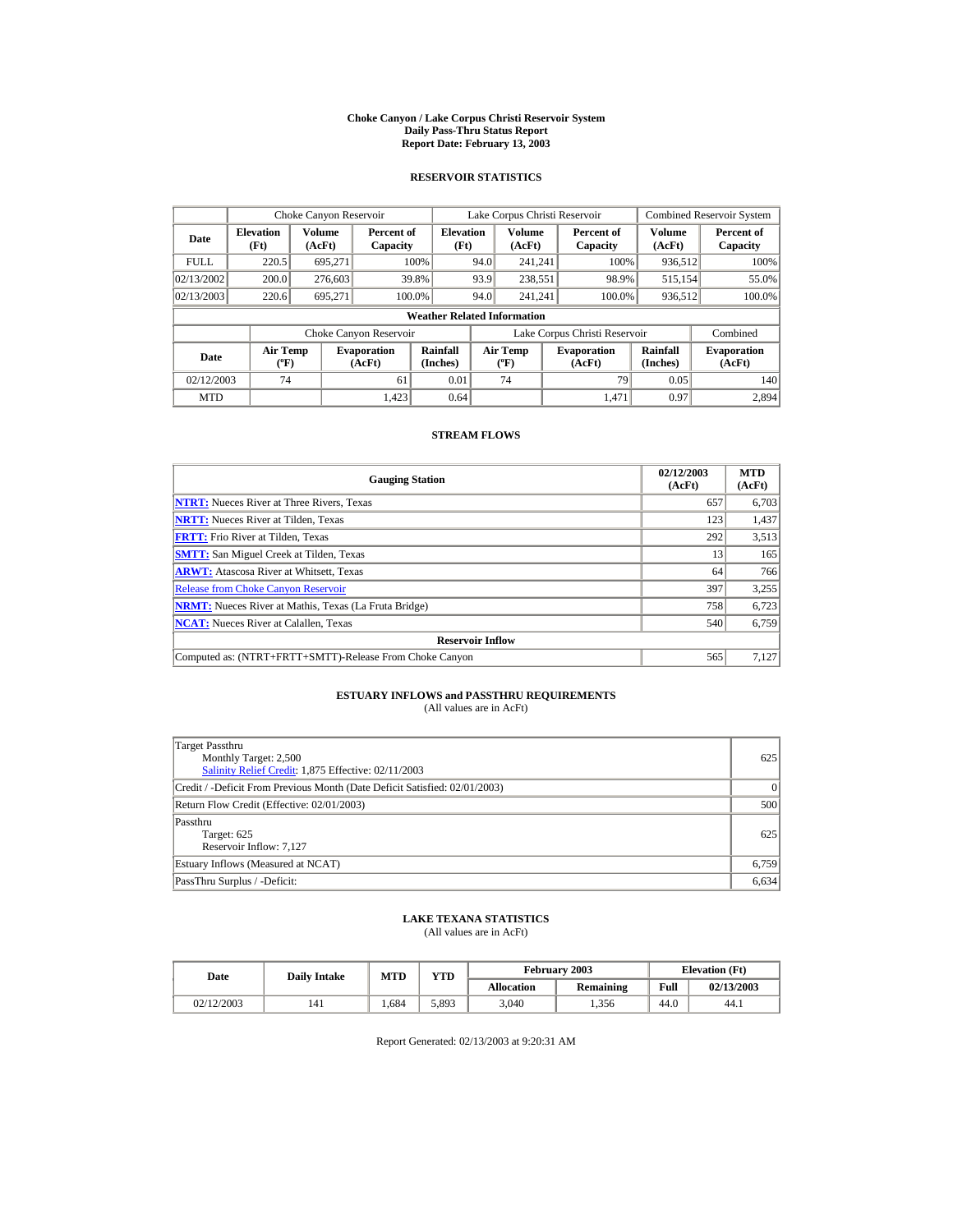#### **Choke Canyon / Lake Corpus Christi Reservoir System Daily Pass-Thru Status Report Report Date: February 14, 2003**

### **RESERVOIR STATISTICS**

| Choke Canyon Reservoir |                                             |                  |                              |                                    |      | Lake Corpus Christi Reservoir           |                               |                      | <b>Combined Reservoir System</b> |
|------------------------|---------------------------------------------|------------------|------------------------------|------------------------------------|------|-----------------------------------------|-------------------------------|----------------------|----------------------------------|
| Date                   | <b>Elevation</b><br>(Ft)                    | Volume<br>(AcFt) | Percent of<br>Capacity       | <b>Elevation</b><br>(Ft)           |      | <b>Volume</b><br>(AcFt)                 | Percent of<br>Capacity        | Volume<br>(AcFt)     | Percent of<br>Capacity           |
| <b>FULL</b>            | 220.5                                       | 695.271          |                              | 100%                               | 94.0 | 241.241                                 | 100%                          | 936,512              | 100%                             |
| 02/14/2002             | 200.0                                       | 276,452          |                              | 39.8%                              | 93.8 | 238,360                                 | 98.8%                         | 514,812              | 55.0%                            |
| 02/14/2003             | 220.6                                       | 695,271          | 100.0%                       |                                    | 94.0 | 241.241                                 | 100.0%                        | 936,512              | 100.0%                           |
|                        |                                             |                  |                              | <b>Weather Related Information</b> |      |                                         |                               |                      |                                  |
|                        |                                             |                  | Choke Canyon Reservoir       |                                    |      |                                         | Lake Corpus Christi Reservoir |                      | Combined                         |
| Date                   | <b>Air Temp</b><br>$({}^{\circ}\mathrm{F})$ |                  | <b>Evaporation</b><br>(AcFt) | Rainfall<br>(Inches)               |      | <b>Air Temp</b><br>$(^{\circ}\text{F})$ | <b>Evaporation</b><br>(AcFt)  | Rainfall<br>(Inches) | <b>Evaporation</b><br>(AcFt)     |
| 02/13/2003             | 77                                          |                  | 91                           | 0.01                               |      | 76                                      | 56                            | 0.03                 | 147                              |
| <b>MTD</b>             |                                             |                  | 1.514                        | 0.65                               |      |                                         | 1.527                         | 1.00                 | 3.041                            |

#### **STREAM FLOWS**

| <b>Gauging Station</b>                                       | 02/13/2003<br>(AcFt) | <b>MTD</b><br>(AcFt) |
|--------------------------------------------------------------|----------------------|----------------------|
| <b>NTRT:</b> Nueces River at Three Rivers, Texas             | 774                  | 7,477                |
| <b>NRTT:</b> Nueces River at Tilden, Texas                   | 117                  | 1,554                |
| <b>FRTT:</b> Frio River at Tilden, Texas                     | 290                  | 3,803                |
| <b>SMTT:</b> San Miguel Creek at Tilden, Texas               | 13                   | 178                  |
| <b>ARWT:</b> Atascosa River at Whitsett, Texas               | 62                   | 828                  |
| <b>Release from Choke Canyon Reservoir</b>                   | 397                  | 3,652                |
| <b>NRMT:</b> Nueces River at Mathis, Texas (La Fruta Bridge) | 1.058                | 7,781                |
| <b>NCAT:</b> Nueces River at Calallen, Texas                 | 913                  | 7,672                |
| <b>Reservoir Inflow</b>                                      |                      |                      |
| Computed as: (NTRT+FRTT+SMTT)-Release From Choke Canyon      | 679                  | 7,806                |

# **ESTUARY INFLOWS and PASSTHRU REQUIREMENTS**<br>(All values are in AcFt)

| Target Passthru<br>Monthly Target: 2,500<br>Salinity Relief Credit: 1,875 Effective: 02/11/2003 | 625      |
|-------------------------------------------------------------------------------------------------|----------|
| Credit / -Deficit From Previous Month (Date Deficit Satisfied: 02/01/2003)                      | $\Omega$ |
| Return Flow Credit (Effective: 02/01/2003)                                                      | 500      |
| Passthru<br>Target: 625<br>Reservoir Inflow: 7,806                                              | 625      |
| Estuary Inflows (Measured at NCAT)                                                              | 7,672    |
| PassThru Surplus / -Deficit:                                                                    | 7,547    |

## **LAKE TEXANA STATISTICS**

(All values are in AcFt)

| Date       | <b>MTD</b><br><b>Daily Intake</b> |      | VTD   |                   | February 2003 | <b>Elevation</b> (Ft) |            |
|------------|-----------------------------------|------|-------|-------------------|---------------|-----------------------|------------|
|            |                                   |      |       | <b>Allocation</b> | Remaining     | Full                  | 02/14/2003 |
| 02/13/2003 | 141                               | .825 | 6.034 | 3,040             | 1.215         | 44.0                  | 44.1       |

Report Generated: 02/14/2003 at 8:27:18 AM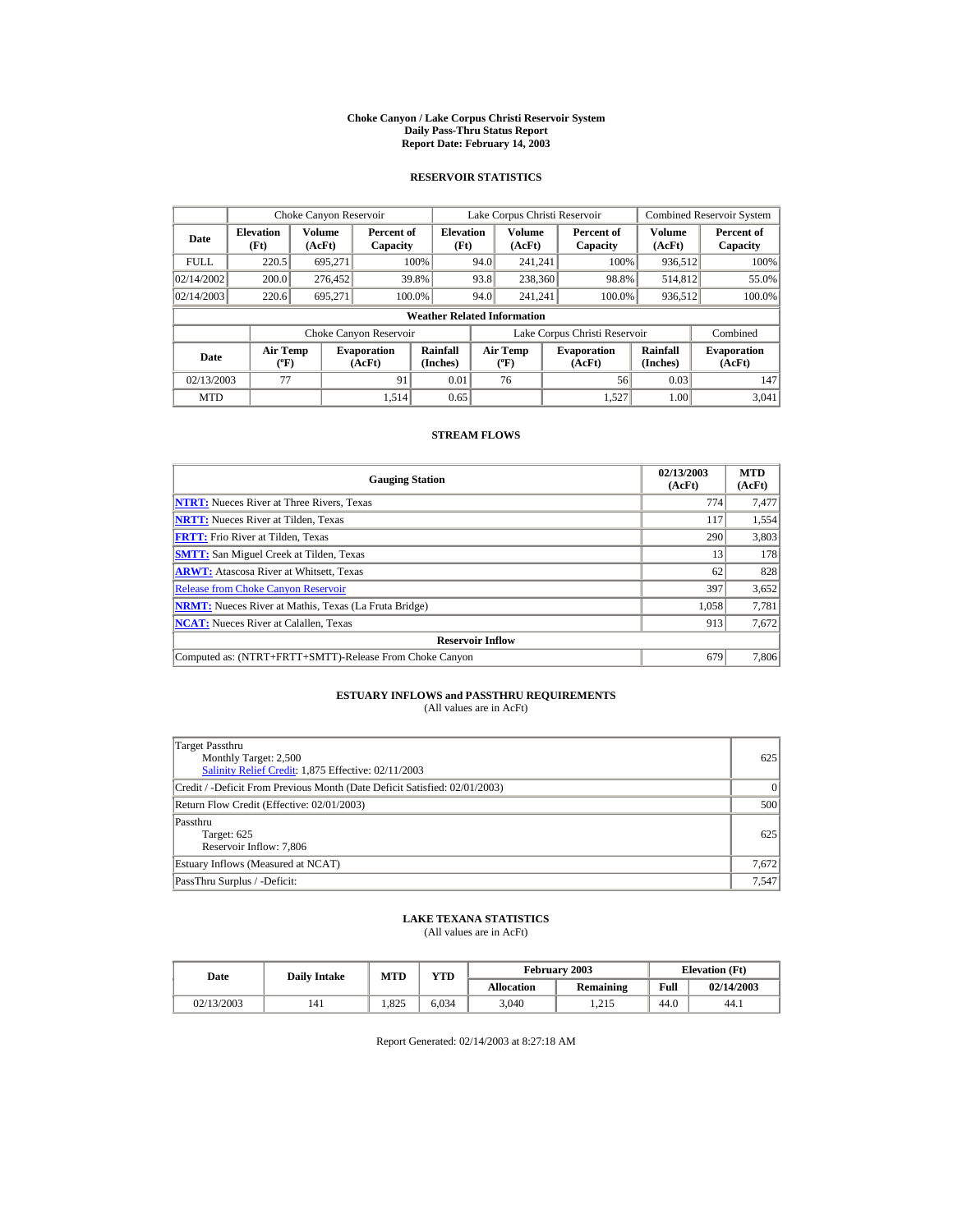#### **Choke Canyon / Lake Corpus Christi Reservoir System Daily Pass-Thru Status Report Report Date: February 15, 2003**

### **RESERVOIR STATISTICS**

| Choke Canyon Reservoir |                                              |         |                              |                                    |      | Lake Corpus Christi Reservoir    |                               |                         | <b>Combined Reservoir System</b> |
|------------------------|----------------------------------------------|---------|------------------------------|------------------------------------|------|----------------------------------|-------------------------------|-------------------------|----------------------------------|
| Date                   | Volume<br><b>Elevation</b><br>(Ft)<br>(AcFt) |         | Percent of<br>Capacity       | <b>Elevation</b><br>(Ft)           |      | <b>Volume</b><br>(AcFt)          | Percent of<br>Capacity        | <b>Volume</b><br>(AcFt) | Percent of<br>Capacity           |
| <b>FULL</b>            | 220.5                                        | 695.271 |                              | 100%                               | 94.0 | 241.241                          | 100%                          | 936,512                 | 100%                             |
| 02/15/2002             | 200.0                                        | 276,301 |                              | 39.7%                              | 93.8 | 238,168                          | 98.7%                         | 514.469                 | 54.9%                            |
| 02/15/2003             | 220.6                                        | 695.271 | 100.0%                       |                                    | 94.0 | 241.241                          | 100.0%                        | 936,512                 | 100.0%                           |
|                        |                                              |         |                              | <b>Weather Related Information</b> |      |                                  |                               |                         |                                  |
|                        |                                              |         | Choke Canyon Reservoir       |                                    |      |                                  | Lake Corpus Christi Reservoir |                         | Combined                         |
| Date                   | <b>Air Temp</b><br>$({}^{\circ}\mathrm{F})$  |         | <b>Evaporation</b><br>(AcFt) | Rainfall<br>(Inches)               |      | <b>Air Temp</b><br>$(^{\circ}F)$ | <b>Evaporation</b><br>(AcFt)  | Rainfall<br>(Inches)    | <b>Evaporation</b><br>(AcFt)     |
| 02/14/2003             | 78                                           |         | 91                           | 0.60                               |      | 76                               | Pan overflow                  | 1.36                    | 91                               |
| <b>MTD</b>             |                                              |         | 1.605                        | 1.25                               |      |                                  | 1.527                         | 2.36                    | 3.132                            |

#### **STREAM FLOWS**

| <b>Gauging Station</b>                                       | 02/14/2003<br>(AcFt) | <b>MTD</b><br>(AcFt) |
|--------------------------------------------------------------|----------------------|----------------------|
| <b>NTRT:</b> Nueces River at Three Rivers, Texas             | 770                  | 8,248                |
| <b>NRTT:</b> Nueces River at Tilden, Texas                   | 119                  | 1,673                |
| <b>FRTT:</b> Frio River at Tilden, Texas                     | 290                  | 4,093                |
| <b>SMTT:</b> San Miguel Creek at Tilden, Texas               | 13                   | 190                  |
| <b>ARWT:</b> Atascosa River at Whitsett, Texas               | 62                   | 889                  |
| <b>Release from Choke Canyon Reservoir</b>                   | 397                  | 4,049                |
| <b>NRMT:</b> Nueces River at Mathis, Texas (La Fruta Bridge) | 943                  | 8.724                |
| <b>NCAT:</b> Nueces River at Calallen. Texas                 | 1,501                | 9,173                |
| <b>Reservoir Inflow</b>                                      |                      |                      |
| Computed as: (NTRT+FRTT+SMTT)-Release From Choke Canyon      | 675                  | 8,482                |

# **ESTUARY INFLOWS and PASSTHRU REQUIREMENTS**<br>(All values are in AcFt)

| Target Passthru<br>Monthly Target: 2,500<br>Salinity Relief Credit: 1,875 Effective: 02/11/2003 | 625      |
|-------------------------------------------------------------------------------------------------|----------|
| Credit / -Deficit From Previous Month (Date Deficit Satisfied: 02/01/2003)                      | $\Omega$ |
| Return Flow Credit (Effective: 02/01/2003)                                                      | 500      |
| Passthru<br>Target: 625<br>Reservoir Inflow: 8,482                                              | 625      |
| Estuary Inflows (Measured at NCAT)                                                              | 9,173    |
| PassThru Surplus / -Deficit:                                                                    | 9,048    |

## **LAKE TEXANA STATISTICS**

(All values are in AcFt)

| Date       | VTD<br><b>MTD</b><br><b>Daily Intake</b> |      |       |                   | February 2003 | <b>Elevation</b> (Ft) |            |  |
|------------|------------------------------------------|------|-------|-------------------|---------------|-----------------------|------------|--|
|            |                                          |      |       | <b>Allocation</b> | Remaining     | Full                  | 02/15/2003 |  |
| 02/14/2003 | 141                                      | .966 | 6.174 | 3,040             | .074          | 44.0                  | 44.1       |  |

Report Generated: 02/15/2003 at 8:24:50 AM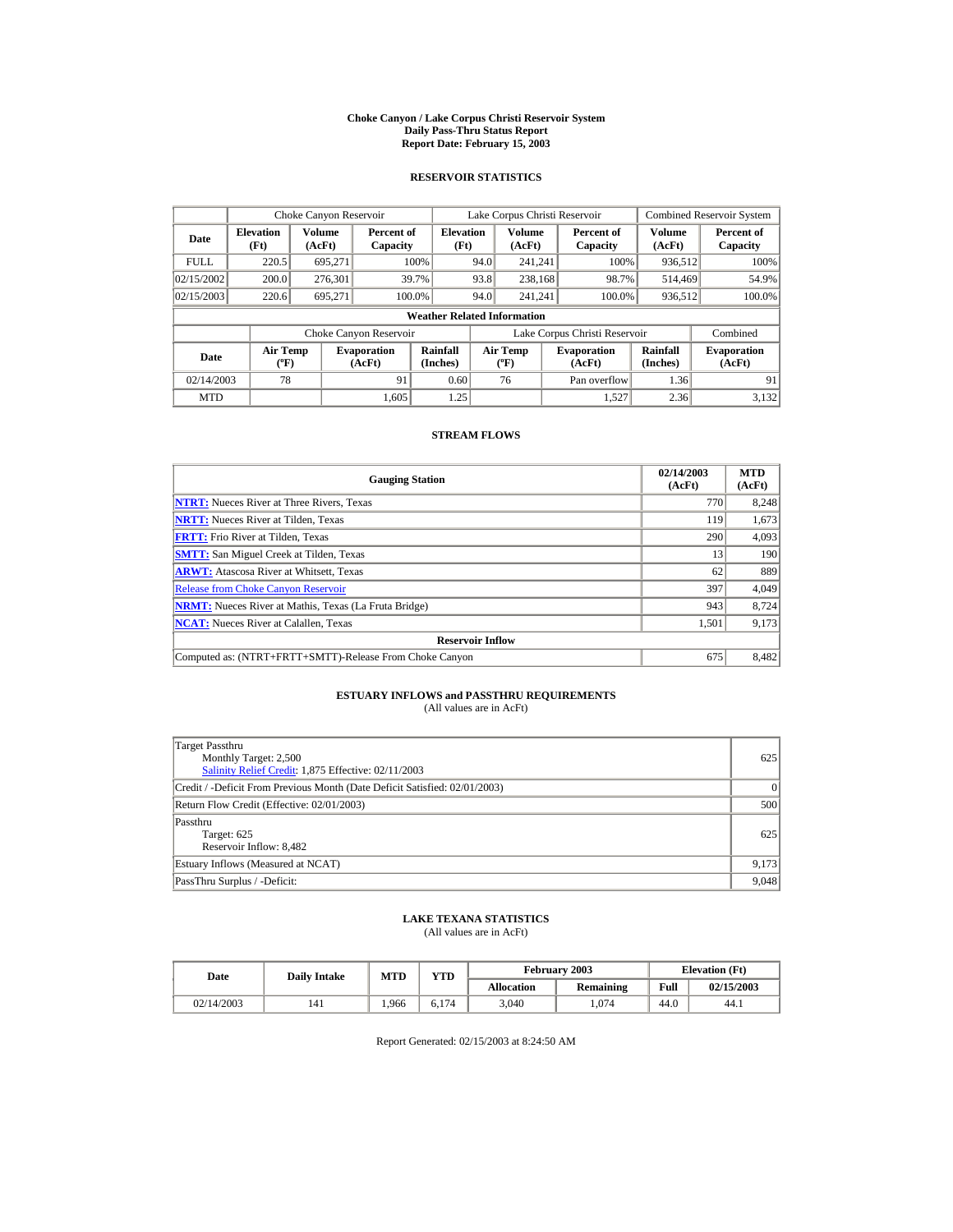#### **Choke Canyon / Lake Corpus Christi Reservoir System Daily Pass-Thru Status Report Report Date: February 16, 2003**

### **RESERVOIR STATISTICS**

|                                                                                     | Choke Canyon Reservoir |                  |                        |                                    |      | Lake Corpus Christi Reservoir               |                               |                      | <b>Combined Reservoir System</b> |
|-------------------------------------------------------------------------------------|------------------------|------------------|------------------------|------------------------------------|------|---------------------------------------------|-------------------------------|----------------------|----------------------------------|
| <b>Elevation</b><br>Date<br>(Ft)                                                    |                        | Volume<br>(AcFt) | Percent of<br>Capacity | <b>Elevation</b><br>(Ft)           |      | Volume<br>(AcFt)                            | Percent of<br>Capacity        | Volume<br>(AcFt)     | Percent of<br>Capacity           |
| <b>FULL</b>                                                                         | 220.5                  | 695.271          |                        | 100%                               | 94.0 | 241.241                                     | 100%                          | 936,512              | 100%                             |
| 02/16/2002                                                                          | 199.9                  | 276,151          |                        | 39.7%                              | 93.9 | 239,127                                     | 99.1%                         | 515,278              | 55.0%                            |
| 02/16/2003                                                                          | 220.6                  | 695.271          | 100.0%                 |                                    | 94.0 | 241.241                                     | 100.0%                        | 936,512              | 100.0%                           |
|                                                                                     |                        |                  |                        | <b>Weather Related Information</b> |      |                                             |                               |                      |                                  |
|                                                                                     |                        |                  | Choke Canyon Reservoir |                                    |      |                                             | Lake Corpus Christi Reservoir |                      | Combined                         |
| <b>Air Temp</b><br><b>Evaporation</b><br>Date<br>$({}^{\circ}\mathrm{F})$<br>(AcFt) |                        |                  |                        | Rainfall<br>(Inches)               |      | <b>Air Temp</b><br>$({}^{\circ}\mathbf{F})$ | <b>Evaporation</b><br>(AcFt)  | Rainfall<br>(Inches) | <b>Evaporation</b><br>(AcFt)     |
| 02/15/2003                                                                          | 77                     |                  | 409                    | 0.04                               |      | 75                                          | 325                           | 0.15                 | 734                              |
| <b>MTD</b>                                                                          |                        |                  | 2.014                  | 1.29                               |      |                                             | 1.852                         | 2.51                 | 3,866                            |

#### **STREAM FLOWS**

| <b>Gauging Station</b>                                       | 02/15/2003<br>(AcFt) | <b>MTD</b><br>(AcFt) |
|--------------------------------------------------------------|----------------------|----------------------|
| <b>NTRT:</b> Nueces River at Three Rivers, Texas             | 850                  | 9,097                |
| <b>NRTT:</b> Nueces River at Tilden, Texas                   | 129                  | 1,802                |
| <b>FRTT:</b> Frio River at Tilden, Texas                     | 296                  | 4,389                |
| <b>SMTT:</b> San Miguel Creek at Tilden, Texas               | 14                   | 204                  |
| <b>ARWT:</b> Atascosa River at Whitsett, Texas               | 64                   | 953                  |
| <b>Release from Choke Canyon Reservoir</b>                   | 518                  | 4,567                |
| <b>NRMT:</b> Nueces River at Mathis, Texas (La Fruta Bridge) | 1.187                | 9,911                |
| <b>NCAT:</b> Nueces River at Calallen, Texas                 | 1,947                | 11,120               |
| <b>Reservoir Inflow</b>                                      |                      |                      |
| Computed as: (NTRT+FRTT+SMTT)-Release From Choke Canyon      | 641                  | 9,122                |

# **ESTUARY INFLOWS and PASSTHRU REQUIREMENTS**<br>(All values are in AcFt)

| Target Passthru<br>Monthly Target: 2,500<br>Salinity Relief Credit: 1,875 Effective: 02/11/2003 | 625      |
|-------------------------------------------------------------------------------------------------|----------|
| Credit / -Deficit From Previous Month (Date Deficit Satisfied: 02/01/2003)                      | $\Omega$ |
| Return Flow Credit (Effective: 02/01/2003)                                                      | 500      |
| Passthru<br>Target: 625<br>Reservoir Inflow: 9,122                                              | 625      |
| Estuary Inflows (Measured at NCAT)                                                              | 11.120   |
| PassThru Surplus / -Deficit:                                                                    | 10,995   |

## **LAKE TEXANA STATISTICS**

(All values are in AcFt)

| Date       | <b>Daily Intake</b> | <b>MTD</b> | VTD   |                   | February 2003 |      | <b>Elevation</b> (Ft) |  |
|------------|---------------------|------------|-------|-------------------|---------------|------|-----------------------|--|
|            |                     |            |       | <b>Allocation</b> | Remaining     | Full | 02/16/2003            |  |
| 02/15/2003 | 141                 | 2.106      | 6.315 | 3,040             | 934           | 44.0 | 44.1                  |  |

Report Generated: 02/16/2003 at 9:20:03 PM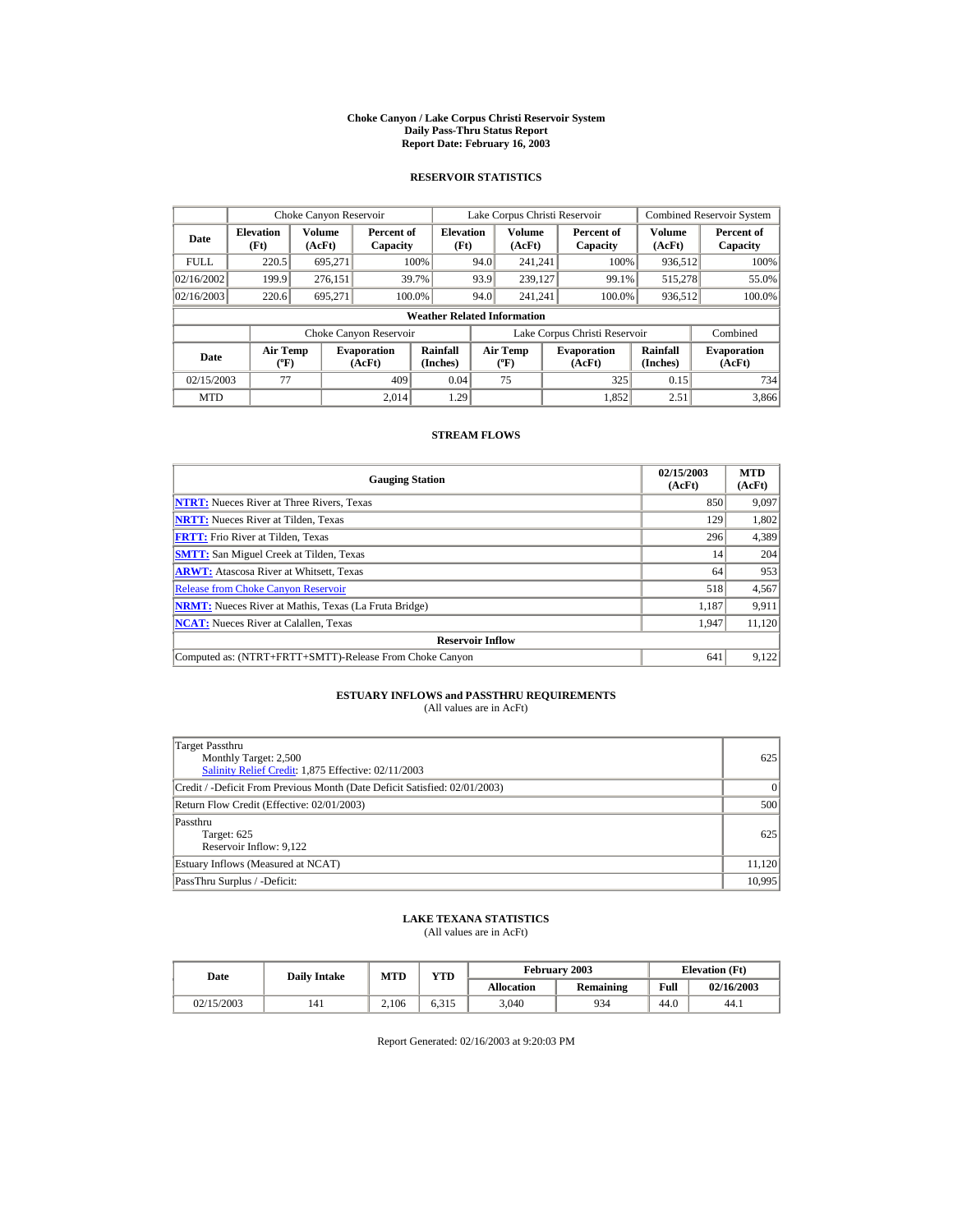#### **Choke Canyon / Lake Corpus Christi Reservoir System Daily Pass-Thru Status Report Report Date: February 17, 2003**

### **RESERVOIR STATISTICS**

|                                                                                     | Choke Canyon Reservoir |                  |                        |                                    |      | Lake Corpus Christi Reservoir               |                               |                      | <b>Combined Reservoir System</b> |
|-------------------------------------------------------------------------------------|------------------------|------------------|------------------------|------------------------------------|------|---------------------------------------------|-------------------------------|----------------------|----------------------------------|
| <b>Elevation</b><br>Date<br>(Ft)                                                    |                        | Volume<br>(AcFt) | Percent of<br>Capacity | <b>Elevation</b><br>(Ft)           |      | Volume<br>(AcFt)                            | Percent of<br>Capacity        | Volume<br>(AcFt)     | Percent of<br>Capacity           |
| <b>FULL</b>                                                                         | 220.5                  | 695.271          |                        | 100%                               | 94.0 | 241.241                                     | 100%                          | 936,512              | 100%                             |
| 02/17/2002                                                                          | 199.9                  | 276,000          |                        | 39.7%                              | 93.8 | 237,977                                     | 98.6%                         | 513,977              | 54.9%                            |
| 02/17/2003                                                                          | 220.6                  | 695.271          | 100.0%                 |                                    | 94.0 | 241.241                                     | 100.0%                        | 936,512              | 100.0%                           |
|                                                                                     |                        |                  |                        | <b>Weather Related Information</b> |      |                                             |                               |                      |                                  |
|                                                                                     |                        |                  | Choke Canyon Reservoir |                                    |      |                                             | Lake Corpus Christi Reservoir |                      | Combined                         |
| <b>Air Temp</b><br><b>Evaporation</b><br>Date<br>$({}^{\circ}\mathrm{F})$<br>(AcFt) |                        |                  |                        | Rainfall<br>(Inches)               |      | <b>Air Temp</b><br>$({}^{\circ}\mathbf{F})$ | <b>Evaporation</b><br>(AcFt)  | Rainfall<br>(Inches) | <b>Evaporation</b><br>(AcFt)     |
| 02/16/2003                                                                          | 60                     |                  | 257                    | 0.00                               |      | 56                                          | 247                           | 0.00                 | 504                              |
| <b>MTD</b>                                                                          |                        |                  | 2.271                  | 1.29                               |      |                                             | 2.099                         | 2.51                 | 4,370                            |

#### **STREAM FLOWS**

| <b>Gauging Station</b>                                       | 02/16/2003<br>(AcFt) | <b>MTD</b><br>(AcFt) |
|--------------------------------------------------------------|----------------------|----------------------|
| <b>NTRT:</b> Nueces River at Three Rivers, Texas             | 1.056                | 10,153               |
| <b>NRTT:</b> Nueces River at Tilden, Texas                   | 131                  | 1,933                |
| <b>FRTT:</b> Frio River at Tilden, Texas                     | 294                  | 4,683                |
| <b>SMTT:</b> San Miguel Creek at Tilden, Texas               | 12                   | 216                  |
| <b>ARWT:</b> Atascosa River at Whitsett, Texas               | 67                   | 1,020                |
| <b>Release from Choke Canyon Reservoir</b>                   | 596                  | 5,163                |
| <b>NRMT:</b> Nueces River at Mathis, Texas (La Fruta Bridge) | 2.084                | 11.995               |
| <b>NCAT:</b> Nueces River at Calallen, Texas                 | 3,136                | 14,256               |
| <b>Reservoir Inflow</b>                                      |                      |                      |
| Computed as: (NTRT+FRTT+SMTT)-Release From Choke Canyon      | 767                  | 9,889                |

# **ESTUARY INFLOWS and PASSTHRU REQUIREMENTS**<br>(All values are in AcFt)

| Target Passthru<br>Monthly Target: 2,500<br>Salinity Relief Credit: 1,875 Effective: 02/11/2003 | 625      |
|-------------------------------------------------------------------------------------------------|----------|
| Credit / -Deficit From Previous Month (Date Deficit Satisfied: 02/01/2003)                      | $\Omega$ |
| Return Flow Credit (Effective: 02/01/2003)                                                      | 500      |
| Passthru<br>Target: 625<br>Reservoir Inflow: 9,889                                              | 625      |
| Estuary Inflows (Measured at NCAT)                                                              | 14,256   |
| PassThru Surplus / -Deficit:                                                                    | 14,131   |

## **LAKE TEXANA STATISTICS**

(All values are in AcFt)

| Date       | <b>Daily Intake</b> | <b>MTD</b> | $\mathbf{v}\mathbf{T}\mathbf{D}$ |                   | February 2003 |      | <b>Elevation (Ft)</b> |  |
|------------|---------------------|------------|----------------------------------|-------------------|---------------|------|-----------------------|--|
|            |                     |            |                                  | <b>Allocation</b> | Remaining     | Full | 02/17/2003            |  |
| 02/16/2003 | 140                 | 2.247      | 6.455                            | 3,040             | 793           | 44.0 | 44.1                  |  |

Report Generated: 02/17/2003 at 8:20:00 AM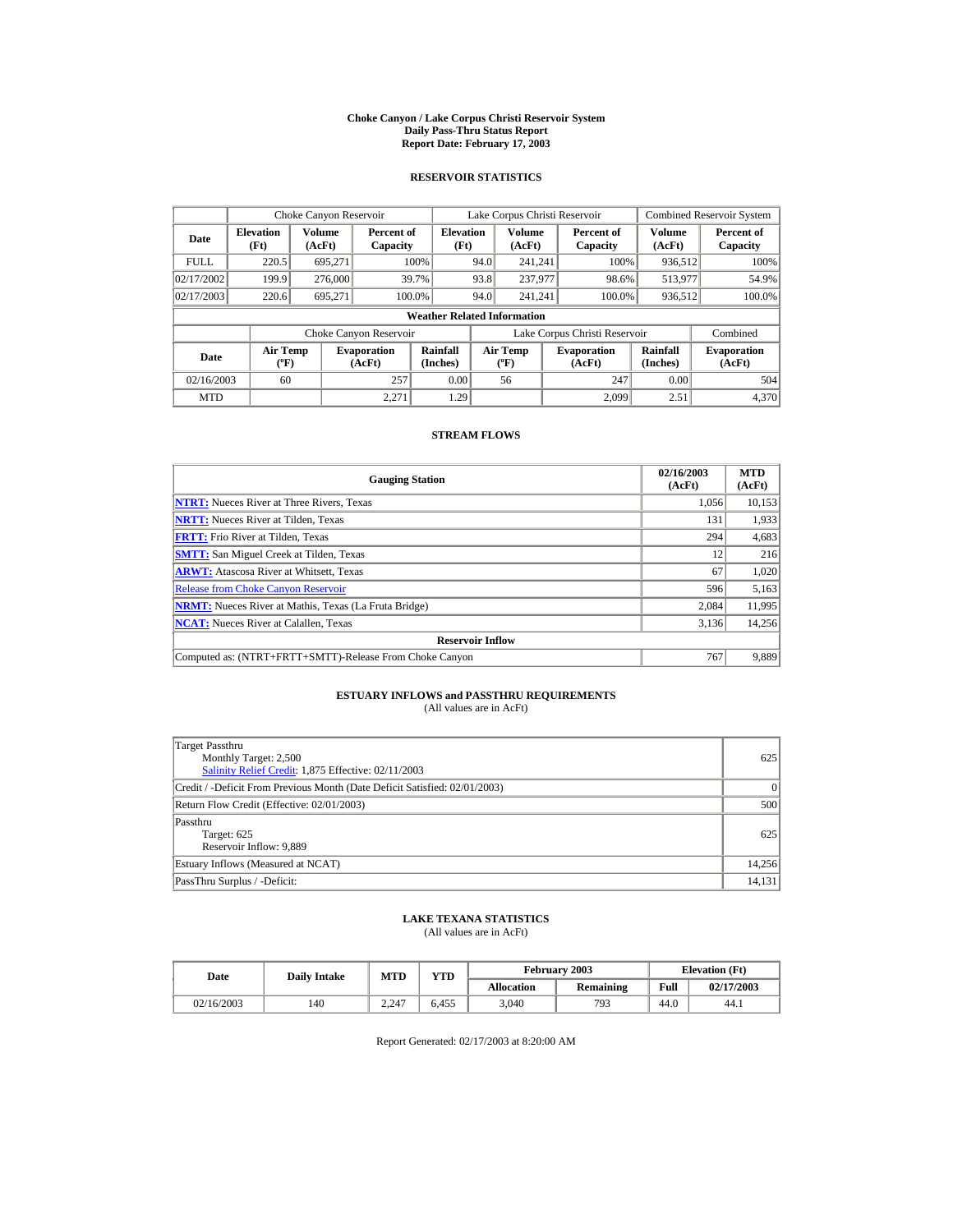#### **Choke Canyon / Lake Corpus Christi Reservoir System Daily Pass-Thru Status Report Report Date: February 18, 2003**

### **RESERVOIR STATISTICS**

|                                                                                     | Choke Canyon Reservoir |                  |                        |                                    |      | Lake Corpus Christi Reservoir               |                               |                      | <b>Combined Reservoir System</b> |
|-------------------------------------------------------------------------------------|------------------------|------------------|------------------------|------------------------------------|------|---------------------------------------------|-------------------------------|----------------------|----------------------------------|
| <b>Elevation</b><br>Date<br>(Ft)                                                    |                        | Volume<br>(AcFt) | Percent of<br>Capacity | <b>Elevation</b><br>(Ft)           |      | Volume<br>(AcFt)                            | Percent of<br>Capacity        | Volume<br>(AcFt)     | Percent of<br>Capacity           |
| <b>FULL</b>                                                                         | 220.5                  | 695.271          |                        | 100%                               | 94.0 | 241.241                                     | 100%                          | 936,512              | 100%                             |
| 02/18/2002                                                                          | 199.9                  | 275,699          |                        | 39.7%                              | 93.8 | 237,785                                     | 98.6%                         | 513,484              | 54.8%                            |
| 02/18/2003                                                                          | 220.5                  | 695.271          |                        | 100.0%                             | 94.0 | 241.241                                     | 100.0%                        | 936,512              | 100.0%                           |
|                                                                                     |                        |                  |                        | <b>Weather Related Information</b> |      |                                             |                               |                      |                                  |
|                                                                                     |                        |                  | Choke Canyon Reservoir |                                    |      |                                             | Lake Corpus Christi Reservoir |                      | Combined                         |
| <b>Air Temp</b><br><b>Evaporation</b><br>Date<br>$({}^{\circ}\mathrm{F})$<br>(AcFt) |                        |                  |                        | Rainfall<br>(Inches)               |      | <b>Air Temp</b><br>$({}^{\circ}\mathbf{F})$ | <b>Evaporation</b><br>(AcFt)  | Rainfall<br>(Inches) | <b>Evaporation</b><br>(AcFt)     |
| 02/17/2003                                                                          | 70                     |                  | 212                    | 0.00                               |      | 64                                          | 123                           | 0.00                 | 335                              |
| <b>MTD</b>                                                                          |                        |                  | 2.483                  | 1.29                               |      |                                             | 2.222                         | 2.51                 | 4,705                            |

#### **STREAM FLOWS**

| <b>Gauging Station</b>                                       | 02/17/2003<br>(AcFt) | <b>MTD</b><br>(AcFt) |
|--------------------------------------------------------------|----------------------|----------------------|
| <b>NTRT:</b> Nueces River at Three Rivers, Texas             | 1,062                | 11,215               |
| <b>NRTT:</b> Nueces River at Tilden, Texas                   | 129                  | 2,062                |
| <b>FRTT:</b> Frio River at Tilden, Texas                     | 290                  | 4,972                |
| <b>SMTT:</b> San Miguel Creek at Tilden, Texas               | 11                   | 227                  |
| <b>ARWT:</b> Atascosa River at Whitsett, Texas               | 111                  | 1,131                |
| <b>Release from Choke Canvon Reservoir</b>                   | 596                  | 5,758                |
| <b>NRMT:</b> Nueces River at Mathis, Texas (La Fruta Bridge) | 1.070                | 13,065               |
| <b>NCAT:</b> Nueces River at Calallen, Texas                 | 3,732                | 17,988               |
| <b>Reservoir Inflow</b>                                      |                      |                      |
| Computed as: (NTRT+FRTT+SMTT)-Release From Choke Canyon      | 767                  | 10,656               |

# **ESTUARY INFLOWS and PASSTHRU REQUIREMENTS**<br>(All values are in AcFt)

| Target Passthru<br>Monthly Target: 2,500<br>Salinity Relief Credit: 1,875 Effective: 02/11/2003 | 625      |
|-------------------------------------------------------------------------------------------------|----------|
| Credit / -Deficit From Previous Month (Date Deficit Satisfied: 02/01/2003)                      | $\Omega$ |
| Return Flow Credit (Effective: 02/01/2003)                                                      | 500      |
| Passthru<br>Target: 625<br>Reservoir Inflow: 10,656                                             | 625      |
| Estuary Inflows (Measured at NCAT)                                                              | 17,988   |
| PassThru Surplus / -Deficit:                                                                    | 17,863   |

## **LAKE TEXANA STATISTICS**

(All values are in AcFt)

| Date       | <b>Daily Intake</b> | <b>MTD</b> | VTD   |                   | February 2003 |      | <b>Elevation</b> (Ft) |  |  |
|------------|---------------------|------------|-------|-------------------|---------------|------|-----------------------|--|--|
|            |                     |            |       | <b>Allocation</b> | Remaining     | Full | 02/18/2003            |  |  |
| 02/17/2003 | 140                 | 2.387      | 6.595 | 3,040             | 653           | 44.0 | 44.1                  |  |  |

Report Generated: 02/18/2003 at 8:16:36 AM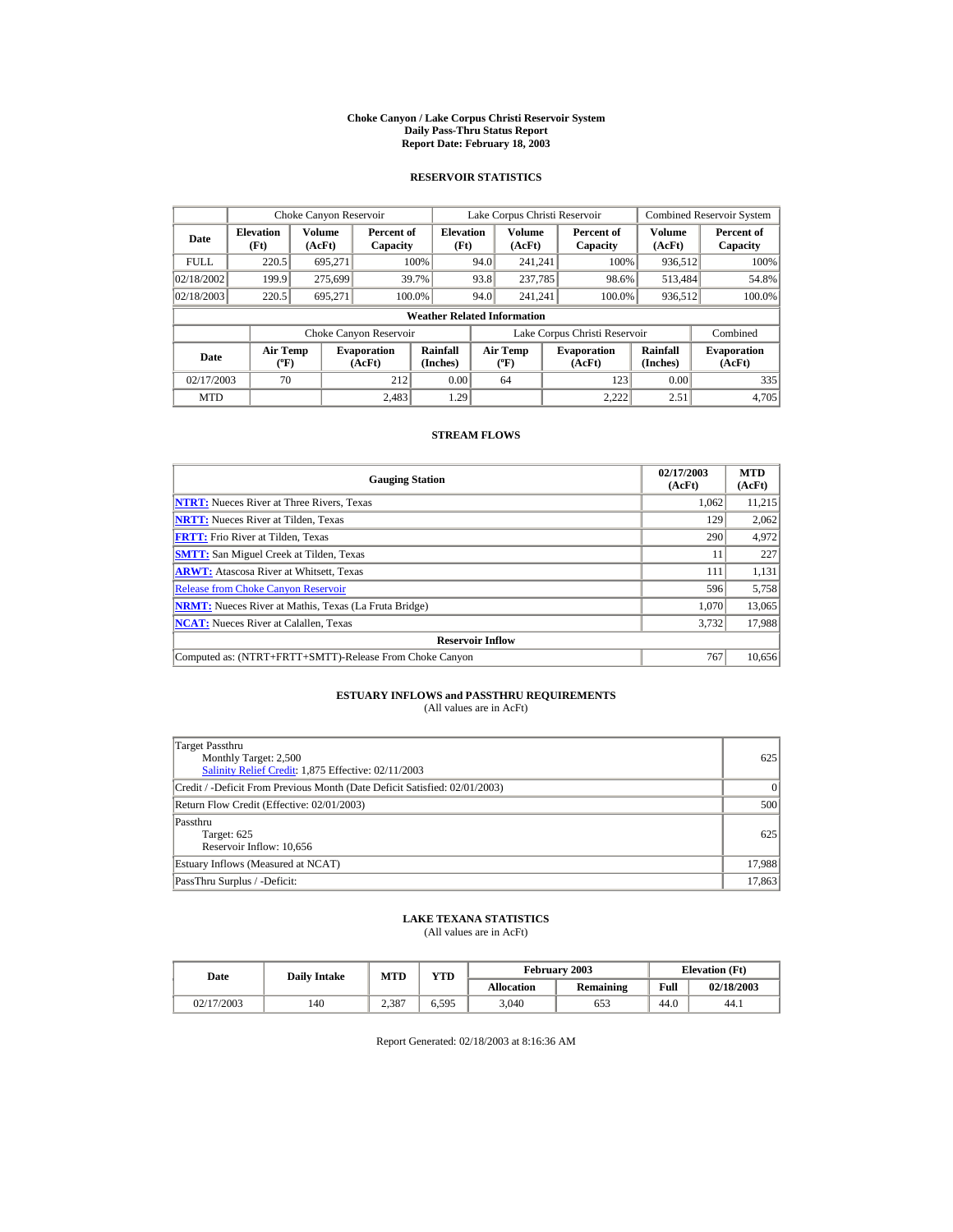#### **Choke Canyon / Lake Corpus Christi Reservoir System Daily Pass-Thru Status Report Report Date: February 19, 2003**

### **RESERVOIR STATISTICS**

|                                                     | Choke Canyon Reservoir   |                              |                        |                                    |                                             | Lake Corpus Christi Reservoir |                               |                              | <b>Combined Reservoir System</b> |
|-----------------------------------------------------|--------------------------|------------------------------|------------------------|------------------------------------|---------------------------------------------|-------------------------------|-------------------------------|------------------------------|----------------------------------|
| Date                                                | <b>Elevation</b><br>(Ft) | Volume<br>(AcFt)             | Percent of<br>Capacity | <b>Elevation</b><br>(Ft)           |                                             | Volume<br>(AcFt)              | Percent of<br>Capacity        | Volume<br>(AcFt)             | Percent of<br>Capacity           |
| <b>FULL</b>                                         | 220.5                    | 695.271                      |                        | 100%                               | 94.0                                        | 241.241                       | 100%                          | 936,512                      | 100%                             |
| 02/19/2002                                          | 199.9                    | 275,549                      |                        | 39.6%                              | 93.8                                        | 237.211                       | 98.3%                         | 512,760                      | 54.8%                            |
| 02/19/2003                                          | 220.5                    | 695.271                      | 100.0%                 |                                    | 94.0                                        | 241.241                       | 100.0%                        | 936,512                      | 100.0%                           |
|                                                     |                          |                              |                        | <b>Weather Related Information</b> |                                             |                               |                               |                              |                                  |
|                                                     |                          |                              | Choke Canyon Reservoir |                                    |                                             |                               | Lake Corpus Christi Reservoir |                              | Combined                         |
| <b>Air Temp</b><br>Date<br>$({}^{\circ}\mathrm{F})$ |                          | <b>Evaporation</b><br>(AcFt) | Rainfall<br>(Inches)   |                                    | <b>Air Temp</b><br>$({}^{\circ}\mathbf{F})$ | <b>Evaporation</b><br>(AcFt)  | Rainfall<br>(Inches)          | <b>Evaporation</b><br>(AcFt) |                                  |
| 02/18/2003                                          | 79                       |                              | 197                    | 0.00                               |                                             | 73                            | 213                           | 0.00                         | 410                              |
| <b>MTD</b>                                          |                          |                              | 2,680                  | 1.29                               |                                             |                               | 2.435                         | 2.51                         | 5,115                            |

#### **STREAM FLOWS**

| <b>Gauging Station</b>                                       | 02/18/2003<br>(AcFt) | <b>MTD</b><br>(AcFt) |
|--------------------------------------------------------------|----------------------|----------------------|
| <b>NTRT:</b> Nueces River at Three Rivers, Texas             | 1.092                | 12,307               |
| <b>NRTT:</b> Nueces River at Tilden, Texas                   | 125                  | 2,187                |
| <b>FRTT:</b> Frio River at Tilden, Texas                     | 296                  | 5,268                |
| <b>SMTT:</b> San Miguel Creek at Tilden, Texas               | 12                   | 239                  |
| <b>ARWT:</b> Atascosa River at Whitsett, Texas               | 81                   | 1,213                |
| <b>Release from Choke Canyon Reservoir</b>                   | 601                  | 6,360                |
| <b>NRMT:</b> Nueces River at Mathis, Texas (La Fruta Bridge) | 959                  | 14,024               |
| <b>NCAT:</b> Nueces River at Calallen, Texas                 | 2,422                | 20,410               |
| <b>Reservoir Inflow</b>                                      |                      |                      |
| Computed as: (NTRT+FRTT+SMTT)-Release From Choke Canyon      | 798                  | 11,455               |

# **ESTUARY INFLOWS and PASSTHRU REQUIREMENTS**<br>(All values are in AcFt)

| Target Passthru<br>Monthly Target: 2,500<br>Salinity Relief Credit: 1,875 Effective: 02/11/2003 | 625      |
|-------------------------------------------------------------------------------------------------|----------|
| Credit / -Deficit From Previous Month (Date Deficit Satisfied: 02/01/2003)                      | $\Omega$ |
| Return Flow Credit (Effective: 02/01/2003)                                                      | 500      |
| Passthru<br>Target: 625<br>Reservoir Inflow: 11,455                                             | 625      |
| Estuary Inflows (Measured at NCAT)                                                              | 20,410   |
| PassThru Surplus / -Deficit:                                                                    | 20,285   |

## **LAKE TEXANA STATISTICS**

(All values are in AcFt)

| Date       | <b>Daily Intake</b> | <b>MTD</b> | YTD   | February 2003     |           | <b>Elevation</b> (Ft) |            |
|------------|---------------------|------------|-------|-------------------|-----------|-----------------------|------------|
|            |                     |            |       | <b>Allocation</b> | Remaining | Full                  | 02/19/2003 |
| 02/18/2003 | 140                 | 2.527      | 6.735 | 3,040             | 513       | 44.0                  | 44.2       |

Report Generated: 02/19/2003 at 8:48:58 AM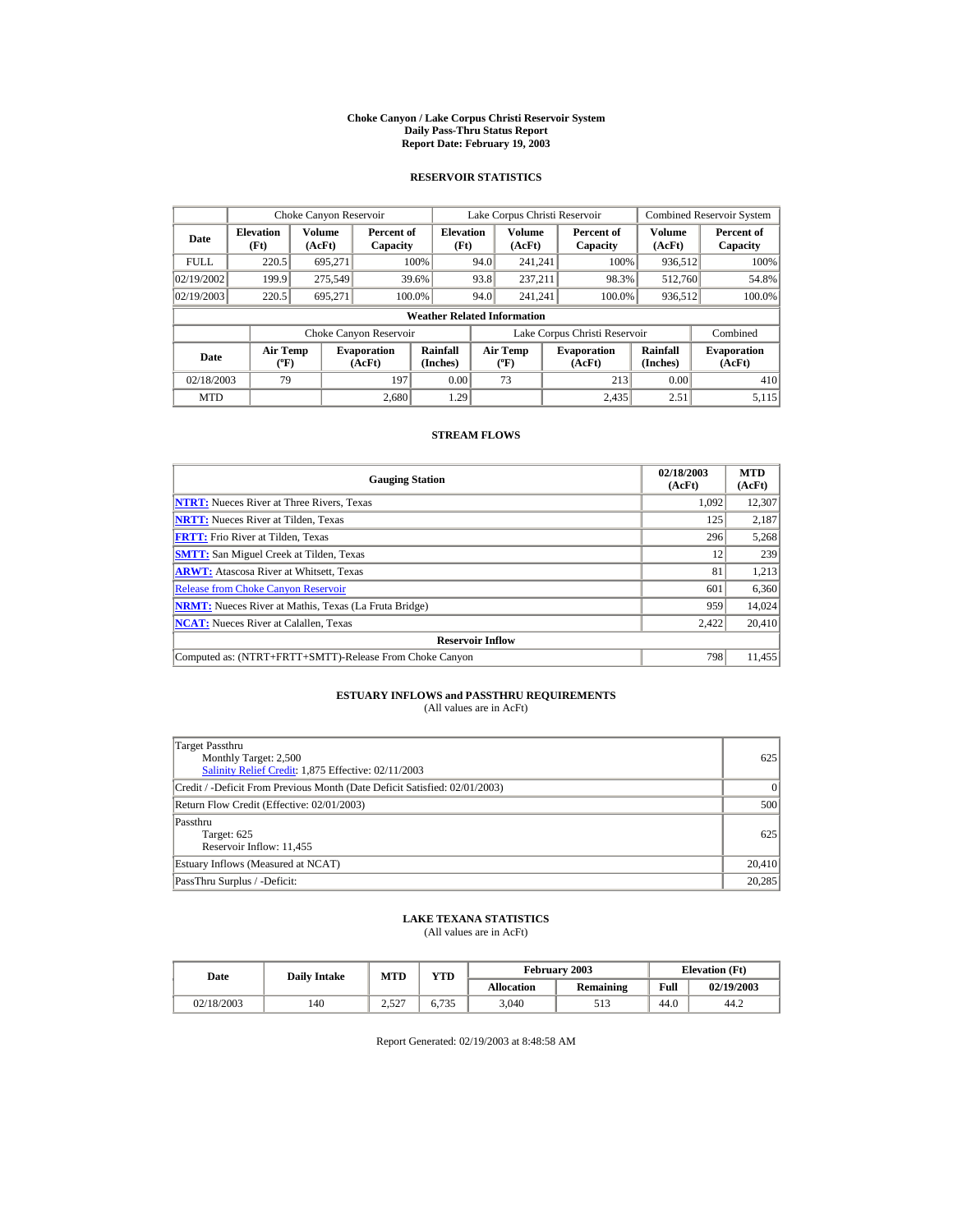#### **Choke Canyon / Lake Corpus Christi Reservoir System Daily Pass-Thru Status Report Report Date: February 20, 2003**

### **RESERVOIR STATISTICS**

|             | Choke Canyon Reservoir                       |         |                              |                                    |                          | Lake Corpus Christi Reservoir               |                  |                               |                      | <b>Combined Reservoir System</b> |
|-------------|----------------------------------------------|---------|------------------------------|------------------------------------|--------------------------|---------------------------------------------|------------------|-------------------------------|----------------------|----------------------------------|
| Date        | Volume<br><b>Elevation</b><br>(Ft)<br>(AcFt) |         | Percent of<br>Capacity       |                                    | <b>Elevation</b><br>(Ft) |                                             | Volume<br>(AcFt) | Percent of<br>Capacity        | Volume<br>(AcFt)     | Percent of<br>Capacity           |
| <b>FULL</b> | 220.5                                        | 695.271 |                              | 100%                               | 94.0                     | 241.241                                     |                  | 100%                          | 936,512              | 100%                             |
| 02/20/2002  | 199.9                                        | 275,549 |                              | 39.6%                              | 93.8                     | 237,785                                     |                  | 98.6%                         | 513,334              | 54.8%                            |
| 02/20/2003  | 220.5                                        | 695.271 | 100.0%                       |                                    | 94.0                     | 241.241                                     |                  | 100.0%                        | 936,512              | 100.0%                           |
|             |                                              |         |                              | <b>Weather Related Information</b> |                          |                                             |                  |                               |                      |                                  |
|             |                                              |         | Choke Canyon Reservoir       |                                    |                          |                                             |                  | Lake Corpus Christi Reservoir |                      | Combined                         |
| Date        | <b>Air Temp</b><br>$({}^{\circ}\mathrm{F})$  |         | <b>Evaporation</b><br>(AcFt) | Rainfall<br>(Inches)               |                          | <b>Air Temp</b><br>$({}^{\circ}\mathbf{F})$ |                  | <b>Evaporation</b><br>(AcFt)  | Rainfall<br>(Inches) | <b>Evaporation</b><br>(AcFt)     |
| 02/19/2003  | 76                                           |         | 167                          | 0.34                               |                          | 75                                          |                  | 112                           | 0.18                 | 279                              |
| <b>MTD</b>  |                                              |         | 2.847                        | 1.63                               |                          |                                             |                  | 2.547                         | 2.69                 | 5,394                            |

#### **STREAM FLOWS**

| <b>Gauging Station</b>                                       | 02/19/2003<br>(AcFt) | <b>MTD</b><br>(AcFt) |
|--------------------------------------------------------------|----------------------|----------------------|
| <b>NTRT:</b> Nueces River at Three Rivers, Texas             | 1.050                | 13,357               |
| <b>NRTT:</b> Nueces River at Tilden, Texas                   | 131                  | 2,318                |
| <b>FRTT:</b> Frio River at Tilden, Texas                     | 292                  | 5,560                |
| <b>SMTT:</b> San Miguel Creek at Tilden, Texas               | 12                   | 252                  |
| <b>ARWT:</b> Atascosa River at Whitsett, Texas               | 67                   | 1,280                |
| <b>Release from Choke Canyon Reservoir</b>                   | 599                  | 6,959                |
| <b>NRMT:</b> Nueces River at Mathis, Texas (La Fruta Bridge) | 957                  | 14,981               |
| <b>NCAT:</b> Nueces River at Calallen, Texas                 | 1,719                | 22.129               |
| <b>Reservoir Inflow</b>                                      |                      |                      |
| Computed as: (NTRT+FRTT+SMTT)-Release From Choke Canyon      | 755                  | 12,209               |

# **ESTUARY INFLOWS and PASSTHRU REQUIREMENTS**<br>(All values are in AcFt)

| Target Passthru<br>Monthly Target: 2,500<br>Salinity Relief Credit: 1,875 Effective: 02/11/2003 | 625      |
|-------------------------------------------------------------------------------------------------|----------|
| Credit / -Deficit From Previous Month (Date Deficit Satisfied: 02/01/2003)                      | $\Omega$ |
| Return Flow Credit (Effective: 02/01/2003)                                                      | 500      |
| Passthru<br>Target: 625<br>Reservoir Inflow: 12,209                                             | 625      |
| Estuary Inflows (Measured at NCAT)                                                              | 22.129   |
| PassThru Surplus / -Deficit:                                                                    | 22,004   |

## **LAKE TEXANA STATISTICS**

(All values are in AcFt)

| Date       | <b>Daily Intake</b> | <b>MTD</b> | VTD   |                   | February 2003 |      | <b>Elevation</b> (Ft) |
|------------|---------------------|------------|-------|-------------------|---------------|------|-----------------------|
|            |                     |            |       | <b>Allocation</b> | Remaining     | Full | 02/20/2003            |
| 02/19/2003 | 140                 | 2.666      | 6.875 | 3,040             | 374           | 44.0 | 44.2                  |

Report Generated: 02/20/2003 at 8:46:27 AM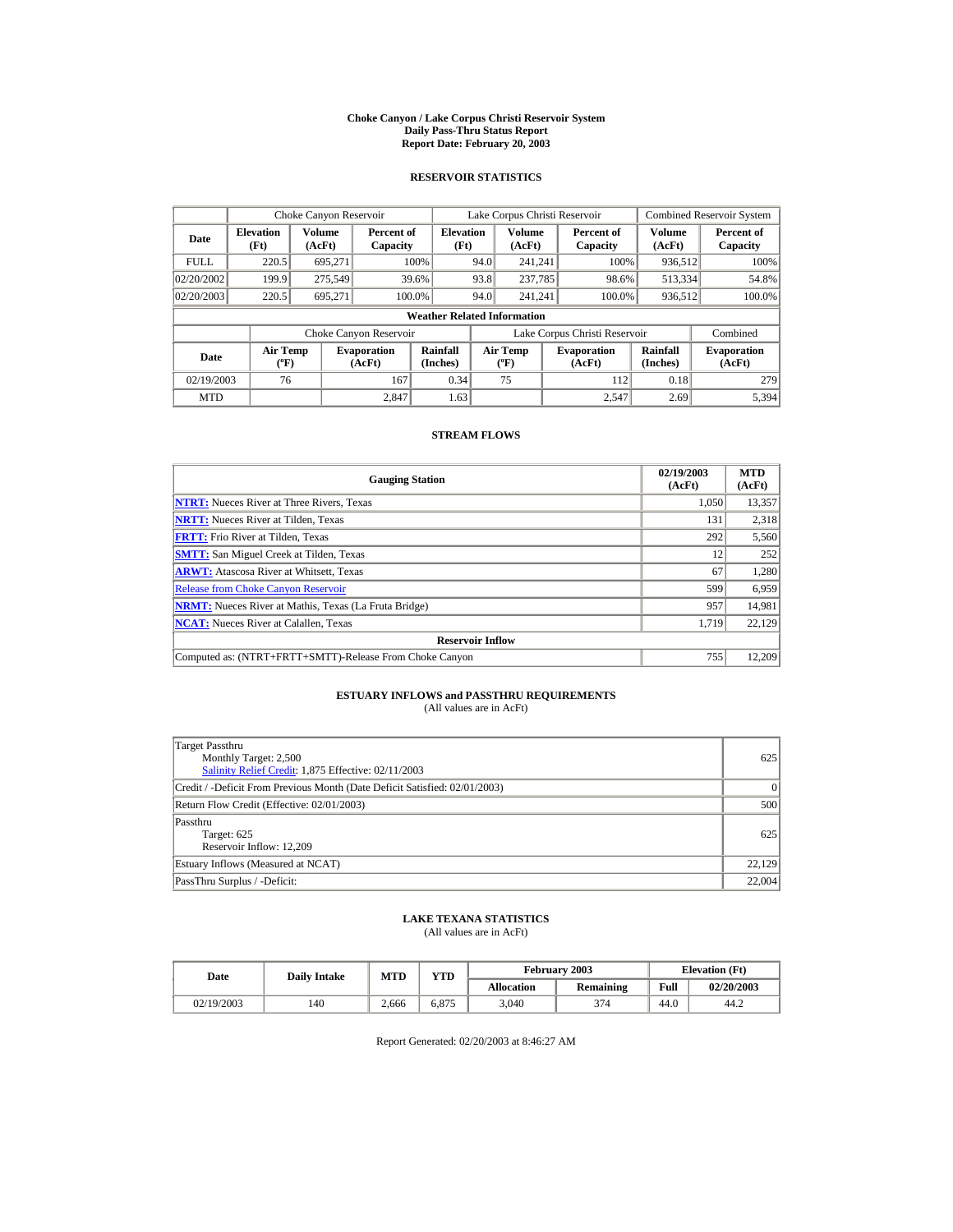#### **Choke Canyon / Lake Corpus Christi Reservoir System Daily Pass-Thru Status Report Report Date: February 21, 2003**

### **RESERVOIR STATISTICS**

|             | Choke Canyon Reservoir                      |                  |                              |                                    |                               | Lake Corpus Christi Reservoir               |  |                              |                      | <b>Combined Reservoir System</b> |
|-------------|---------------------------------------------|------------------|------------------------------|------------------------------------|-------------------------------|---------------------------------------------|--|------------------------------|----------------------|----------------------------------|
| Date        | <b>Elevation</b><br>(Ft)                    | Volume<br>(AcFt) | Percent of<br>Capacity       | <b>Elevation</b><br>(Ft)           |                               | Volume<br>(AcFt)                            |  | Percent of<br>Capacity       | Volume<br>(AcFt)     | Percent of<br>Capacity           |
| <b>FULL</b> | 220.5                                       | 695.271          |                              | 100%                               | 94.0                          | 241.241                                     |  | 100%                         | 936,512              | 100%                             |
| 02/21/2002  | 199.9                                       | 275,398          |                              | 39.6%                              | 93.8                          | 237,403                                     |  | 98.4%                        | 512,801              | 54.8%                            |
| 02/21/2003  | 220.6                                       | 695.271          |                              | 100.0%                             | 94.0                          | 241.241                                     |  | 100.0%                       | 936,512              | 100.0%                           |
|             |                                             |                  |                              | <b>Weather Related Information</b> |                               |                                             |  |                              |                      |                                  |
|             |                                             |                  | Choke Canyon Reservoir       |                                    | Lake Corpus Christi Reservoir |                                             |  |                              | Combined             |                                  |
| Date        | <b>Air Temp</b><br>$({}^{\circ}\mathrm{F})$ |                  | <b>Evaporation</b><br>(AcFt) | Rainfall<br>(Inches)               |                               | <b>Air Temp</b><br>$({}^{\circ}\mathbf{F})$ |  | <b>Evaporation</b><br>(AcFt) | Rainfall<br>(Inches) | <b>Evaporation</b><br>(AcFt)     |
| 02/20/2003  | 57                                          |                  | 61                           | 0.38                               |                               | 70                                          |  | 90                           | 0.60                 | 151                              |
| <b>MTD</b>  |                                             |                  | 2.908                        | 2.01                               |                               |                                             |  | 2.637                        | 3.29                 | 5,545                            |

#### **STREAM FLOWS**

| <b>Gauging Station</b>                                       | 02/20/2003<br>(AcFt) | <b>MTD</b><br>(AcFt) |
|--------------------------------------------------------------|----------------------|----------------------|
| <b>NTRT:</b> Nueces River at Three Rivers, Texas             | 1.066                | 14,423               |
| <b>NRTT:</b> Nueces River at Tilden, Texas                   | 147                  | 2,465                |
| <b>FRTT:</b> Frio River at Tilden, Texas                     | 292                  | 5,852                |
| <b>SMTT:</b> San Miguel Creek at Tilden, Texas               | 17                   | 269                  |
| <b>ARWT:</b> Atascosa River at Whitsett, Texas               | 75                   | 1,356                |
| <b>Release from Choke Canyon Reservoir</b>                   | 601                  | 7,561                |
| <b>NRMT:</b> Nueces River at Mathis, Texas (La Fruta Bridge) | 1.058                | 16,039               |
| <b>NCAT:</b> Nueces River at Calallen, Texas                 | 1,485                | 23,614               |
| <b>Reservoir Inflow</b>                                      |                      |                      |
| Computed as: (NTRT+FRTT+SMTT)-Release From Choke Canyon      | 774                  | 12,983               |

# **ESTUARY INFLOWS and PASSTHRU REQUIREMENTS**<br>(All values are in AcFt)

| Target Passthru<br>Monthly Target: 2,500<br>Salinity Relief Credit: 1,875 Effective: 02/11/2003 | 625      |
|-------------------------------------------------------------------------------------------------|----------|
| Credit / -Deficit From Previous Month (Date Deficit Satisfied: 02/01/2003)                      | $\Omega$ |
| Return Flow Credit (Effective: 02/01/2003)                                                      | 500      |
| Passthru<br>Target: 625<br>Reservoir Inflow: 12,983                                             | 625      |
| Estuary Inflows (Measured at NCAT)                                                              | 23,614   |
| PassThru Surplus / -Deficit:                                                                    | 23,489   |

## **LAKE TEXANA STATISTICS**

(All values are in AcFt)

| Date       | <b>Daily Intake</b> | $\mathbf{v}\mathbf{T}\mathbf{D}$<br><b>MTD</b> |       |                   | February 2003 | <b>Elevation</b> (Ft) |            |  |
|------------|---------------------|------------------------------------------------|-------|-------------------|---------------|-----------------------|------------|--|
|            |                     |                                                |       | <b>Allocation</b> | Remaining     | Full                  | 02/21/2003 |  |
| 02/20/2003 | 139                 | 2.806                                          | 7.014 | 3,040             | 234           | 44.0                  | 44.2       |  |

Report Generated: 02/21/2003 at 8:32:29 AM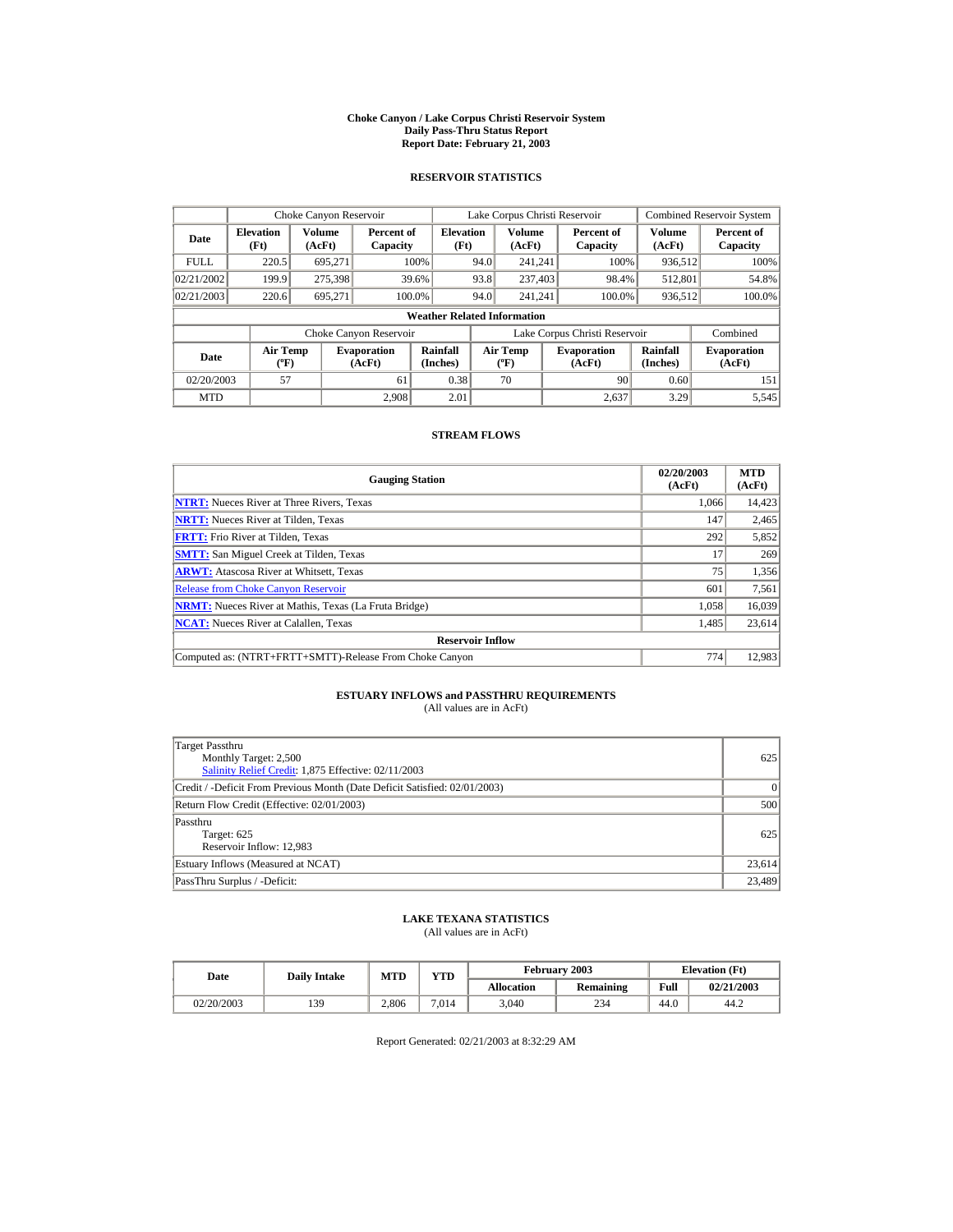#### **Choke Canyon / Lake Corpus Christi Reservoir System Daily Pass-Thru Status Report Report Date: February 22, 2003**

### **RESERVOIR STATISTICS**

|             | Choke Canyon Reservoir                      |                  |                              |                          | Lake Corpus Christi Reservoir               |                  |  |                               |                      | <b>Combined Reservoir System</b> |  |  |
|-------------|---------------------------------------------|------------------|------------------------------|--------------------------|---------------------------------------------|------------------|--|-------------------------------|----------------------|----------------------------------|--|--|
| Date        | <b>Elevation</b><br>(Ft)                    | Volume<br>(AcFt) | Percent of<br>Capacity       | <b>Elevation</b><br>(Ft) |                                             | Volume<br>(AcFt) |  | Percent of<br>Capacity        | Volume<br>(AcFt)     | Percent of<br>Capacity           |  |  |
| <b>FULL</b> | 220.5                                       | 695.271          |                              | 100%                     | 94.0                                        | 241.241          |  | 100%                          | 936,512              | 100%                             |  |  |
| 02/22/2002  | 199.9                                       | 275,248          |                              | 39.6%                    | 93.8                                        | 237,494          |  | 98.4%                         | 512.742              | 54.8%                            |  |  |
| 02/22/2003  | 220.6                                       | 695.271          |                              | 100.0%                   | 94.0                                        | 241.241          |  | 100.0%                        | 936,512              | 100.0%                           |  |  |
|             | <b>Weather Related Information</b>          |                  |                              |                          |                                             |                  |  |                               |                      |                                  |  |  |
|             |                                             |                  | Choke Canyon Reservoir       |                          |                                             |                  |  | Lake Corpus Christi Reservoir |                      | Combined                         |  |  |
| Date        | <b>Air Temp</b><br>$({}^{\circ}\mathrm{F})$ |                  | <b>Evaporation</b><br>(AcFt) | Rainfall<br>(Inches)     | <b>Air Temp</b><br>$({}^{\circ}\mathbf{F})$ |                  |  | <b>Evaporation</b><br>(AcFt)  | Rainfall<br>(Inches) | <b>Evaporation</b><br>(AcFt)     |  |  |
| 02/21/2003  | 65                                          |                  | 151                          | 0.04                     |                                             | 65               |  | 157                           | 0.01                 | 308                              |  |  |
| <b>MTD</b>  |                                             |                  | 3.059                        | 2.05                     |                                             |                  |  | 2.794                         | 3.30                 | 5,853                            |  |  |

#### **STREAM FLOWS**

| <b>Gauging Station</b>                                       | 02/21/2003<br>(AcFt) | <b>MTD</b><br>(AcFt) |
|--------------------------------------------------------------|----------------------|----------------------|
| <b>NTRT:</b> Nueces River at Three Rivers, Texas             | 1,163                | 15,586               |
| <b>NRTT:</b> Nueces River at Tilden, Texas                   | 157                  | 2,622                |
| <b>FRTT:</b> Frio River at Tilden, Texas                     | 278                  | 6,130                |
| <b>SMTT:</b> San Miguel Creek at Tilden, Texas               | 189                  | 458                  |
| <b>ARWT:</b> Atascosa River at Whitsett, Texas               | 117                  | 1,473                |
| <b>Release from Choke Canyon Reservoir</b>                   | 599                  | 8,160                |
| <b>NRMT:</b> Nueces River at Mathis, Texas (La Fruta Bridge) | 1.777                | 17.815               |
| <b>NCAT:</b> Nueces River at Calallen, Texas                 | 1,707                | 25,321               |
| <b>Reservoir Inflow</b>                                      |                      |                      |
| Computed as: (NTRT+FRTT+SMTT)-Release From Choke Canyon      | 1.030                | 14,013               |

# **ESTUARY INFLOWS and PASSTHRU REQUIREMENTS**<br>(All values are in AcFt)

| Target Passthru<br>Monthly Target: 2,500<br>Salinity Relief Credit: 1,875 Effective: 02/11/2003 | 625      |
|-------------------------------------------------------------------------------------------------|----------|
| Credit / -Deficit From Previous Month (Date Deficit Satisfied: 02/01/2003)                      | $\Omega$ |
| Return Flow Credit (Effective: 02/01/2003)                                                      | 500      |
| Passthru<br>Target: 625<br>Reservoir Inflow: 14,013                                             | 625      |
| Estuary Inflows (Measured at NCAT)                                                              | 25,321   |
| PassThru Surplus / -Deficit:                                                                    | 25,196   |

## **LAKE TEXANA STATISTICS**

(All values are in AcFt)

| Date       | <b>Daily Intake</b> | MTD   | VTD  |                   | February 2003    | <b>Elevation</b> (Ft) |            |
|------------|---------------------|-------|------|-------------------|------------------|-----------------------|------------|
|            |                     |       |      | <b>Allocation</b> | <b>Remaining</b> | Full                  | 02/22/2003 |
| 02/21/2003 | 139                 | 2.945 | .154 | 3.040             |                  | 44.0                  | 44.2       |

Report Generated: 02/22/2003 at 8:31:25 AM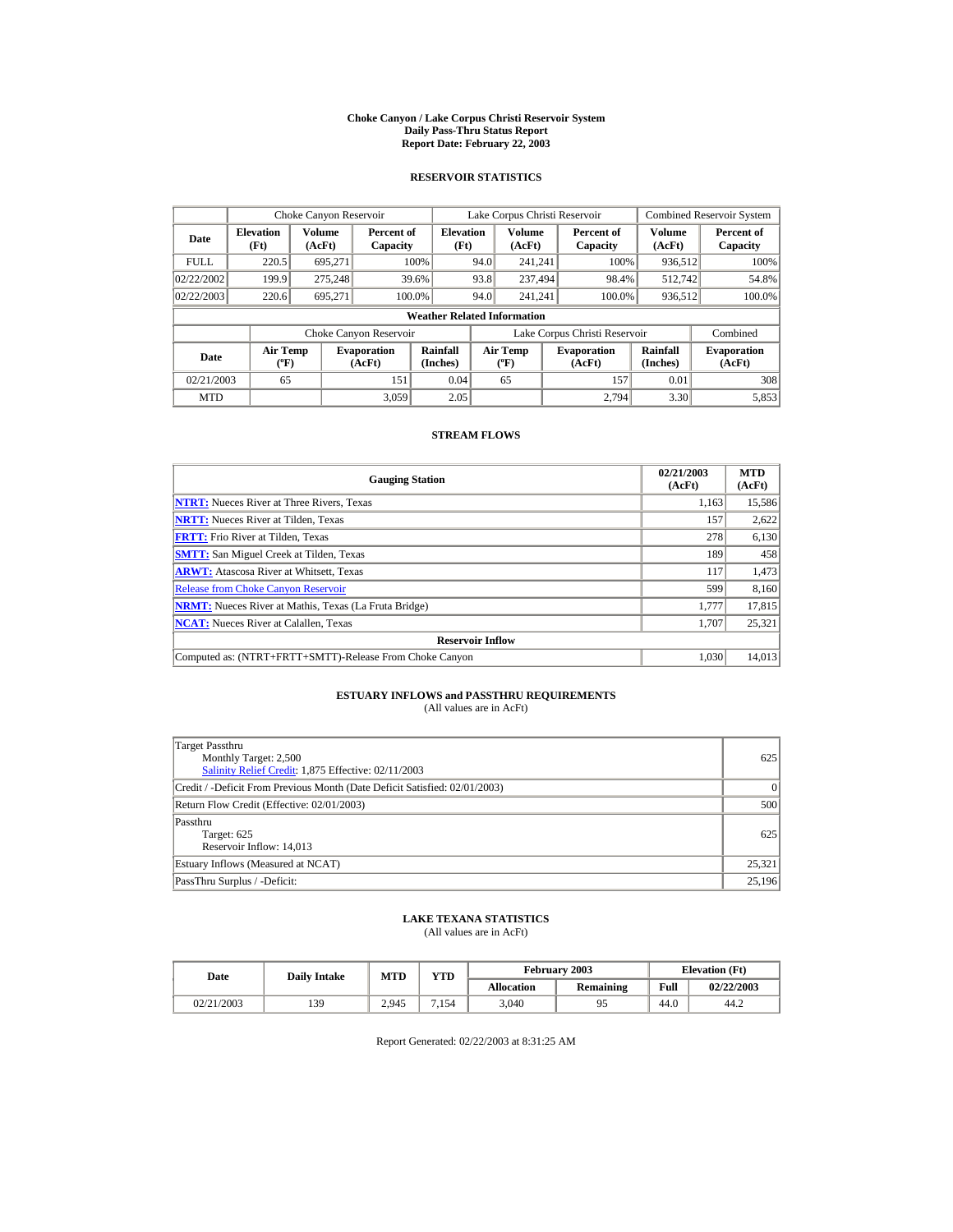#### **Choke Canyon / Lake Corpus Christi Reservoir System Daily Pass-Thru Status Report Report Date: February 23, 2003**

### **RESERVOIR STATISTICS**

|             | Choke Canyon Reservoir                      |                  |                              |                          | Lake Corpus Christi Reservoir             |                         |  |                               | <b>Combined Reservoir System</b> |                              |  |  |
|-------------|---------------------------------------------|------------------|------------------------------|--------------------------|-------------------------------------------|-------------------------|--|-------------------------------|----------------------------------|------------------------------|--|--|
| Date        | <b>Elevation</b><br>(Ft)                    | Volume<br>(AcFt) | Percent of<br>Capacity       | <b>Elevation</b><br>(Ft) |                                           | <b>Volume</b><br>(AcFt) |  | Percent of<br>Capacity        | <b>Volume</b><br>(AcFt)          | Percent of<br>Capacity       |  |  |
| <b>FULL</b> | 220.5                                       | 695,271          |                              | 100%                     | 94.0                                      | 241.241                 |  | 100%                          | 936,512                          | 100%                         |  |  |
| 02/23/2002  | 199.8                                       | 274.798          |                              | 39.5%                    | 93.8                                      | 236,447                 |  | 98.0%                         | 511.245                          | 54.6%                        |  |  |
| 02/23/2003  | 220.5                                       | 695.271          |                              | 100.0%                   | 94.0                                      | 241.241                 |  | 100.0%                        | 936,512                          | 100.0%                       |  |  |
|             | <b>Weather Related Information</b>          |                  |                              |                          |                                           |                         |  |                               |                                  |                              |  |  |
|             |                                             |                  | Choke Canyon Reservoir       |                          |                                           |                         |  | Lake Corpus Christi Reservoir |                                  | Combined                     |  |  |
| Date        | <b>Air Temp</b><br>$({}^{\circ}\mathrm{F})$ |                  | <b>Evaporation</b><br>(AcFt) | Rainfall<br>(Inches)     | <b>Air Temp</b><br>$({}^{\circ}\text{F})$ |                         |  | <b>Evaporation</b><br>(AcFt)  | Rainfall<br>(Inches)             | <b>Evaporation</b><br>(AcFt) |  |  |
| 02/22/2003  | 76                                          |                  | 227                          | 0.00                     |                                           | 72                      |  | 179                           | 0.00                             | 406                          |  |  |
| <b>MTD</b>  |                                             |                  | 3.286                        | 2.05                     |                                           |                         |  | 2.973                         | 3.30                             | 6,259                        |  |  |

#### **STREAM FLOWS**

| <b>Gauging Station</b>                                       | 02/22/2003<br>(AcFt) | <b>MTD</b><br>(AcFt) |
|--------------------------------------------------------------|----------------------|----------------------|
| <b>NTRT:</b> Nueces River at Three Rivers, Texas             | 1,308                | 16,894               |
| <b>NRTT:</b> Nueces River at Tilden, Texas                   | 187                  | 2,809                |
| <b>FRTT:</b> Frio River at Tilden, Texas                     | 278                  | 6,408                |
| <b>SMTT:</b> San Miguel Creek at Tilden, Texas               | 296                  | 753                  |
| <b>ARWT:</b> Atascosa River at Whitsett, Texas               | 494                  | 1,967                |
| <b>Release from Choke Canvon Reservoir</b>                   | 601                  | 8,762                |
| <b>NRMT:</b> Nueces River at Mathis, Texas (La Fruta Bridge) | 1.338                | 19,153               |
| <b>NCAT:</b> Nueces River at Calallen, Texas                 | 2.819                | 28,139               |
| <b>Reservoir Inflow</b>                                      |                      |                      |
| Computed as: (NTRT+FRTT+SMTT)-Release From Choke Canyon      | 1.280                | 15,293               |

# **ESTUARY INFLOWS and PASSTHRU REQUIREMENTS**<br>(All values are in AcFt)

| Target Passthru<br>Monthly Target: 2,500<br>Salinity Relief Credit: 1,875 Effective: 02/11/2003 | 625      |
|-------------------------------------------------------------------------------------------------|----------|
| Credit / -Deficit From Previous Month (Date Deficit Satisfied: 02/01/2003)                      | $\Omega$ |
| Return Flow Credit (Effective: 02/01/2003)                                                      | 500      |
| Passthru<br>Target: 625<br>Reservoir Inflow: 15,293                                             | 625      |
| Estuary Inflows (Measured at NCAT)                                                              | 28,139   |
| PassThru Surplus / -Deficit:                                                                    | 28,014   |

## **LAKE TEXANA STATISTICS**

(All values are in AcFt)

| Date       | <b>Daily Intake</b> | MTD   | VTD   |                   | February 2003    | <b>Elevation</b> (Ft) |            |
|------------|---------------------|-------|-------|-------------------|------------------|-----------------------|------------|
|            |                     |       |       | <b>Allocation</b> | <b>Remaining</b> | Full                  | 02/23/2003 |
| 02/22/2003 | 140                 | 3.085 | 7.293 | 3.040             | -42              | 44.0                  | 44.2       |

Report Generated: 02/23/2003 at 8:17:50 AM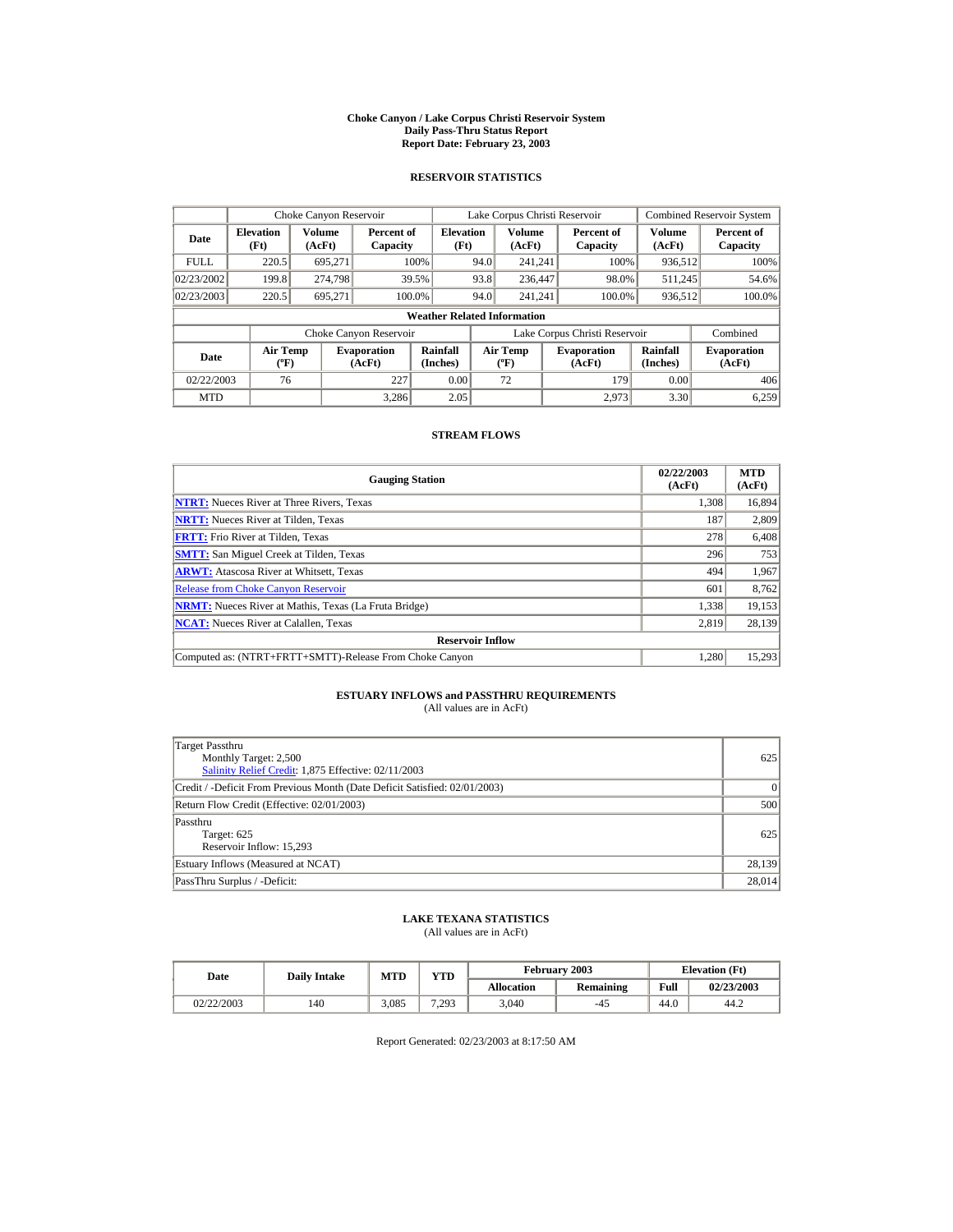#### **Choke Canyon / Lake Corpus Christi Reservoir System Daily Pass-Thru Status Report Report Date: February 24, 2003**

### **RESERVOIR STATISTICS**

|             | Choke Canyon Reservoir                      |                  |                              |                          | Lake Corpus Christi Reservoir |                                           |  |                               |                      | <b>Combined Reservoir System</b> |  |  |
|-------------|---------------------------------------------|------------------|------------------------------|--------------------------|-------------------------------|-------------------------------------------|--|-------------------------------|----------------------|----------------------------------|--|--|
| Date        | <b>Elevation</b><br>(Ft)                    | Volume<br>(AcFt) | Percent of<br>Capacity       | <b>Elevation</b><br>(Ft) |                               | Volume<br>(AcFt)                          |  | Percent of<br>Capacity        | Volume<br>(AcFt)     | Percent of<br>Capacity           |  |  |
| <b>FULL</b> | 220.5                                       | 695.271          |                              | 100%                     | 94.0                          | 241.241                                   |  | 100%                          | 936,512              | 100%                             |  |  |
| 02/24/2002  | 199.8                                       | 274,497          |                              | 39.5%                    | 93.7                          | 235,874                                   |  | 97.8%                         | 510.371              | 54.5%                            |  |  |
| 02/24/2003  | 220.5                                       | 695.271          |                              | 100.0%                   | 94.0                          | 241.241                                   |  | 100.0%                        | 936,512              | 100.0%                           |  |  |
|             | <b>Weather Related Information</b>          |                  |                              |                          |                               |                                           |  |                               |                      |                                  |  |  |
|             |                                             |                  | Choke Canyon Reservoir       |                          |                               |                                           |  | Lake Corpus Christi Reservoir |                      | Combined                         |  |  |
| Date        | <b>Air Temp</b><br>$({}^{\circ}\mathrm{F})$ |                  | <b>Evaporation</b><br>(AcFt) | Rainfall<br>(Inches)     |                               | <b>Air Temp</b><br>$({}^{\circ}\text{F})$ |  | <b>Evaporation</b><br>(AcFt)  | Rainfall<br>(Inches) | <b>Evaporation</b><br>(AcFt)     |  |  |
| 02/23/2003  | 83                                          |                  | 363                          | 0.00                     |                               | 81                                        |  | 292                           | 0.00                 | 655                              |  |  |
| <b>MTD</b>  |                                             |                  | 3.649                        | 2.05                     |                               |                                           |  | 3.265                         | 3.30                 | 6.914                            |  |  |

#### **STREAM FLOWS**

| <b>Gauging Station</b>                                       | 02/23/2003<br>(AcFt) | <b>MTD</b><br>(AcFt) |
|--------------------------------------------------------------|----------------------|----------------------|
| <b>NTRT:</b> Nueces River at Three Rivers, Texas             | 1,727                | 18,621               |
| <b>NRTT:</b> Nueces River at Tilden, Texas                   | 351                  | 3,160                |
| <b>FRTT:</b> Frio River at Tilden, Texas                     | 304                  | 6,711                |
| <b>SMTT:</b> San Miguel Creek at Tilden, Texas               | 123                  | 876                  |
| <b>ARWT:</b> Atascosa River at Whitsett, Texas               | 717                  | 2,684                |
| <b>Release from Choke Canyon Reservoir</b>                   | 601                  | 9,363                |
| <b>NRMT:</b> Nueces River at Mathis, Texas (La Fruta Bridge) | 1,056                | 20,209               |
| <b>NCAT:</b> Nueces River at Calallen, Texas                 | 2,521                | 30,660               |
| <b>Reservoir Inflow</b>                                      |                      |                      |
| Computed as: (NTRT+FRTT+SMTT)-Release From Choke Canyon      | 1.552                | 16,846               |

# **ESTUARY INFLOWS and PASSTHRU REQUIREMENTS**<br>(All values are in AcFt)

| Target Passthru<br>Monthly Target: 2,500<br>Salinity Relief Credit: 1,875 Effective: 02/11/2003 | 625      |
|-------------------------------------------------------------------------------------------------|----------|
| Credit / -Deficit From Previous Month (Date Deficit Satisfied: 02/01/2003)                      | $\Omega$ |
| Return Flow Credit (Effective: 02/01/2003)                                                      | 500      |
| Passthru<br>Target: 625<br>Reservoir Inflow: 16,846                                             | 625      |
| Estuary Inflows (Measured at NCAT)                                                              | 30,660   |
| PassThru Surplus / -Deficit:                                                                    | 30,535   |

## **LAKE TEXANA STATISTICS**

(All values are in AcFt)

| Date       | <b>Daily Intake</b> | <b>MTD</b>      | $\mathbf{v}\mathbf{T}\mathbf{D}$ |                   | February 2003 |      | <b>Elevation</b> (Ft) |
|------------|---------------------|-----------------|----------------------------------|-------------------|---------------|------|-----------------------|
|            |                     |                 |                                  | <b>Allocation</b> | Remaining     | Full | 02/24/2003            |
| 02/23/2003 | 140                 | 3.225<br>ن کے د | .433                             | 3,040             | $-185$        | 44.0 | 44.2                  |

Report Generated: 02/24/2003 at 8:26:29 AM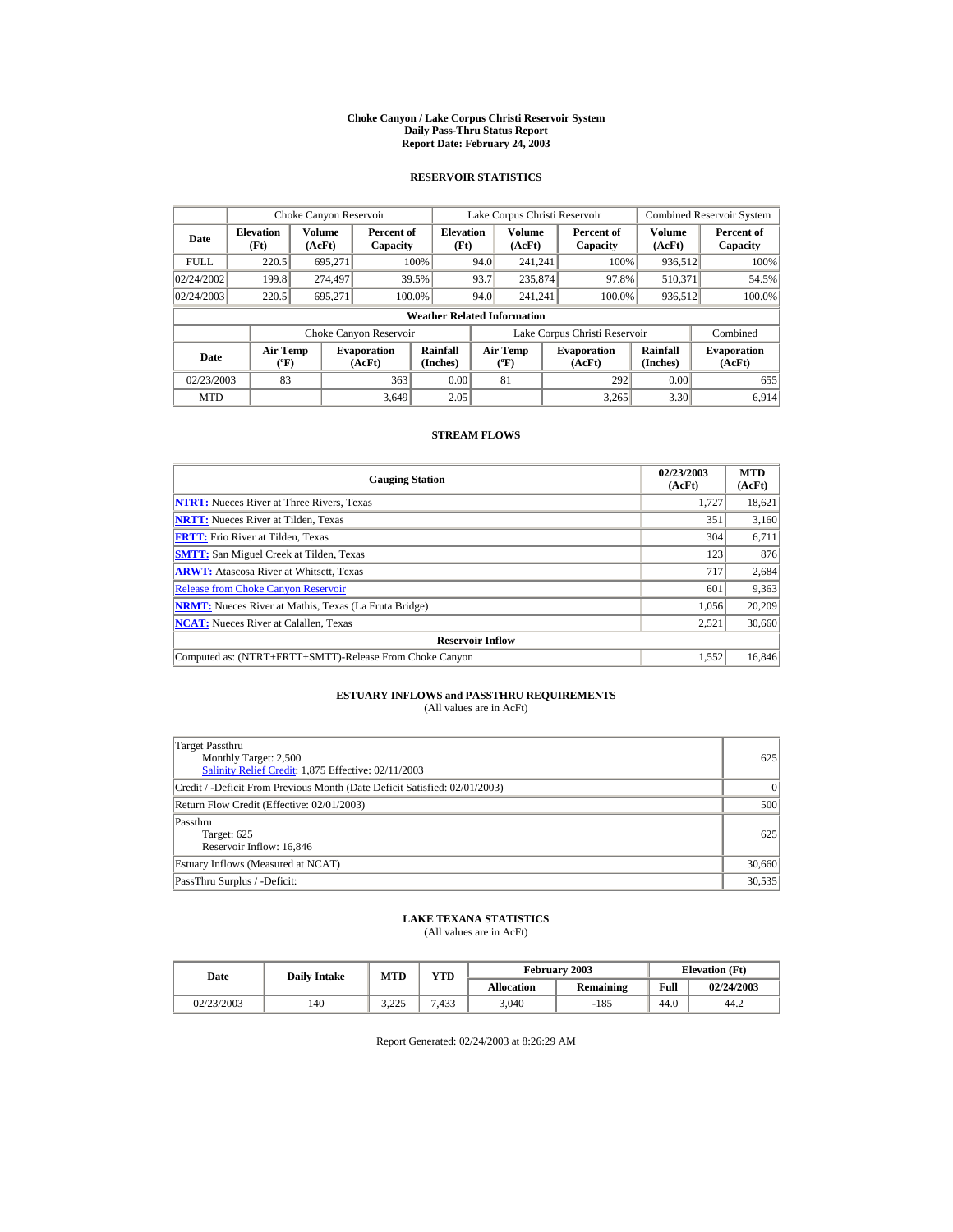#### **Choke Canyon / Lake Corpus Christi Reservoir System Daily Pass-Thru Status Report Report Date: February 25, 2003**

### **RESERVOIR STATISTICS**

| Choke Canyon Reservoir |                                             |                  |                              |                          |      | Lake Corpus Christi Reservoir             |  |                               |                      | <b>Combined Reservoir System</b> |  |  |  |
|------------------------|---------------------------------------------|------------------|------------------------------|--------------------------|------|-------------------------------------------|--|-------------------------------|----------------------|----------------------------------|--|--|--|
| Date                   | <b>Elevation</b><br>(Ft)                    | Volume<br>(AcFt) | Percent of<br>Capacity       | <b>Elevation</b><br>(Ft) |      | Volume<br>(AcFt)                          |  | Percent of<br>Capacity        | Volume<br>(AcFt)     | Percent of<br>Capacity           |  |  |  |
| <b>FULL</b>            | 220.5                                       | 695.271          |                              | 100%                     | 94.0 | 241.241                                   |  | 100%                          | 936,512              | 100%                             |  |  |  |
| 02/25/2002             | 199.8                                       | 274,198          |                              | 39.4%                    | 93.7 | 235,874                                   |  | 97.8%                         | 510,072              | 54.5%                            |  |  |  |
| 02/25/2003             | 220.5                                       | 694,233          |                              | 99.9%                    | 94.0 | 241.241                                   |  | 100.0%                        | 935,474              | 99.9%                            |  |  |  |
|                        | <b>Weather Related Information</b>          |                  |                              |                          |      |                                           |  |                               |                      |                                  |  |  |  |
|                        |                                             |                  | Choke Canyon Reservoir       |                          |      |                                           |  | Lake Corpus Christi Reservoir |                      | Combined                         |  |  |  |
| Date                   | <b>Air Temp</b><br>$({}^{\circ}\mathrm{F})$ |                  | <b>Evaporation</b><br>(AcFt) | Rainfall<br>(Inches)     |      | <b>Air Temp</b><br>$(^{\circ}\mathrm{F})$ |  | <b>Evaporation</b><br>(AcFt)  | Rainfall<br>(Inches) | <b>Evaporation</b><br>(AcFt)     |  |  |  |
| 02/24/2003             | 45                                          |                  | 15                           | 0.11                     |      | 51                                        |  | 123                           | 0.02                 | 138                              |  |  |  |
| <b>MTD</b>             |                                             |                  | 3.664                        | 2.16                     |      |                                           |  | 3.388                         | 3.32                 | 7.052                            |  |  |  |

#### **STREAM FLOWS**

| <b>Gauging Station</b>                                       | 02/24/2003<br>(AcFt) | <b>MTD</b><br>(AcFt) |
|--------------------------------------------------------------|----------------------|----------------------|
| <b>NTRT:</b> Nueces River at Three Rivers, Texas             | 1,961                | 20,582               |
| <b>NRTT:</b> Nueces River at Tilden, Texas                   | 216                  | 3,376                |
| <b>FRTT:</b> Frio River at Tilden, Texas                     | 304                  | 7,015                |
| <b>SMTT:</b> San Miguel Creek at Tilden, Texas               | 60                   | 936                  |
| <b>ARWT:</b> Atascosa River at Whitsett, Texas               | 381                  | 3,065                |
| <b>Release from Choke Canyon Reservoir</b>                   | 601                  | 9,965                |
| <b>NRMT:</b> Nueces River at Mathis, Texas (La Fruta Bridge) | 1,453                | 21,662               |
| <b>NCAT:</b> Nueces River at Calallen, Texas                 | 1,850                | 32,510               |
| <b>Reservoir Inflow</b>                                      |                      |                      |
| Computed as: (NTRT+FRTT+SMTT)-Release From Choke Canyon      | 1.723                | 18,569               |

# **ESTUARY INFLOWS and PASSTHRU REQUIREMENTS**<br>(All values are in AcFt)

| Target Passthru<br>Monthly Target: 2,500<br>Salinity Relief Credit: 1,875 Effective: 02/11/2003 | 625      |
|-------------------------------------------------------------------------------------------------|----------|
| Credit / -Deficit From Previous Month (Date Deficit Satisfied: 02/01/2003)                      | $\Omega$ |
| Return Flow Credit (Effective: 02/01/2003)                                                      | 500      |
| Passthru<br>Target: 625<br>Reservoir Inflow: 18,569                                             | 625      |
| Estuary Inflows (Measured at NCAT)                                                              | 32,510   |
| PassThru Surplus / -Deficit:                                                                    | 32,385   |

## **LAKE TEXANA STATISTICS**

(All values are in AcFt)

| Date       |     | $\mathbf{v}\mathbf{T}\mathbf{D}$<br><b>MTD</b><br><b>Daily Intake</b> |      |                   | February 2003 | <b>Elevation</b> (Ft) |            |
|------------|-----|-----------------------------------------------------------------------|------|-------------------|---------------|-----------------------|------------|
|            |     |                                                                       |      | <b>Allocation</b> | Remaining     | Full                  | 02/25/2003 |
| 02/24/2003 | 140 | 3.365                                                                 | .574 | 3,040             | $-325$        | 44.0                  | 44.1       |

Report Generated: 02/25/2003 at 8:38:01 AM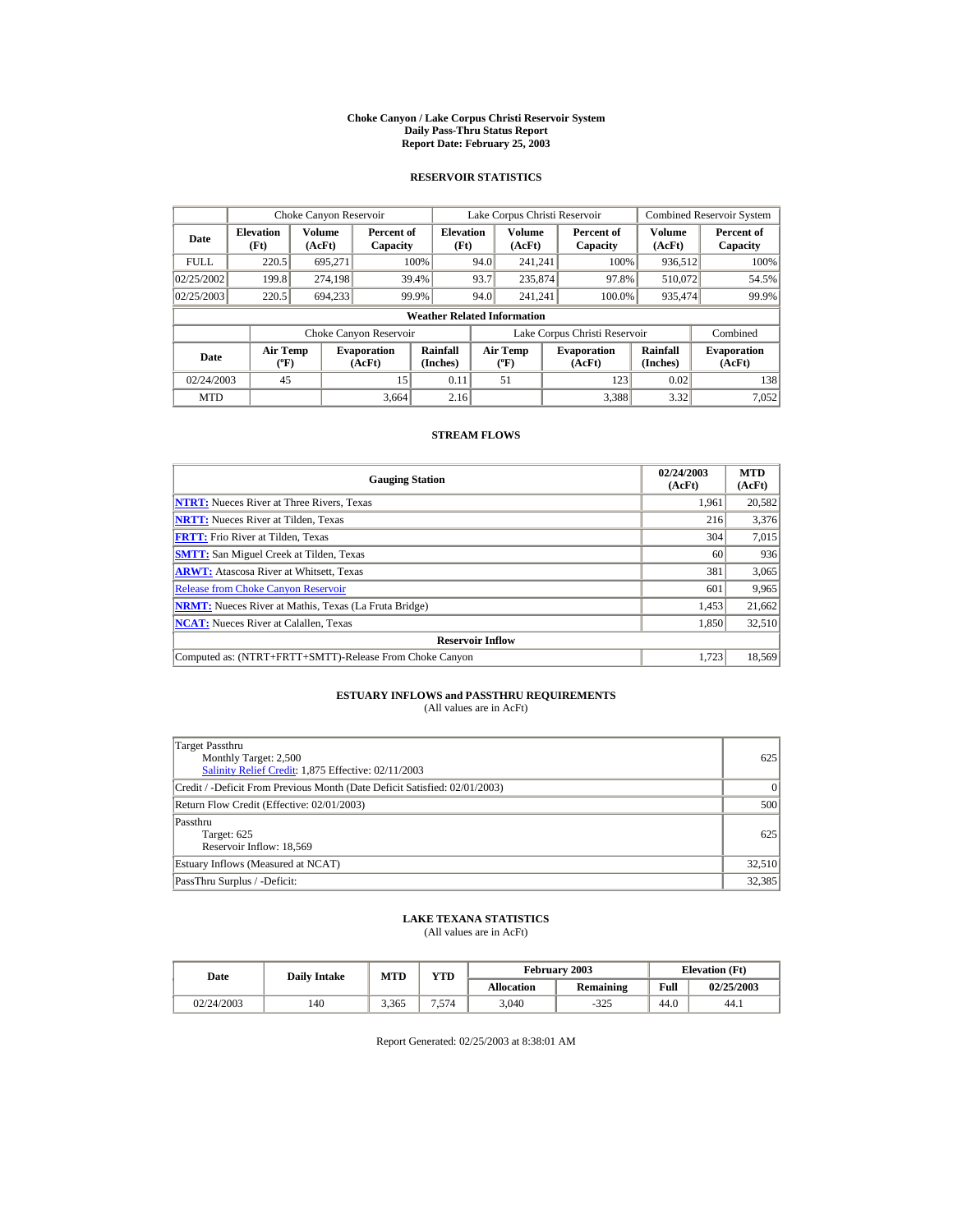#### **Choke Canyon / Lake Corpus Christi Reservoir System Daily Pass-Thru Status Report Report Date: February 26, 2003**

### **RESERVOIR STATISTICS**

|             | Choke Canyon Reservoir                      |                  |                              |                          |      | Lake Corpus Christi Reservoir             |  |                                                      | <b>Combined Reservoir System</b> |                              |  |  |  |
|-------------|---------------------------------------------|------------------|------------------------------|--------------------------|------|-------------------------------------------|--|------------------------------------------------------|----------------------------------|------------------------------|--|--|--|
| Date        | <b>Elevation</b><br>(Ft)                    | Volume<br>(AcFt) | Percent of<br>Capacity       | <b>Elevation</b><br>(Ft) |      | <b>Volume</b><br>(AcFt)                   |  | Percent of<br>Capacity                               | Volume<br>(AcFt)                 | Percent of<br>Capacity       |  |  |  |
| <b>FULL</b> | 220.5                                       | 695,271          |                              | 100%                     | 94.0 | 241.241                                   |  | 100%                                                 | 936,512                          | 100%                         |  |  |  |
| 02/26/2002  | 199.8                                       | 274,048          |                              | 39.4%                    | 93.8 | 237,403                                   |  | 98.4%                                                | 511,451                          | 54.6%                        |  |  |  |
| 02/26/2003  | 220.4                                       | 693,974          |                              | 99.8%                    | 94.0 | 241.241                                   |  | 100.0%                                               | 935,215                          | 99.9%                        |  |  |  |
|             | <b>Weather Related Information</b>          |                  |                              |                          |      |                                           |  |                                                      |                                  |                              |  |  |  |
|             |                                             |                  | Choke Canyon Reservoir       |                          |      |                                           |  | Lake Corpus Christi Reservoir                        |                                  | Combined                     |  |  |  |
| Date        | <b>Air Temp</b><br>$({}^{\circ}\mathrm{F})$ |                  | <b>Evaporation</b><br>(AcFt) | Rainfall<br>(Inches)     |      | <b>Air Temp</b><br>$(^{\circ}\mathrm{F})$ |  | Rainfall<br><b>Evaporation</b><br>(Inches)<br>(AcFt) |                                  | <b>Evaporation</b><br>(AcFt) |  |  |  |
| 02/25/2003  | 34                                          |                  | 15                           | 0.01                     |      | 35                                        |  |                                                      | 0.01                             | 15                           |  |  |  |
| <b>MTD</b>  |                                             |                  | 3.679                        | 2.17                     |      |                                           |  | 3,388                                                | 3.33                             | 7.067                        |  |  |  |

#### **STREAM FLOWS**

| <b>Gauging Station</b>                                       | 02/25/2003<br>(AcFt) | <b>MTD</b><br>(AcFt) |
|--------------------------------------------------------------|----------------------|----------------------|
| <b>NTRT:</b> Nueces River at Three Rivers, Texas             | 1,423                | 22,006               |
| <b>NRTT:</b> Nueces River at Tilden, Texas                   | 149                  | 3,525                |
| <b>FRTT:</b> Frio River at Tilden, Texas                     | 284                  | 7,299                |
| <b>SMTT:</b> San Miguel Creek at Tilden, Texas               | 38                   | 974                  |
| <b>ARWT:</b> Atascosa River at Whitsett, Texas               | 197                  | 3,261                |
| <b>Release from Choke Canyon Reservoir</b>                   | 502                  | 10,467               |
| <b>NRMT:</b> Nueces River at Mathis, Texas (La Fruta Bridge) | 2.124                | 23.786               |
| <b>NCAT:</b> Nueces River at Calallen, Texas                 | 2,620                | 35,131               |
| <b>Reservoir Inflow</b>                                      |                      |                      |
| Computed as: (NTRT+FRTT+SMTT)-Release From Choke Canyon      | 1.243                | 19,811               |

# **ESTUARY INFLOWS and PASSTHRU REQUIREMENTS**<br>(All values are in AcFt)

| Target Passthru<br>Monthly Target: 2,500<br>Salinity Relief Credit: 1,875 Effective: 02/11/2003 | 625      |
|-------------------------------------------------------------------------------------------------|----------|
| Credit / -Deficit From Previous Month (Date Deficit Satisfied: 02/01/2003)                      | $\Omega$ |
| Return Flow Credit (Effective: 02/01/2003)                                                      | 500      |
| Passthru<br>Target: 625<br>Reservoir Inflow: 19,811                                             | 625      |
| Estuary Inflows (Measured at NCAT)                                                              | 35,131   |
| PassThru Surplus / -Deficit:                                                                    | 35,006   |

## **LAKE TEXANA STATISTICS**

(All values are in AcFt)

| Date       | <b>Daily Intake</b> | MTD   | VTD   |                   | February 2003    |      | <b>Elevation</b> (Ft) |
|------------|---------------------|-------|-------|-------------------|------------------|------|-----------------------|
|            |                     |       |       | <b>Allocation</b> | <b>Remaining</b> | Full | 02/26/2003            |
| 02/25/2003 | 136                 | 3.502 | 7.710 | 3.040             | -462             | 44.0 | 44.2                  |

Report Generated: 02/26/2003 at 8:18:36 AM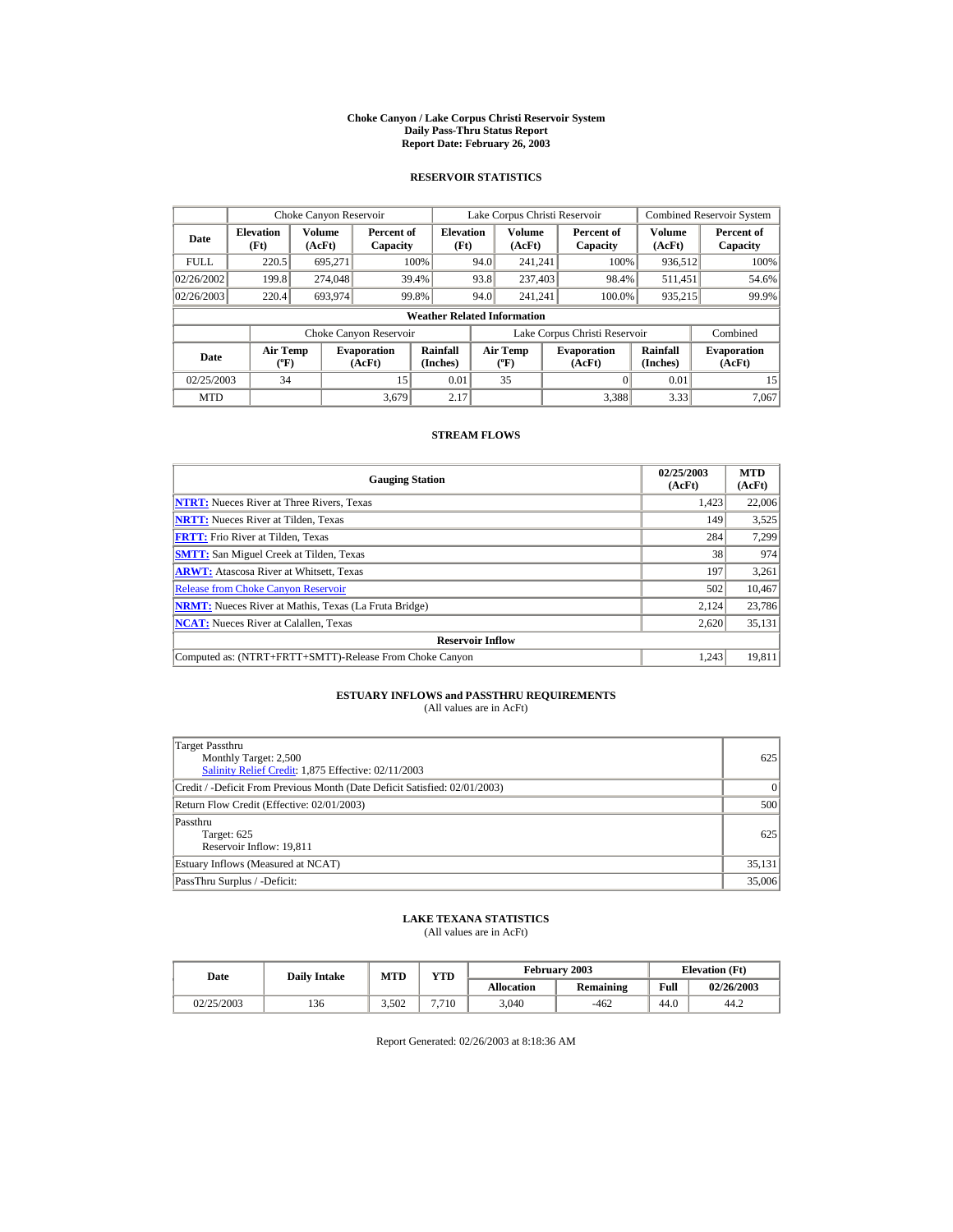#### **Choke Canyon / Lake Corpus Christi Reservoir System Daily Pass-Thru Status Report Report Date: February 27, 2003**

### **RESERVOIR STATISTICS**

|             | Choke Canyon Reservoir                      |                  |                              |                          |      | Lake Corpus Christi Reservoir            |  |                               |                      | <b>Combined Reservoir System</b> |  |  |  |
|-------------|---------------------------------------------|------------------|------------------------------|--------------------------|------|------------------------------------------|--|-------------------------------|----------------------|----------------------------------|--|--|--|
| Date        | <b>Elevation</b><br>(Ft)                    | Volume<br>(AcFt) | Percent of<br>Capacity       | <b>Elevation</b><br>(Ft) |      | <b>Volume</b><br>(AcFt)                  |  | Percent of<br>Capacity        | Volume<br>(AcFt)     | Percent of<br>Capacity           |  |  |  |
| <b>FULL</b> | 220.5                                       | 695.271          |                              | 100%                     | 94.0 | 241.241                                  |  | 100%                          | 936,512              | 100%                             |  |  |  |
| 02/27/2002  | 199.8                                       | 273,599          |                              | 39.4%                    | 93.7 | 234,731                                  |  | 97.3%                         | 508,330              | 54.3%                            |  |  |  |
| 02/27/2003  | 220.4                                       | 693,455          |                              | 99.7%                    | 94.0 | 241.241                                  |  | 100.0%                        | 934,696              | 99.8%                            |  |  |  |
|             | <b>Weather Related Information</b>          |                  |                              |                          |      |                                          |  |                               |                      |                                  |  |  |  |
|             |                                             |                  | Choke Canyon Reservoir       |                          |      |                                          |  | Lake Corpus Christi Reservoir |                      | Combined                         |  |  |  |
| Date        | <b>Air Temp</b><br>$({}^{\circ}\mathrm{F})$ |                  | <b>Evaporation</b><br>(AcFt) | Rainfall<br>(Inches)     |      | <b>Air Temp</b><br>$({}^{\circ}{\rm F})$ |  | <b>Evaporation</b><br>(AcFt)  | Rainfall<br>(Inches) | <b>Evaporation</b><br>(AcFt)     |  |  |  |
| 02/26/2003  | 41                                          |                  | 15                           | 0.02                     |      | 42                                       |  |                               | 0.00                 | 15                               |  |  |  |
| <b>MTD</b>  |                                             |                  | 3.694                        | 2.19                     |      |                                          |  | 3.388                         | 3.33                 | 7.082                            |  |  |  |

#### **STREAM FLOWS**

| <b>Gauging Station</b>                                       | 02/26/2003<br>(AcFt) | <b>MTD</b><br>(AcFt) |
|--------------------------------------------------------------|----------------------|----------------------|
| <b>NTRT:</b> Nueces River at Three Rivers, Texas             | 951                  | 22,957               |
| <b>NRTT:</b> Nueces River at Tilden, Texas                   | 125                  | 3,650                |
| <b>FRTT:</b> Frio River at Tilden, Texas                     | 282                  | 7,581                |
| <b>SMTT:</b> San Miguel Creek at Tilden, Texas               | 32                   | 1,005                |
| <b>ARWT:</b> Atascosa River at Whitsett, Texas               | 141                  | 3,402                |
| <b>Release from Choke Canyon Reservoir</b>                   | 351                  | 10,818               |
| <b>NRMT:</b> Nueces River at Mathis, Texas (La Fruta Bridge) | 615                  | 24,402               |
| <b>NCAT:</b> Nueces River at Calallen, Texas                 | 3,196                | 38,326               |
| <b>Reservoir Inflow</b>                                      |                      |                      |
| Computed as: (NTRT+FRTT+SMTT)-Release From Choke Canyon      | 913                  | 20.724               |

# **ESTUARY INFLOWS and PASSTHRU REQUIREMENTS**<br>(All values are in AcFt)

| Target Passthru<br>Monthly Target: 2,500<br>Salinity Relief Credit: 1,875 Effective: 02/11/2003 | 625      |
|-------------------------------------------------------------------------------------------------|----------|
| Credit / -Deficit From Previous Month (Date Deficit Satisfied: 02/01/2003)                      | $\Omega$ |
| Return Flow Credit (Effective: 02/01/2003)                                                      | 500      |
| Passthru<br>Target: 625<br>Reservoir Inflow: 20,724                                             | 625      |
| Estuary Inflows (Measured at NCAT)                                                              | 38,326   |
| PassThru Surplus / -Deficit:                                                                    | 38,201   |

## **LAKE TEXANA STATISTICS**

(All values are in AcFt)

| Date |            |     | <b>MTD</b><br><b>Daily Intake</b> |                                  |                   | February 2003 | <b>Elevation</b> (Ft) |            |  |
|------|------------|-----|-----------------------------------|----------------------------------|-------------------|---------------|-----------------------|------------|--|
|      |            |     |                                   | $\mathbf{v}\mathbf{T}\mathbf{D}$ | <b>Allocation</b> | Remaining     | Full                  | 02/27/2003 |  |
|      | 02/26/2003 | 139 | 3.641                             | 7.849                            | 3,040             | -601          | 44.0                  | 44.1       |  |

Report Generated: 02/27/2003 at 8:42:19 AM